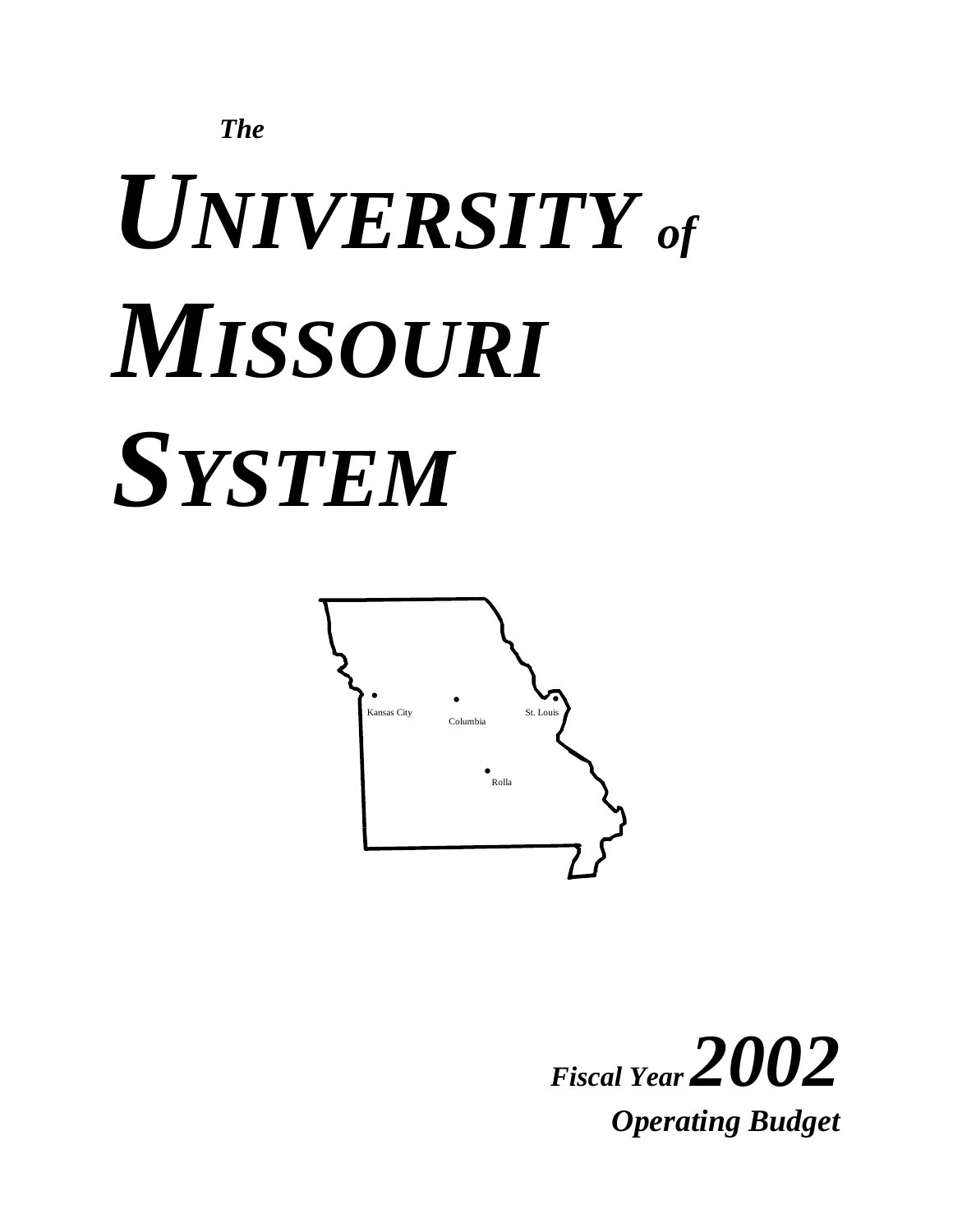# *UNIVERSITY OF MISSOURI SYSTEM*

# **OPERATING BUDGET**

**Fiscal Year 2001-2002**



 **104 University Hall Columbia, Missouri 65211 Telephone: (573) 882-3400 Office of Planning and Budget**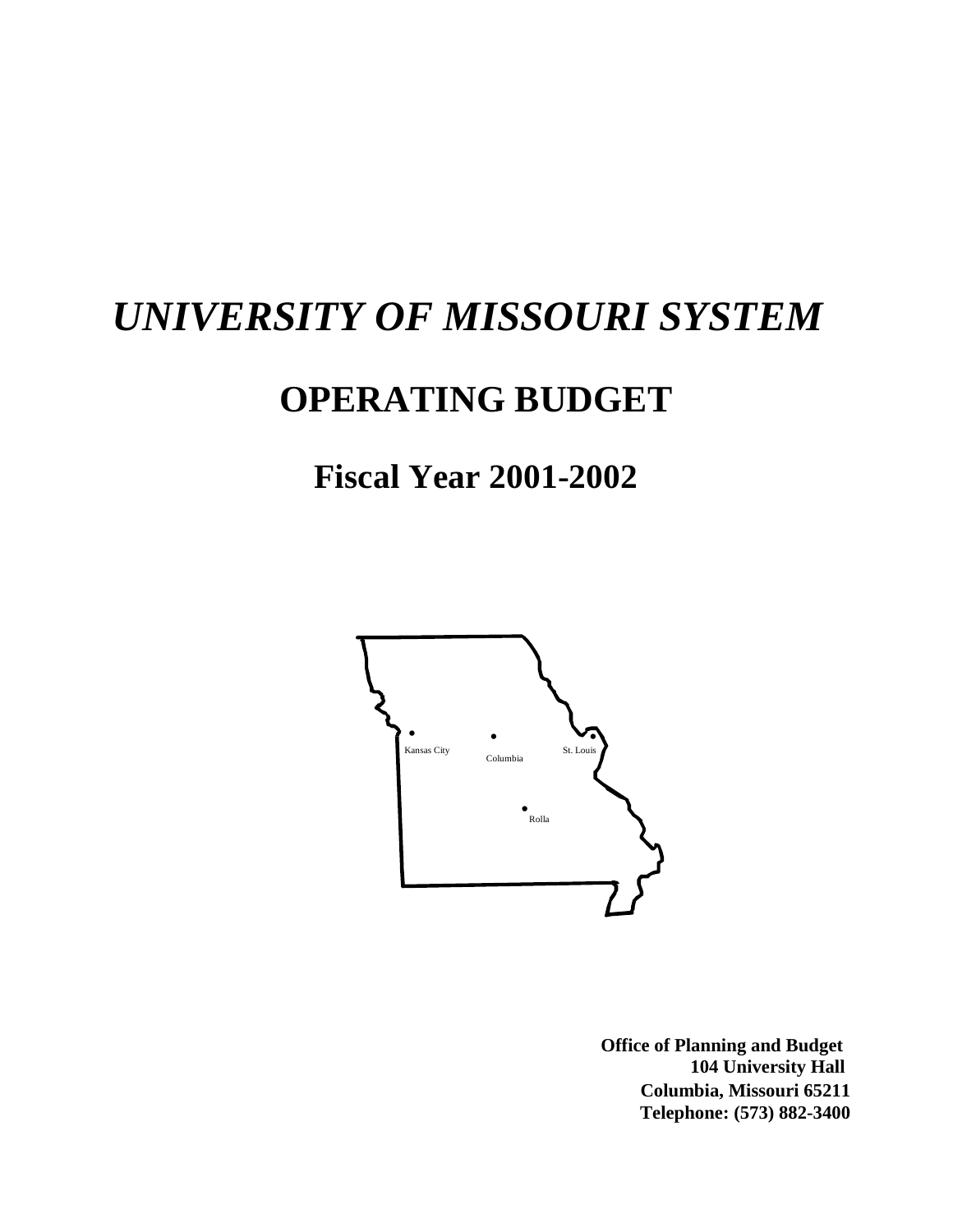# **University of Missouri System FY2001-2002 Operating Budget**

# **Introduction and Overview**

## **Introduction**

The University of Missouri System Operating Budget Book presents information on total sources and uses of the University's current funds. Sources of funds include estimated beginning balances and anticipated revenues. Uses of funds include expenditures, transfers, and planned ending balances. Current funds include resources of the University that are expendable for any purpose directly related to the primary missions of the University, i.e., instruction, research, and public service, and related support services. Current funds can be divided into restricted and unrestricted funds. Restricted funds are those that are restricted in use by the donor or supporting agency. Excluded from this document are loan funds, plant funds, endowment and similar funds, retirement and similar funds, and agency funds.

# **Context for Budget Planning**

Budget planning and development for fiscal year 2001-2002 was guided by the policy decisions and planning parameters of the Board of Curators as defined in the University's Strategic Plan, and by the program decision items included in the FY2001-2002 appropriations request for operations. An increase in educational fee rates of 3.4% was approved for academic year 2001-2002. Expenditure assumptions for planning included the following:

- The salary and wage budget pool will increase 4.0%,
- Overall fixed benefits costs are anticipated to increase .49% and variable benefits are anticipated to increase 10.55%,
- The E&E budget pool will increase 3% to keep up with projected rates of inflation, and
- Funds equal to 1.5% of the replacement cost of the physical plant will be budgeted for maintenance and repair.

The budgets reported in this document are based on the original detail budgets for the University as entered into the PeopleSoft General Ledger financial system as of June 30, 2001.

# **Withholding of State Appropriations**

State appropriations for the University of Missouri are subject to a 3.0% withholding by the State of Missouri. The University's FY2001-2002 budget was developed and entered into the University's financial system based on the assumption that state appropriation revenues would equal 97.0% of state funds appropriated to the University. The actual withholding on appropriations has since been increased to 8% of appropriations from the State General Revenue fund. As a result of the increased withholding on state appropriations, the unrestricted operating budgets in this document are overstated by \$20.9 million. Additional withholdings by campus units are: UMC, \$9.2 million; UMKC, \$3.5 million; UMR, \$2.3 million; UMSL, \$2.6 million; University Outreach & Extension, \$1.1 million; System Administration, \$1.2 million; and University-wide Resources, \$1.0 million. Unrestricted state appropriations for the University's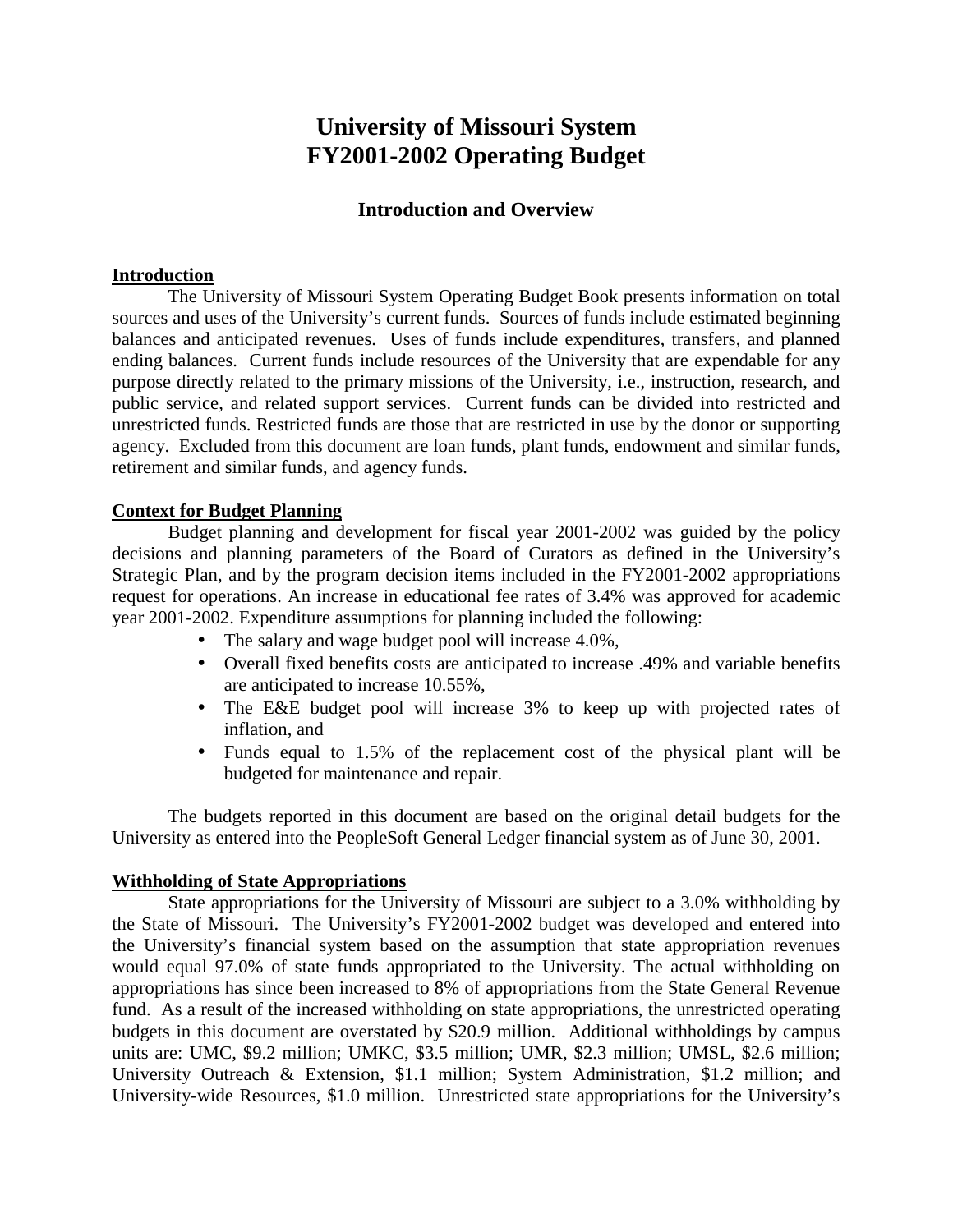Hospitals and Clinics, restricted state appropriations, and agency appropriations were also subject to an 8% withholding on state appropriations amounting to a \$2.3 million reduction.

## **PeopleSoft Conversion**

 The University of Missouri is currently in the process of replacing its legacy systems for finance, HR/Payroll, and student information with PeopleSoft administrative systems. This process, known as the Administrative Systems Project, or ASP, will continue for several years. On July 1, 2001 the University of Missouri converted from their legacy financial system to the PeopleSoft General Ledger module. Other financial modules are scheduled to come on-line during FY2001-2002, such as Accounts Payable and Purchasing. The Payroll module is also scheduled to go-live during FY2001-2002. As a result of this conversion process there have been and will continue to be many changes in the way the University records and reports financial data. As a result, most of the reports in this document look different than they have in the past.

# **FY2001-2002 Current Funds Budget Summary**

For fiscal year 2001-2002, the University of Missouri's current funds expenditure budget totals \$1.8 billion. Of the total current funds budget, 84.0% is unrestricted and 16.0% is restricted. The Operations fund, which is similar to the general operating fund in the University's legacy system, makes up 49.2% of the total current funds budget for the University. Table 1 below shows the distribution of the total current funds budget for each campus and administrative unit broken down by major type of fund.

|                                    |            |             |            |             | <b>UM</b> Outreach | <b>UM</b> System | U-Wide    | Total            |
|------------------------------------|------------|-------------|------------|-------------|--------------------|------------------|-----------|------------------|
| Type of Fund                       | <b>UMC</b> | <b>UMKC</b> | <b>UMR</b> | <b>UMSL</b> | & Extension        | Admin.           | Resources | <b>UM</b> System |
| <b>Operations</b>                  | 36.8       | 73.5        | 72.9       | 68.9        | 86.9               | 46.6             | 80.2      | 49.2             |
| <b>Service Operations</b>          | 0.8        | 0.8         | 0.2        | 0.8         | 0.0                | 0.2              | 0.0       | 0.7              |
| Self Insurance Funds               | 0.0        | 0.0         | 0.0        | 0.0         | 0.0                | 0.0              | 18.7      | 0.1              |
| Other Unrestricted E&G             | 9.6        | 2.2         | 2.2        | 5.0         | 0.0                | 2.2              | 0.0       | 7.1              |
| <b>Auxiliaries-State Reporting</b> | 8.9        | 5.2         | 5.3        | 9.2         | 0.0                | 0.0              | 1.1       | 7.5              |
| <b>Hospital Operating Funds</b>    | 30.7       | 0.0         | 0.0        | 0.0         | 0.0                | $0.0\,$          | 0.0       | 19.4             |
| <b>Total Unrestricted</b>          | 86.8       | 81.7        | 80.6       | 83.9        | 86.9               | 49.0             | 100.0     | 84.0             |
| Restricted State Appropriations,   |            |             |            |             |                    |                  |           |                  |
| Gifts, and Endowment Income        | 3.1        | 5.2         | 4.3        | 4.2         | 0.2                | 21.0             | 0.0       | 4.2              |
| Grants and Contracts               | 10.1       | 13.1        | 15.1       | 11.9        | 12.9               | 30.0             | 0.0       | 11.8             |
| <b>Total Restricted</b>            | 13.2       | 18.3        | 19.4       | 16.1        | 13.1               | 51.0             | 0.0       | 16.0             |
| <b>Total Current Funds</b>         | 100.0      | 100.0       | 100.0      | 100.0       | 100.0              | 100.0            | 100.0     | 100.0            |

The total FY2001-2002 current funds budget includes an estimated beginning balance of \$297.9 million and anticipated revenues of \$1.76 billion, for a total source of funds of \$2.06 billion. Planned expenditures of \$1.76 billion and transfers of \$53.5 million combine for a total planned use of funds of \$1.81 billion. The FY2001-2002 current funds budget includes a planned decline in ending balances of \$54.6 million.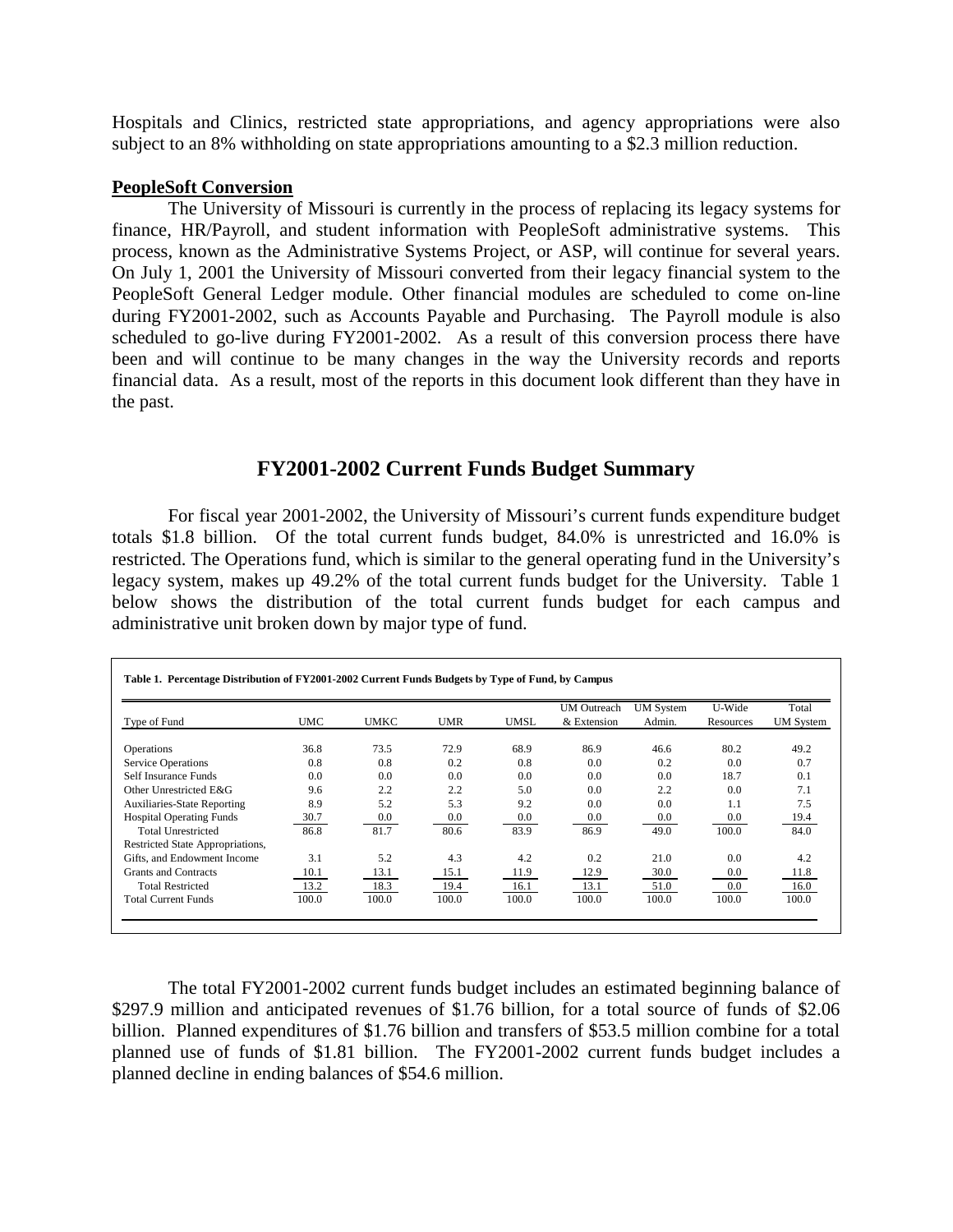#### **Revenues**

State appropriations at \$487.7 million, is the largest source of current funds revenue, contributing 27.7% of the total revenue budget. As previously discussed these budgets do not reflect the additional 5% withholding and are therefore overstated by \$23.2 million. State appropriations include \$443.1 million in operating funds for the general mission of the University, \$24.4 million for the University Hospitals and Clinics, and restricted appropriations for the Missouri Institute of Mental Health, Missouri Kidney Program, Alzheimer's Research, and the Missouri Research and Education Network (MOREnet) totaling approximately \$20.2 million.

Student fee revenues of \$329.7 are the second largest source of revenue and contribute 18.7% of the total current funds revenue budget. Educational and related enrollment fees of \$298.3 million are recorded in the Operations fund. Student fees of \$25.2 million, related to Continuing Education are recorded in a separate fund. The \$6.3 million in student fees in the Auxiliary Enterprises fund group are primarily for housing, dining, parking, and specially designated activity and facility fees.

Sales and services of hospitals and clinics, totaling \$328.9 million, is the third largest source of current fund revenues contributing 18.7% of the total. These are funds primarily derived from the combined clinical operations of the University of Missouri-Columbia Hospital and Clinics, Ellis Fischel Cancer Center, Columbia Regional Hospital, and the Missouri Rehabilitation Center. Not included in this category are funds generated from the University Physicians' clinical operations, which are part of the University of Missouri-Columbia medical school's physicians' practice plan.

Sales and services of auxiliary enterprises of \$122.6 million include revenues from essentially self-supporting activities which provide services and sales to students, faculty, and staff. These include housing and dining halls, intercollegiate athletics, bookstores, parking operations, student unions, recreational facilities, the television station, and other miscellaneous activities.

Sales and services of educational activities, totaling \$117.0 million, include the operations of the medical, dental, optometry, and veterinary clinics, as well as activities related to the agricultural experiment station, cooperative extension, the research reactor, and other activities.

Federal, state, and other grants and contracts combine for total projected revenues of \$211.0 million, or 11.9 % of the total current funds revenue budget. These revenues are an estimate of the funds that will be received during FY2001-2002. Grants and contracts are restricted funds and are budgeted on a project basis for management purposes.

Other sources include federal appropriations (primarily for the agricultural experiment station and cooperative extension), investment income, gift income and endowment income (primarily for student aid and professorships), and recovery of facilities and administrative costs (Recovery of F&A), which is related to sponsored grants and contracts.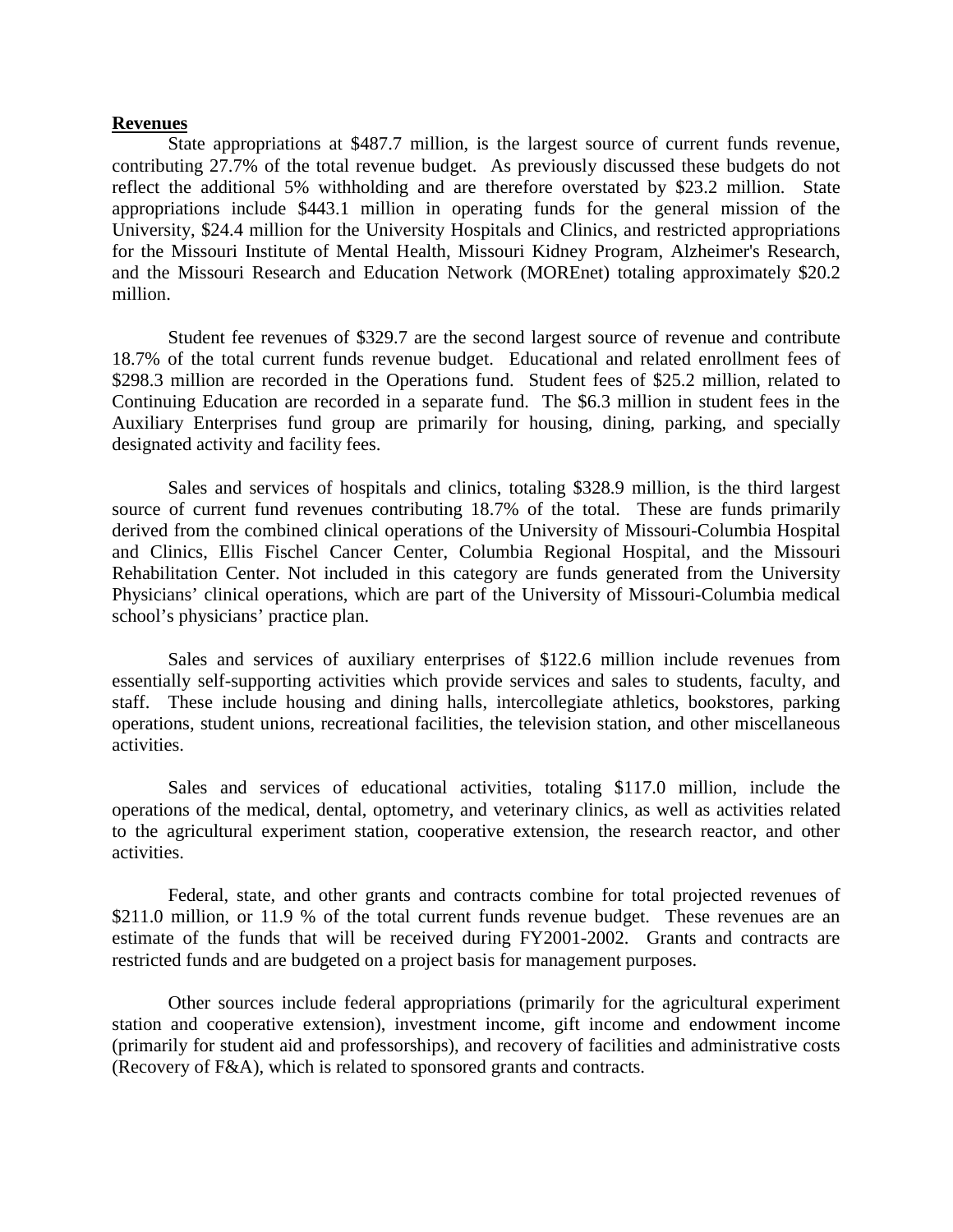Table 2 shows the percentage distribution of current funds revenues by major revenue source for each campus and administrative unit. State appropriations is the largest contributor of revenue for each unit with the exception of UMC, where hospitals and clinics sales and services is the largest contributor, and UMSL where student fees is the largest contributor.

|                                              | <b>UMC</b> | <b>UMKC</b> | <b>UMR</b> | <b>UMSL</b> | <b>UM</b><br>Outreach &<br>Extension | UM<br>System<br>Admin. | U-Wide<br>Resources | System<br>Total |
|----------------------------------------------|------------|-------------|------------|-------------|--------------------------------------|------------------------|---------------------|-----------------|
| <b>Student Fees</b>                          | 13.8       | 33.4        | 29.3       | 37.9        | 0.0                                  | 0.0                    | 0.0                 | 18.7            |
| <b>Federal Appropriations</b>                | 0.4        | 0.0         | 0.0        | 0.0         | 20.9                                 | 0.0                    | 0.0                 | 0.9             |
| <b>State Appropriations</b>                  | 20.6       | 36.2        | 42.0       | 34.8        | 61.3                                 | 45.3                   | 47.7                | 27.7            |
| Federal Grants & Contracts                   | 6.3        | 6.2         | 8.0        | 7.4         | 2.7                                  | $*$                    | 0.0                 | 6.1             |
| State Grants & Contracts                     | 1.6        | 1.3         | 0.7        | 2.9         | 10.3                                 | 15.5                   | 0.0                 | 2.3             |
| Other Grants & Contracts                     | 2.5        | 5.7         | 7.2        | 2.3         | 0.4                                  | 12.5                   | 0.0                 | 3.5             |
| Gift Income                                  | 0.9        | 2.5         | 1.6        | 3.6         | 0.0                                  | 0.4                    | 0.0                 | 1.4             |
| Recovery of F&A                              | 1.7        | 1.3         | 2.4        | 1.0         | 0.8                                  | 0.2                    | 0.0                 | 1.6             |
| <b>Endowment Income</b>                      | 1.3        | 2.6         | 2.1        | 1.2         | 0.2                                  | 0.5                    | 16.9                | 1.5             |
| <b>Investment Income</b><br>Sales & Services | 0.7        | 0.4         | 0.6        | 0.5         | 0.1                                  | 11.6                   | 35.4                | 1.3             |
| <b>Educational Activities</b>                | 10.0       | 2.0         | 0.3        | 0.4         | *                                    | *                      | 0.0                 | 6.6             |
| <b>Auxiliary Enterprises</b>                 | 8.3        | 5.2         | 4.7        | 7.2         | 0.0                                  | 0.0                    | 0.0                 | 7.0             |
| Hospitals & Clinics                          | 29.5       | 0.0         | 0.0        | 0.0         | 0.0                                  | 0.0                    | 0.0                 | 18.7            |
| Other Sources                                | 2.4        | 3.2         | 1.1        | 0.8         | 3.3                                  | 14.0                   | *                   | 2.7             |
| <b>Total Revenues</b>                        | 100.0      | 100.0       | 100.0      | 100.0       | 100.0                                | 100.0                  | 100.0               | 100.0           |

# **Expenditures**

 Compensation expenditures of \$1.05 billion account for 57.8% of current fund expenditures and transfers in FY2001-2002. Salary expenditures total \$874.3 million and staff benefits expense is anticipated to be \$174.9 million. Expense and equipment expenditures of \$712.2 million, contribute 39.3% of current funds expenditures and transfers. Budgeted transfers of \$53.5 million make up the remaining 2.9% of the budget.

|                                | <b>UMC</b> | <b>UMKC</b> | <b>UMR</b> | <b>UMSL</b> | <b>UM</b><br>Outreach &<br>Extension | UM<br>System<br>Admin. | U-Wide<br>Resources | System<br>Total |
|--------------------------------|------------|-------------|------------|-------------|--------------------------------------|------------------------|---------------------|-----------------|
| Salaries & Wages               | 48.6       | 51.1        | 49.6       | 49.4        | 45.0                                 | 30.5                   | 24.0                | 48.2            |
| <b>Staff Benefits</b>          | 10.0       | 9.3         | 8.9        | 9.1         | 12.1                                 | 6.4                    | 4.9                 | 9.6             |
| <b>Total Compensation</b>      | 58.6       | 60.4        | 58.5       | 58.5        | 57.1                                 | 36.9                   | 28.9                | 57.8            |
| Expense & Equipment            | 38.5       | 38.9        | 41.5       | 38.0        | 42.8                                 | 60.6                   | (35.5)              | 39.3            |
| <b>Total Expenditures</b>      | 97.1       | 99.3        | 100.0      | 96.5        | 99.9                                 | 97.5                   | (6.6)               | 97.1            |
| <b>Transfers</b>               | 2.9        | 0.7         | 0.0        | 3.5         | 0.1                                  | 2.5                    | 106.6               | 2.9             |
| Total Expenditures & Transfers | 100.0      | 100.0       | 100.0      | 100.0       | 100.0                                | 100.0                  | 100.0               | 100.0           |

 Table 3 above shows the percentage distribution of the FY2001-2002 current funds budget by object of expense for each campus and administrative unit.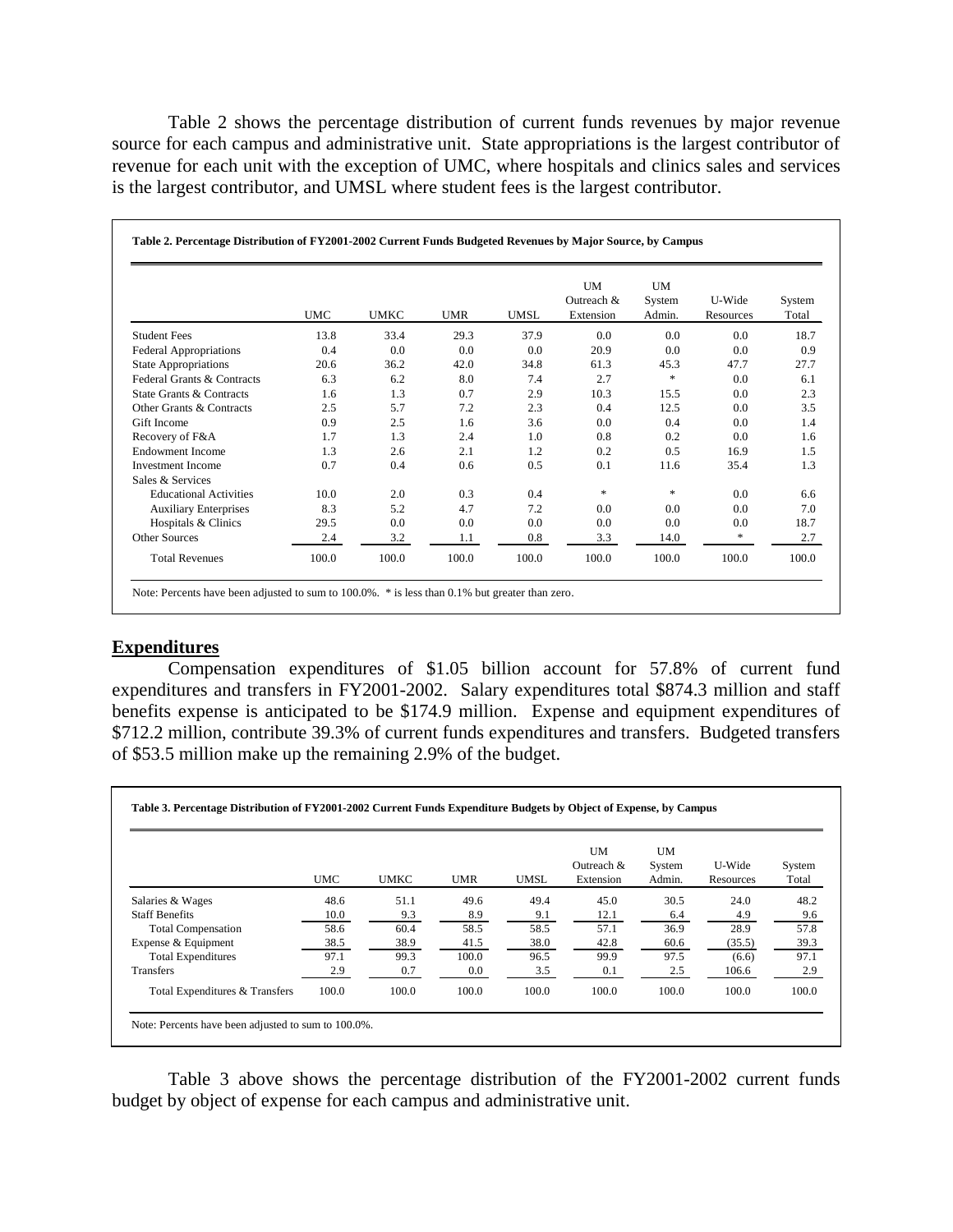The educational and general expenditure budget encompasses the major instructional, research, and public service activities of the University and related support services. Current funds expenditures related to auxiliary enterprises and hospital and clinics activities are not included in educational and general expenditures. Table 4 shows the percentage distribution of the University's educational and general expenditure budget by major program classification for each campus and UM unit.

| Educational & General:                 | <b>UMC</b> | <b>UMKC</b> | <b>UMR</b> | <b>UMSL</b> | <b>UM</b><br>Outreach &<br>Extension | <b>UM</b><br>System<br>Admin. | U-Wide<br>Resources | System<br>Total |
|----------------------------------------|------------|-------------|------------|-------------|--------------------------------------|-------------------------------|---------------------|-----------------|
| Instruction                            | 39.6       | 44.0        | 39.0       | 45.4        | 0.0                                  | 0.0                           | 6.6                 | 37.2            |
| Research                               | 19.2       | 7.3         | 18.0       | 7.4         | 0.0                                  | 1.8                           | 31.0                | 14.1            |
| <b>Public Service</b>                  | 7.1        | 6.5         | 2.0        | 8.1         | 99.4                                 | 53.9                          | 0.0                 | 12.6            |
| Academic Support                       | 8.2        | 8.9         | 4.9        | 11.5        | 0.0                                  | 14.1                          | 38.1                | 8.6             |
| <b>Student Services</b>                | 3.5        | 4.3         | 6.9        | 4.9         | 0.0                                  | 1.3                           | 42.4                | 4.2             |
| <b>Institutional Support</b>           | 6.1        | 11.0        | 7.4        | 6.2         | 0.4                                  | 24.7                          | (7.3)               | 7.7             |
| Operation & Maintenance of Plant       | 6.2        | 7.1         | 8.9        | 6.6         | 0.0                                  | 1.7                           | 0.0                 | 6.1             |
| Scholarships & Fellowships             | 6.4        | 10.5        | 13.1       | 9.8         | 0.0                                  | 0.0                           | 0.0                 | 7.5             |
| <b>Total E&amp;G Expenditures</b>      | 96.3       | 99.6        | 100.2      | 99.9        | 99.8                                 | 97.5                          | 110.8               | 98.0            |
| <b>Transfers</b>                       | 3.7        | 0.4         | (0.2)      | 0.1         | 0.2                                  | 2.5                           | (10.8)              | 2.0             |
| <b>Total Educational &amp; General</b> | 100.0      | 100.0       | 100.0      | 100.0       | 100.0                                | 100.0                         | 100.0               | 100.0           |

 Primary program activities of instruction, research, and public service make up 63.9% of current funds educational and general expenditures at the University of Missouri.

 Traditional current funds summary schedules, which provide current funds budgets for revenues by major source and expenditures by major program classification for operations, designated funds, and restricted funds, can be found in the appendix of this document. See Tables A1–A8.

Table 5, on the following page, presents the FY2001-2002 current funds budget by major revenue source and object of expense for the following fund groupings:

- Operations (similar to General Operating in the University's legacy financial system),
- Service Operations
- Self-Insurance funds
- Other Educational and General funds (which includes Continuing Education)
- Auxiliary Enterprise funds
- Hospital Operating funds
- Restricted State Appropriations, Endowment Income, and Gift funds, and
- Grants and Contract funds (Fiscal year estimate of project budgeted funds.)

Tables 6-12 provide the same information for each campus, University Outreach and Extension, UM System Administration, and University-wide Resources.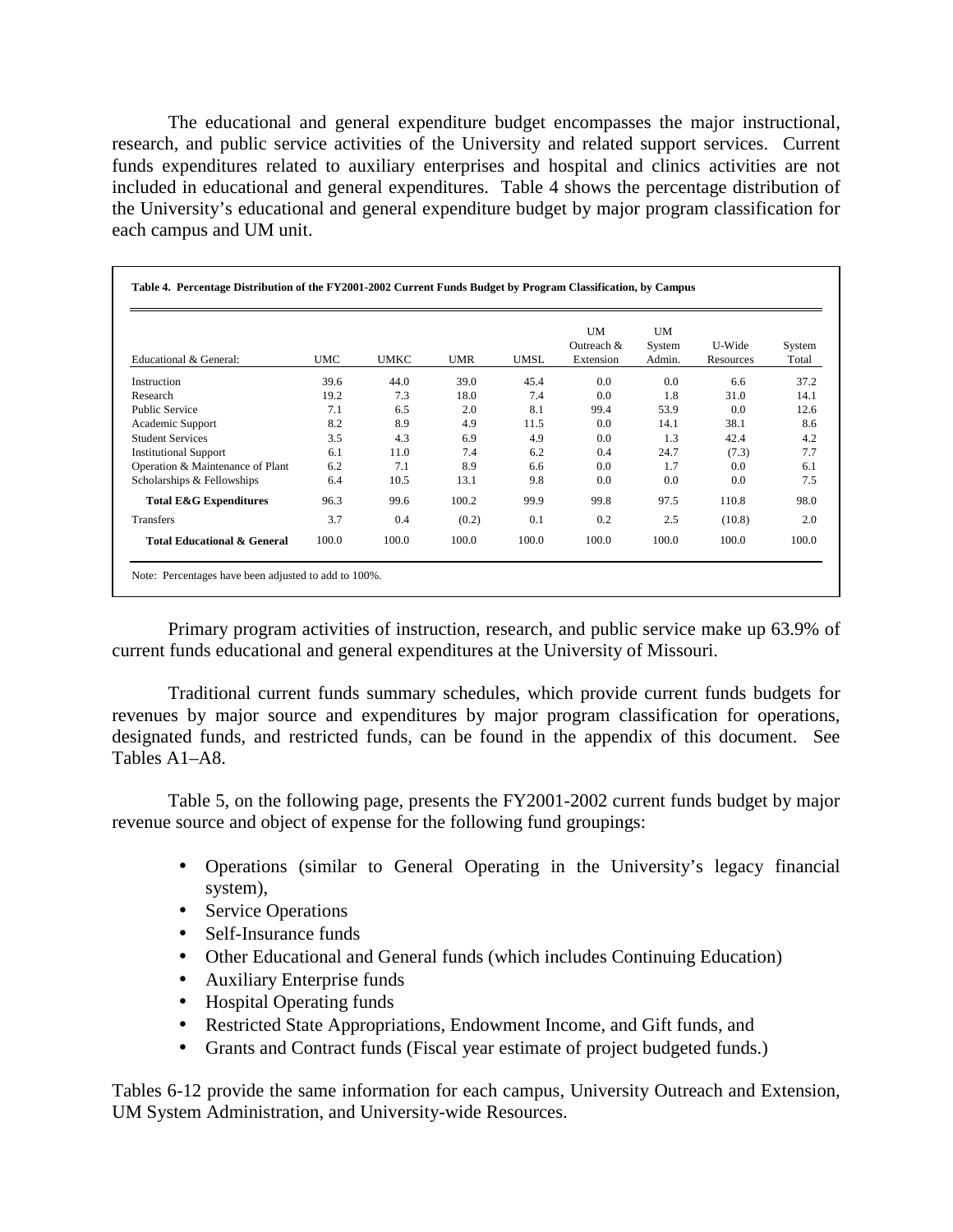#### **Table 5. FY2001-2002 Current Funds Budgets by Type of Funds, University of Missouri System**

|                                                         |               |                           |                         | <b>Designated Funds</b>           |                          |                                    |                           |                                                                            |                                                                                          |                         |                                      |
|---------------------------------------------------------|---------------|---------------------------|-------------------------|-----------------------------------|--------------------------|------------------------------------|---------------------------|----------------------------------------------------------------------------|------------------------------------------------------------------------------------------|-------------------------|--------------------------------------|
|                                                         | Operations    | <b>Service Operations</b> | Self Insurance<br>Funds | Other<br>Educational &<br>General | Auxiliary<br>Enterprises | <b>Hospital Operating</b><br>Funds | <b>Total Unrestricted</b> | <b>Restricted State</b><br>Appropriations,<br>Endowment<br>Income, & Gifts | <b>Fiscal Year Estimate</b><br>of Grants &<br><b>Contracts Project</b><br><b>Budgets</b> | <b>Total Restricted</b> | <b>Total Current</b><br><b>Funds</b> |
| <b>BEGINNING BALANCE</b>                                | \$104,220,128 | \$3,872,970               | \$21,305,191            | \$31,597,721                      | \$2,937,212              | \$55,960,664                       | \$219,893,886             | \$64,029,143                                                               | \$13,945,467                                                                             | \$77,974,610            | \$297,868,496                        |
| <b>REVENUES:</b>                                        |               |                           |                         |                                   |                          |                                    |                           |                                                                            |                                                                                          |                         |                                      |
| <b>Student Fees</b>                                     | \$298,281,465 | \$12,700                  |                         | \$25,152,588                      | \$6,265,587              |                                    | \$329,712,340             |                                                                            |                                                                                          |                         | \$329,712,340                        |
| <b>Federal Appropriations</b>                           | 15,085,281    |                           |                         |                                   |                          |                                    | 15,085,281                |                                                                            |                                                                                          |                         | 15,085,281                           |
| <b>State Appropriations</b>                             | 443,147,259   |                           |                         |                                   |                          | \$24,413,983                       | 467,561,242               | \$20,150,352                                                               |                                                                                          | \$20,150,352            | 487,711,594                          |
| <b>Federal Grants and Contracts</b>                     |               |                           |                         |                                   |                          |                                    | $\sim$                    |                                                                            | \$107,882,342                                                                            | 107,882,342             | 107,882,342                          |
| <b>State Grants</b>                                     |               |                           |                         |                                   |                          |                                    |                           |                                                                            | 41,155,657                                                                               | 41,155,657              | 41,155,657                           |
| Other Grants & Contracts                                |               |                           |                         |                                   |                          |                                    |                           |                                                                            | 61,955,581                                                                               | 61,955,581              | 61,955,581                           |
| Gift Income                                             | 280,625       | $\mathcal{L}$             |                         | 381,000                           | 4,794,575                |                                    | 5,456,202                 | 19,021,268                                                                 | $\sim$                                                                                   | 19,021,268              | 24,477,470                           |
| Recovery of F&A                                         | 27,509,000    |                           |                         |                                   |                          |                                    | 27,509,000                |                                                                            |                                                                                          |                         | 27,509,000                           |
| <b>Endowment Income</b>                                 | 3,503,954     |                           |                         |                                   | 1,070,818                |                                    | 4,574,772                 | 22,665,824                                                                 |                                                                                          | 22,665,824              | 27,240,596                           |
| <b>Investment Income</b>                                | 8,489,450     | $\overline{\phantom{a}}$  | \$4,124,813             | 319,404                           | 1,330,302                | 4,259,866                          | 18,523,835                | 3.532,485                                                                  |                                                                                          | 3,532,485               | 22.056.320                           |
| Sales & Services-Educ. Activities/Auxiliaries/Hospitals | 22,827,233    | 3,605,427                 |                         | 90,541,343                        | 122,560,961              | 328,921,045                        | 568,456,009               | 4,300                                                                      |                                                                                          | 4,300                   | 568,460,309                          |
| Miscellaneous Income                                    | 19,093,380    | 7,218,483                 | 5,000                   | 4,577,024                         | 2,978,314                | 11,091,407                         | 44,963,608                | 2,013,029                                                                  |                                                                                          | 2,013,029               | 46,976,637                           |
| <b>TOTAL REVENUES</b>                                   | \$838,217,647 | \$10,836,612              | \$4,129,813             | \$120,971,359                     | \$139,000.557            | \$368,686,301                      | \$1,481,842,289           | \$67,387,258                                                               | \$210,993,580                                                                            | \$278,380,838           | \$1,760,223,127                      |
| <b>EXPENDITURES &amp; TRANSFERS</b>                     |               |                           |                         |                                   |                          |                                    |                           |                                                                            |                                                                                          |                         |                                      |
| <b>Salaries</b>                                         | \$473,144,963 | \$39.283.394              | \$282,683               | \$80,999,012                      | \$34,406,862             | \$140,571,760                      | \$768,688,674             | \$18,002,784                                                               | \$87,598,201                                                                             | \$105,600,985           | \$874,289,659                        |
| Benefits                                                | 91,125,227    | 8,736,510                 | 56,284                  | 14,133,679                        | 7,746,021                | 30,938,689                         | 152,736,410               | 3,039,208                                                                  | 19,100,148                                                                               | 22,139,356              | 174,875,766                          |
| <b>Expense and Equipment</b>                            |               |                           |                         |                                   |                          |                                    |                           |                                                                            |                                                                                          |                         |                                      |
| <b>Expense and Equipment</b>                            | 331,730,935   | 78,780,599                | 108,533,653             | 34,525,040                        | 68,471,916               | 185,933,538                        | 807,975,681               | 53,715,368                                                                 | 107,270,858                                                                              | 160,986,226             | 968,961,907                          |
| <b>Internal Sales</b>                                   | (9,157,859)   | (121, 803, 815)           |                         | (13, 185, 775)                    | (433, 832)               | (5,256,065)                        | (149, 837, 346)           | (202)                                                                      |                                                                                          | (202)                   | (149, 837, 548)                      |
| Employer & Employee Contributions                       |               |                           | (106, 971, 046)         |                                   |                          |                                    | (106, 971, 046)           |                                                                            |                                                                                          |                         | (106, 971, 046)                      |
| Net Expense and Equipment Expenditures                  | \$322,573,076 | \$ (43,023,216)           | \$1,562,607             | \$21,339,265                      | \$68,038,084             | \$180,677,473                      | \$551,167,289             | \$53,715,166                                                               | \$107,270,858                                                                            | \$160,986,024           | \$712,153,313                        |
| <b>TOTAL EXPENDITURES</b>                               | \$886,843,266 | \$4,996,688               | \$1,901,574             | \$116,471,956                     | \$110,190,967            | \$352,187,922                      | \$1,472,592,373           | \$74,757,158                                                               | \$213,969,207                                                                            | \$288,726,365           | \$1,761,318,738                      |
| <b>Mandatory Transfers</b>                              | 4,466,765     | 220,169                   |                         | 30,889                            | 13,801,889               |                                    | 18,519,712                | (225, 048)                                                                 |                                                                                          | (225,048)               | 18,294,664                           |
| Non-Mandatory Transfers                                 | 1,717,924     | 7,855,112                 |                         | 12,133,833                        | 12,694,400               |                                    | 34,401,269                | 830,659                                                                    |                                                                                          | 830,659                 | 35,231,928                           |
| TOTAL EXPENDITURES AND TRANSFERS                        | \$893,027,955 | \$13,071,969              | \$1,901,574             | \$128,636,678                     | \$136,687,256            | \$352,187,922                      | \$1,525,513,354           | \$75,362,769                                                               | \$213,969,207                                                                            | \$289,331,976           | \$1,814,845,330                      |
| <b>ENDING BALANCE</b>                                   | \$49,409,820  | \$1,637,613               | \$23,533,430            | \$23,932,402                      | \$5,250,513              | \$72,459,043                       | \$176,222,821             | \$56,053,632                                                               | \$10,969,840                                                                             | \$67,023,472            | \$243,246,293                        |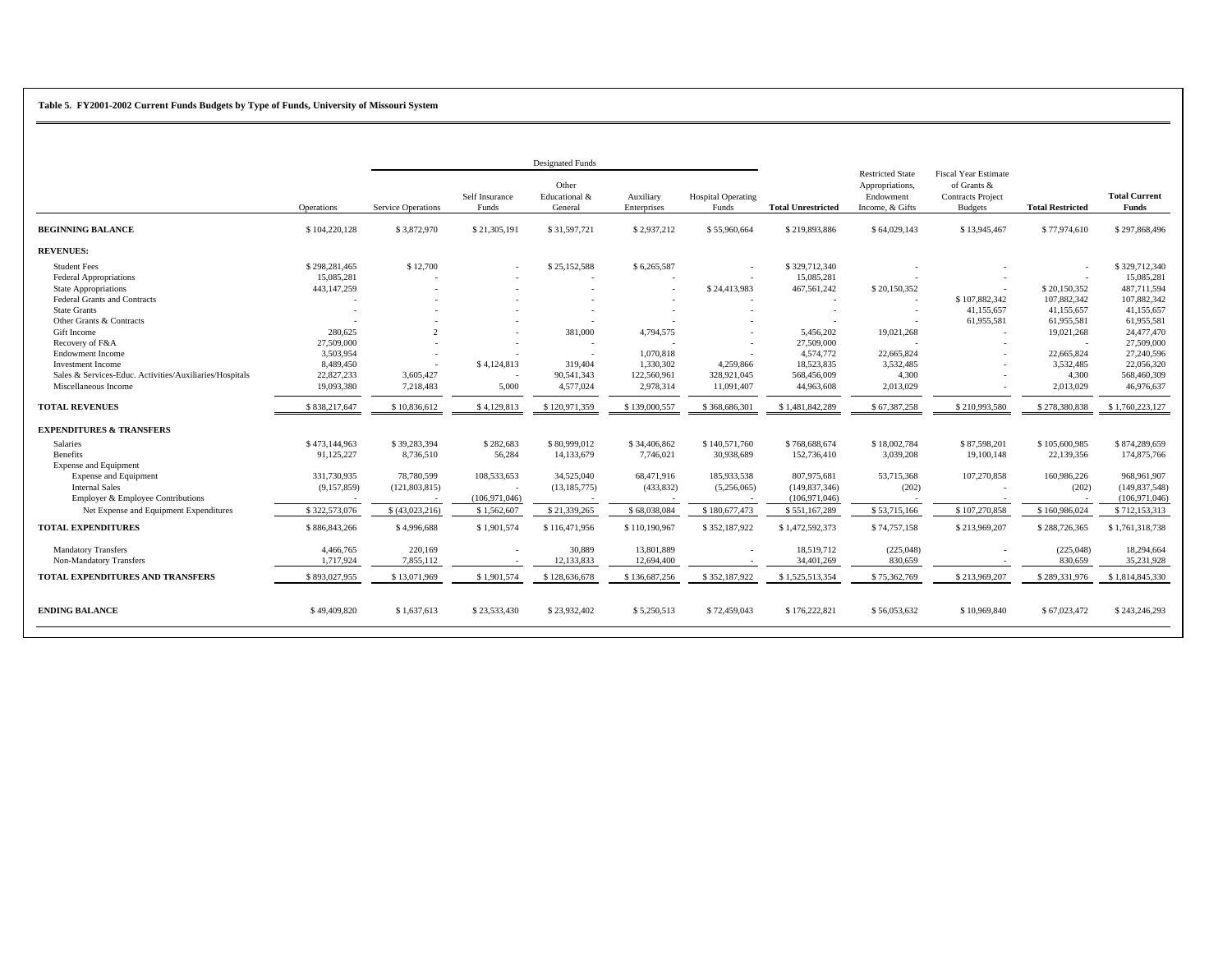#### **Table 6. FY2001-2002 Current Funds Budget by Types of Funds, University of Missouri-Columbia**

|                                                                                                             |                                           |                             |                         | <b>Designated Funds</b>                                         |                                      |                                        |                                             |                                                                            |                                                                                   |                                        |                                           |
|-------------------------------------------------------------------------------------------------------------|-------------------------------------------|-----------------------------|-------------------------|-----------------------------------------------------------------|--------------------------------------|----------------------------------------|---------------------------------------------|----------------------------------------------------------------------------|-----------------------------------------------------------------------------------|----------------------------------------|-------------------------------------------|
|                                                                                                             | <b>Operations</b>                         | <b>Service Operations</b>   | Self Insurance<br>Funds | Other Educational &<br>General                                  | Auxiliary<br>Enterprises             | <b>Hospital Operating</b><br>Funds     | <b>Total Unrestricted</b>                   | <b>Restricted State</b><br>Appropriations,<br>Endowment<br>Income, & Gifts | Fiscal Year<br><b>Estimate of Grants</b><br>& Contracts<br><b>Project Budgets</b> | <b>Total Restricted</b>                | <b>Total Current</b><br>Funds             |
| <b>BEGINNING BALANCE</b>                                                                                    | \$41,279,048                              | \$1,554,739                 |                         | \$29,404,726                                                    | \$3,456,089                          | \$55,960,664                           | \$131,655,266                               | \$28,888,916                                                               | \$9,196,939                                                                       | \$38,085,855                           | \$169,741,121                             |
| <b>REVENUES:</b>                                                                                            |                                           |                             |                         |                                                                 |                                      |                                        |                                             |                                                                            |                                                                                   |                                        |                                           |
| <b>Student Fees</b><br><b>Federal Appropriations</b><br><b>State Appropriations</b>                         | \$142,176,238<br>4,991,089<br>198,834,288 | \$12,700                    |                         | \$9,970,812                                                     | \$1,572,017                          | \$24,413,983                           | \$153,731,767<br>4,991,089<br>223, 248, 271 | \$6,807,917                                                                |                                                                                   | \$6,807,917                            | \$153,731,767<br>4,991,089<br>230,056,188 |
| Federal Grants and Contracts<br><b>State Grants</b><br>Other Grants & Contracts                             |                                           |                             |                         |                                                                 |                                      |                                        |                                             | $\sim$<br>$\sim$                                                           | \$70,000,000<br>17,800,000<br>27,500,000                                          | 70,000,000<br>17,800,000<br>27,500,000 | 70,000,000<br>17,800,000<br>27,500,000    |
| Gift Income<br>Recovery of F&A<br><b>Endowment Income</b>                                                   | 54,002<br>19,150,000<br>1,010,700         |                             |                         | 381,000<br>$\overline{\phantom{a}}$<br>$\overline{\phantom{a}}$ | 4,664,050<br>1,070,818               |                                        | 5,099,054<br>19,150,000<br>2,081,518        | 5,480,620<br>12,030,246                                                    |                                                                                   | 5,480,620<br>$\sim$<br>12,030,246      | 10,579,674<br>19,150,000<br>14, 111, 764  |
| <b>Investment Income</b><br>Sales & Services-Educ. Activities/Auxiliaries/Hospitals<br>Miscellaneous Income | 654,000<br>18,597,816<br>5,671,043        | 3,051,205<br>5,702,259      |                         | 319,404<br>89,644,237<br>2,007,980                              | 1,170,202<br>92,870,218<br>1,246,578 | 4,259,866<br>328,921,045<br>11,091,407 | 6,403,472<br>533,084,521<br>25,719,267      | 1,679,691<br>100<br>537,794                                                |                                                                                   | 1,679,691<br>100<br>537,794            | 8,083,163<br>533,084,621<br>26,257,061    |
| <b>TOTAL REVENUES</b>                                                                                       | \$391,139,176                             | \$8,766,166                 |                         | \$102,323,433                                                   | \$102,593,883                        | \$368,686,301                          | \$973,508,959                               | \$26,536,368                                                               | \$115,300,000                                                                     | \$141,836,368                          | \$1,115,345,327                           |
| <b>EXPENDITURES &amp; TRANSFERS</b>                                                                         |                                           |                             |                         |                                                                 |                                      |                                        |                                             |                                                                            |                                                                                   |                                        |                                           |
| <b>Salaries</b><br><b>Benefits</b><br><b>Expense and Equipment</b>                                          | \$226,109,128<br>43,888,972               | \$31,117,751<br>7,002,230   |                         | \$72,759,378<br>12,775,064                                      | \$25,847,136<br>5,926,072            | \$140,571,760<br>30,938,689            | \$496,405,153<br>100,531,027                | \$8,607,845<br>1,389,275                                                   | \$52,283,122<br>12,592,748                                                        | \$60,890,967<br>13,982,023             | \$557,296,120<br>114,513,050              |
| <b>Expense and Equipment</b><br><b>Internal Sales</b><br>Employer & Employee Contributions                  | 152,803,469<br>(7,487,590)                | 62,901,065<br>(99,062,385)  |                         | 26,040,977<br>(13, 167, 110)                                    | 61,939,952<br>(141, 181)             | 185,933,538<br>(5,256,065)             | 489,619,001<br>(125, 114, 331)              | 25,667,054<br>(202)                                                        | 50,424,130                                                                        | 76,091,184<br>(202)                    | 565,710,185<br>(125, 114, 533)            |
| Net Expense and Equipment Expenditures                                                                      | \$145,315,879                             | \$ (36, 161, 320)           |                         | \$12,873,867                                                    | \$61,798,771                         | \$180,677,473                          | \$364,504,670                               | \$25,666,852                                                               | \$50,424,130                                                                      | \$76,090,982                           | \$440,595,652                             |
| <b>TOTAL EXPENDITURES</b>                                                                                   | \$415,313,979                             | \$1,958,661                 |                         | \$98,408,309                                                    | \$93,571,979                         | \$352,187,922                          | \$961,440,850                               | \$35,663,972                                                               | \$115,300,000                                                                     | \$150,963,972                          | \$1,112,404,822                           |
| <b>Mandatory Transfers</b><br>Non-Mandatory Transfers                                                       | 37,771<br>5,524,294                       | $\overline{c}$<br>7,525,363 |                         | (9)<br>12,111,505                                               | 1,649,397<br>6,462,268               |                                        | 1,687,161<br>31,623,430                     | 31,427<br>86,294                                                           |                                                                                   | 31,427<br>86,294                       | 1,718,588<br>31,709,724                   |
| TOTAL EXPENDITURES AND TRANSFERS                                                                            | \$420,876,044                             | \$9,484,026                 |                         | \$110,519,805                                                   | \$101,683,644                        | \$352,187,922                          | \$994,751,441                               | \$35,781,693                                                               | \$115,300,000                                                                     | \$151,081,693                          | \$1,145,833,134                           |
| <b>ENDING BALANCE</b>                                                                                       | \$11,542,180                              | \$836,879                   |                         | \$21,208,354                                                    | \$4,366,328                          | \$72,459,043                           | \$110,412,784                               | \$19,643,591                                                               | \$9,196,939                                                                       | \$28,840,530                           | \$139,253,314                             |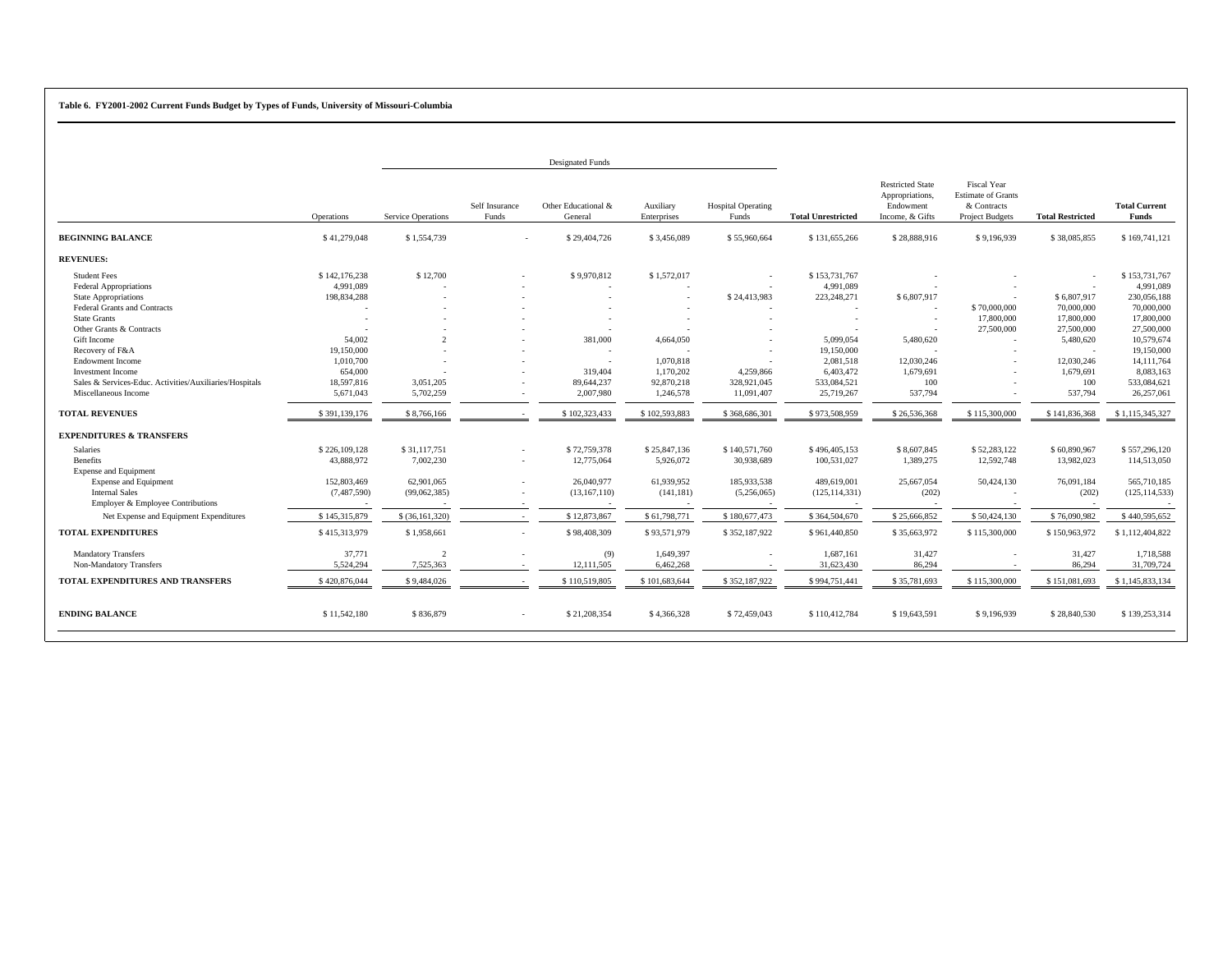## **Table 7. FY2001-2002 Current Funds Budget by Types of Funds, University of Missouri-Kansas City**

|                                                                                                                                                                                              |                                                                       |                                                                     |                         | <b>Designated Funds</b>                                       |                                                            |                                    |                                                                          |                                                                            |                                                                                          |                                                         |                                                                                  |
|----------------------------------------------------------------------------------------------------------------------------------------------------------------------------------------------|-----------------------------------------------------------------------|---------------------------------------------------------------------|-------------------------|---------------------------------------------------------------|------------------------------------------------------------|------------------------------------|--------------------------------------------------------------------------|----------------------------------------------------------------------------|------------------------------------------------------------------------------------------|---------------------------------------------------------|----------------------------------------------------------------------------------|
|                                                                                                                                                                                              | Operations                                                            | <b>Service Operations</b>                                           | Self Insurance<br>Funds | Other Educational &<br>General                                | Auxiliary<br>Enterprises                                   | <b>Hospital Operating</b><br>Funds | <b>Total Unrestricted</b>                                                | <b>Restricted State</b><br>Appropriations,<br>Endowment<br>Income, & Gifts | <b>Fiscal Year</b><br><b>Estimate of Grants</b><br>& Contracts<br><b>Project Budgets</b> | <b>Total Restricted</b>                                 | <b>Total Current</b><br>Funds                                                    |
| <b>BEGINNING BALANCE</b>                                                                                                                                                                     | \$13,403,841                                                          | \$270,006                                                           |                         | \$(252,681)                                                   | \$(1,081,912)                                              |                                    | \$12,339,254                                                             | \$12,997,878                                                               | \$ (656, 345)                                                                            | \$12,341,533                                            | \$24,680,787                                                                     |
| <b>REVENUES:</b>                                                                                                                                                                             |                                                                       |                                                                     |                         |                                                               |                                                            |                                    |                                                                          |                                                                            |                                                                                          |                                                         |                                                                                  |
| <b>Student Fees</b><br><b>Federal Appropriations</b><br>State Appropriations<br><b>Federal Grants and Contracts</b><br><b>State Grants</b><br>Other Grants & Contracts<br>Gift Income        | \$75,209,080<br>86,571,019<br>$\overline{a}$<br>20,001                |                                                                     |                         | \$4,601,176                                                   |                                                            |                                    | \$79,810,256<br>86,571,019<br>20,001                                     | $\overline{\phantom{a}}$<br>\$5,966,917                                    | \$14,895,064<br>3,173,407<br>13,724,615                                                  | \$14,895,064<br>3,173,407<br>13,724,615<br>5,966,917    | \$79,810,256<br>86,571,019<br>14,895,064<br>3,173,407<br>13,724,615<br>5,986,918 |
| Recovery of F&A<br><b>Endowment Income</b><br>Investment Income<br>Sales & Services-Educ. Activities/Auxiliaries/Hospitals<br>Miscellaneous Income                                           | 3,200,000<br>157,002<br>202,700<br>3,288,754<br>3,293,240             | \$536,011<br>972,119                                                |                         | 826,024<br>851,562                                            | \$12,469,998<br>1,445,634                                  |                                    | 3,200,000<br>157,002<br>202,700<br>17,120,787<br>6,562,555               | 6,119,202<br>676,823<br>1,038,518                                          | ٠                                                                                        | $\sim$<br>6,119,202<br>676,823<br>$\sim$<br>1,038,518   | 3,200,000<br>6,276,204<br>879,523<br>17,120,787<br>7,601,073                     |
| <b>TOTAL REVENUES</b>                                                                                                                                                                        | \$171,941,796                                                         | \$1,508,130                                                         |                         | \$6,278,762                                                   | \$13,915,632                                               |                                    | \$193,644,320                                                            | \$13,801,460                                                               | \$31,793,086                                                                             | \$45,594,546                                            | \$239,238,866                                                                    |
| <b>EXPENDITURES &amp; TRANSFERS</b>                                                                                                                                                          |                                                                       |                                                                     |                         |                                                               |                                                            |                                    |                                                                          |                                                                            |                                                                                          |                                                         |                                                                                  |
| Salaries<br>Benefits<br><b>Expense and Equipment</b><br><b>Expense and Equipment</b><br><b>Internal Sales</b><br>Employer & Employee Contributions<br>Net Expense and Equipment Expenditures | \$97,118,734<br>17,279,327<br>63,812,834<br>(99, 479)<br>\$63,713,355 | \$3,539,268<br>757,528<br>6,526,099<br>(9,083,601)<br>\$(2,557,502) | $\sim$                  | \$2,990,273<br>490,295<br>1,907,332<br>(5,502)<br>\$1,901,830 | \$4,507,974<br>954,490<br>6,429,070<br>(15)<br>\$6,429,055 | $\sim$<br>$\sim$                   | \$108,156,249<br>19,481,640<br>78,675,335<br>(9,188,597)<br>\$69,486,738 | \$4,266,927<br>697,699<br>6,909,697<br>\$6,909,697                         | \$11,434,316<br>2,474,684<br>17,884,086<br>\$17,884,086                                  | \$15,701,243<br>3,172,383<br>24,793,783<br>\$24,793,783 | \$123,857,492<br>22,654,023<br>103,469,118<br>(9,188,597)<br>\$94,280,521        |
| <b>TOTAL EXPENDITURES</b>                                                                                                                                                                    | \$178,111,416                                                         | \$1,739,294                                                         |                         | \$5,382,398                                                   | \$11,891,519                                               |                                    | \$197,124,627                                                            | \$11,874,323                                                               | \$31,793,086                                                                             | \$43,667,409                                            | \$240,792,036                                                                    |
| <b>Mandatory Transfers</b><br>Non-Mandatory Transfers                                                                                                                                        | 399,115<br>(319, 894)                                                 | 220,167<br>41,009                                                   |                         | 10<br>32                                                      | 338,492<br>402,498                                         |                                    | 957,784<br>123,645                                                       | (100, 575)<br>765,508                                                      |                                                                                          | (100, 575)<br>765,508                                   | 857,209<br>889,153                                                               |
| TOTAL EXPENDITURES AND TRANSFERS                                                                                                                                                             | \$178,190,637                                                         | \$2,000,470                                                         |                         | \$5,382,440                                                   | \$12,632,509                                               |                                    | \$198,206,056                                                            | \$12,539,256                                                               | \$31,793,086                                                                             | \$44,332,342                                            | \$242,538,398                                                                    |
| <b>ENDING BALANCE</b>                                                                                                                                                                        | \$7,155,000                                                           | \$(222, 334)                                                        |                         | \$643,641                                                     | \$201,211                                                  |                                    | \$7,777,518                                                              | \$14,260,082                                                               | \$ (656, 345)                                                                            | \$13,603,737                                            | \$21,381,255                                                                     |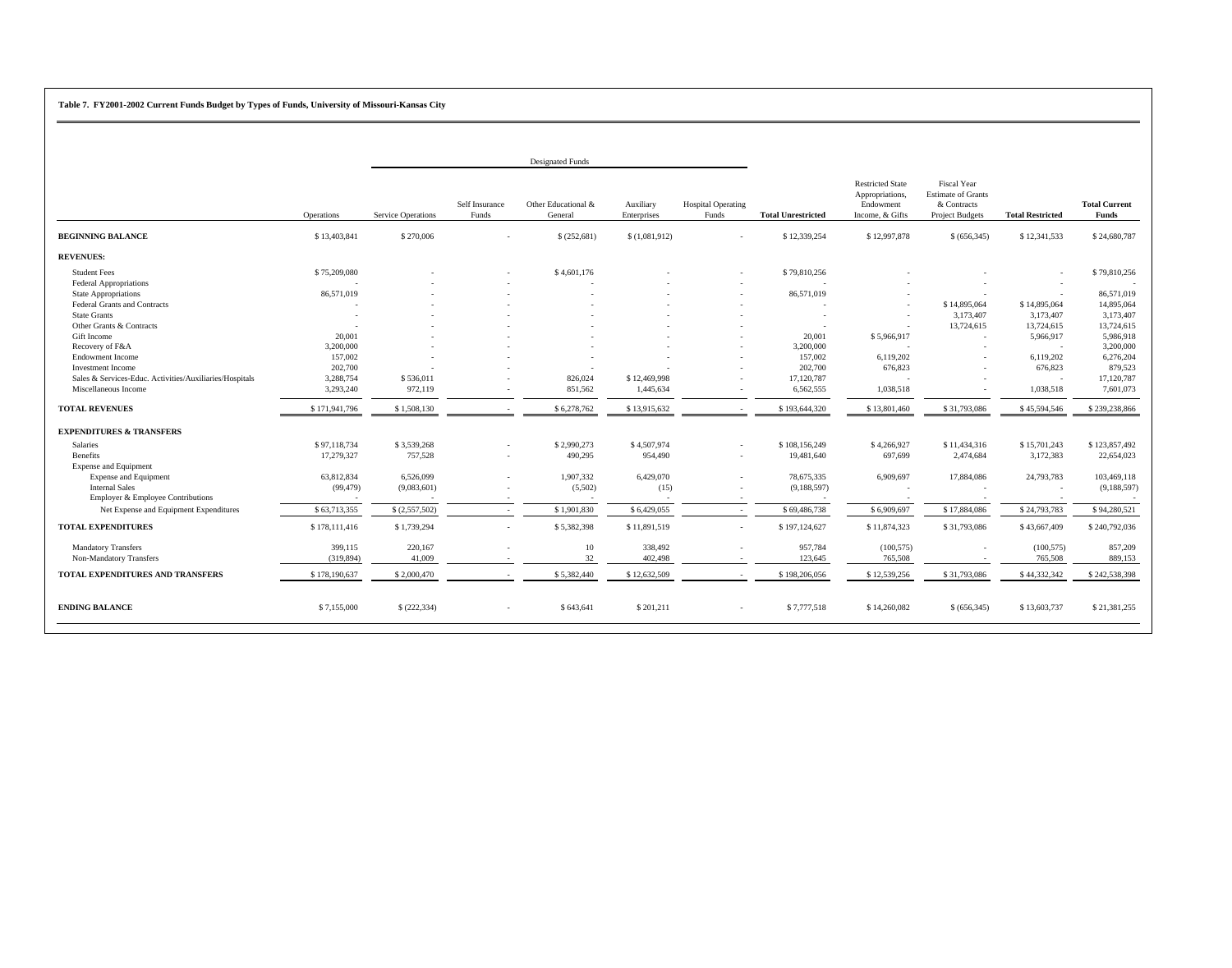## **Table 8. FY2001-2002 Current Funds Budget by Types of Funds, University of Missouri-Rolla**

|                                                         |              |                           |                         | <b>Designated Funds</b>        |                          |                                    |                           |                                                                            |                                                                                   |                         |                               |
|---------------------------------------------------------|--------------|---------------------------|-------------------------|--------------------------------|--------------------------|------------------------------------|---------------------------|----------------------------------------------------------------------------|-----------------------------------------------------------------------------------|-------------------------|-------------------------------|
|                                                         | Operations   | <b>Service Operations</b> | Self Insurance<br>Funds | Other Educational &<br>General | Auxiliary<br>Enterprises | <b>Hospital Operating</b><br>Funds | <b>Total Unrestricted</b> | <b>Restricted State</b><br>Appropriations,<br>Endowment<br>Income, & Gifts | Fiscal Year<br><b>Estimate of Grants</b><br>& Contracts<br><b>Project Budgets</b> | <b>Total Restricted</b> | <b>Total Current</b><br>Funds |
| <b>BEGINNING BALANCE</b>                                | \$12,795,727 | \$797,851                 |                         | \$1,019,361                    | \$122,120                |                                    | \$14,735,059              | \$7,214,794                                                                | \$2,268,947                                                                       | \$9,483,741             | \$24,218,800                  |
| <b>REVENUES:</b>                                        |              |                           |                         |                                |                          |                                    |                           |                                                                            |                                                                                   |                         |                               |
| <b>Student Fees</b>                                     | \$32,728,904 |                           |                         | \$2,998,833                    | \$789,959                |                                    | \$36,517,696              |                                                                            |                                                                                   |                         | \$36,517,696                  |
| <b>Federal Appropriations</b>                           |              |                           |                         |                                |                          |                                    |                           |                                                                            |                                                                                   |                         |                               |
| State Appropriations                                    | 52,220,819   |                           |                         |                                |                          |                                    | 52,220,819                |                                                                            |                                                                                   |                         | 52,220,819                    |
| Federal Grants and Contracts                            |              |                           |                         |                                |                          |                                    |                           |                                                                            | \$9,976,000                                                                       | \$9,976,000             | 9,976,000                     |
| <b>State Grants</b>                                     |              |                           |                         |                                |                          |                                    |                           |                                                                            | 876,000                                                                           | 876,000                 | 876,000                       |
| Other Grants & Contracts                                |              |                           |                         |                                |                          |                                    |                           |                                                                            | 8,942,000                                                                         | 8,942,000               | 8,942,000                     |
| Gift Income                                             | 172,428      |                           |                         |                                | 12,001                   |                                    | 184,429                   | \$1,759,187                                                                |                                                                                   | 1,759,187               | 1,943,616                     |
| Recovery of F&A                                         | 3,054,000    |                           |                         |                                | $\overline{a}$           |                                    | 3,054,000                 |                                                                            |                                                                                   |                         | 3,054,000                     |
| <b>Endowment Income</b>                                 | 72,252       |                           |                         |                                |                          |                                    | 72,252                    | 2,537,357                                                                  |                                                                                   | 2,537,357               | 2,609,609                     |
| Investment Income                                       | 250,050      |                           |                         |                                | 53,100                   |                                    | 303,150                   | 405,007                                                                    |                                                                                   | 405,007                 | 708,157                       |
| Sales & Services-Educ. Activities/Auxiliaries/Hospitals | 350,250      |                           |                         | 12,382                         | 5,824,661                |                                    | 6,187,293                 | 4,200                                                                      |                                                                                   | 4,200                   | 6,191,493                     |
| Miscellaneous Income                                    | 728,487      | \$65,000                  |                         | 53,003                         | 285,000                  |                                    | 1,131,490                 | 297,278                                                                    |                                                                                   | 297,278                 | 1,428,768                     |
| <b>TOTAL REVENUES</b>                                   | \$89,577,190 | \$65,000                  |                         | \$3,064,218                    | \$6,964,721              |                                    | \$99,671,129              | \$5,003,029                                                                | \$19,794,000                                                                      | \$24,797,029            | \$124,468,158                 |
| <b>EXPENDITURES &amp; TRANSFERS</b>                     |              |                           |                         |                                |                          |                                    |                           |                                                                            |                                                                                   |                         |                               |
| Salaries                                                | \$49,695,462 | \$1,077,154               |                         | \$1,004,557                    | \$1,562,139              |                                    | \$53,339,312              | \$1,535,521                                                                | \$9,950,000                                                                       | \$11,485,521            | \$64,824,833                  |
| Benefits                                                | 9,650,264    | 268,533                   | $\sim$                  | 106,795                        | 319,545                  | $\sim$                             | 10,345,137                | 154,995                                                                    | 1,045,000                                                                         | 1,199,995               | 11,545,132                    |
| <b>Expense and Equipment</b>                            |              |                           |                         |                                |                          |                                    |                           |                                                                            |                                                                                   |                         |                               |
| <b>Expense and Equipment</b>                            | 36,077,059   | 3,570,775                 |                         | 1,812,586                      | 5,095,027                |                                    | 46,555,447                | 4,123,877                                                                  | 8,799,000                                                                         | 12,922,877              | 59,478,324                    |
| <b>Internal Sales</b>                                   | (200, 105)   | (4,755,000)               |                         |                                | (257,936)                |                                    | (5,213,041)               |                                                                            |                                                                                   |                         | (5,213,041)                   |
| Employer & Employee Contributions                       |              |                           |                         |                                |                          |                                    |                           |                                                                            |                                                                                   |                         |                               |
| Net Expense and Equipment Expenditures                  | \$35,876,954 | \$(1,184,225)             |                         | \$1,812,586                    | \$4,837,091              |                                    | \$41,342,406              | \$4,123,877                                                                | \$8,799,000                                                                       | \$12,922,877            | \$54,265,283                  |
| <b>TOTAL EXPENDITURES</b>                               | \$95,222,680 | \$161,462                 |                         | \$2,923,938                    | \$6,718,775              | $\sim$                             | \$105,026,855             | \$5,814,393                                                                | \$19,794,000                                                                      | \$25,608,393            | \$130,635,248                 |
| <b>Mandatory Transfers</b>                              | (20, 120)    |                           |                         |                                | 164,000                  |                                    | 143,880                   | (150,000)                                                                  |                                                                                   | (150,000)               | (6,120)                       |
| Non-Mandatory Transfers                                 | 19,899       | 39,200                    |                         |                                | 3,200                    |                                    | 62,299                    | (85, 857)                                                                  |                                                                                   | (85, 857)               | (23,558)                      |
| TOTAL EXPENDITURES AND TRANSFERS                        | \$95,222,459 | \$200,662                 |                         | \$2,923,938                    | \$6,885,975              |                                    | \$105,233,034             | \$5,578,536                                                                | \$19,794,000                                                                      | \$25,372,536            | \$130,605,570                 |
| <b>ENDING BALANCE</b>                                   | \$7,150,458  | \$662,189                 |                         | \$1,159,641                    | \$200,866                |                                    | \$9,173,154               | \$6,639,287                                                                | \$2,268,947                                                                       | \$8,908,234             | \$18,081,388                  |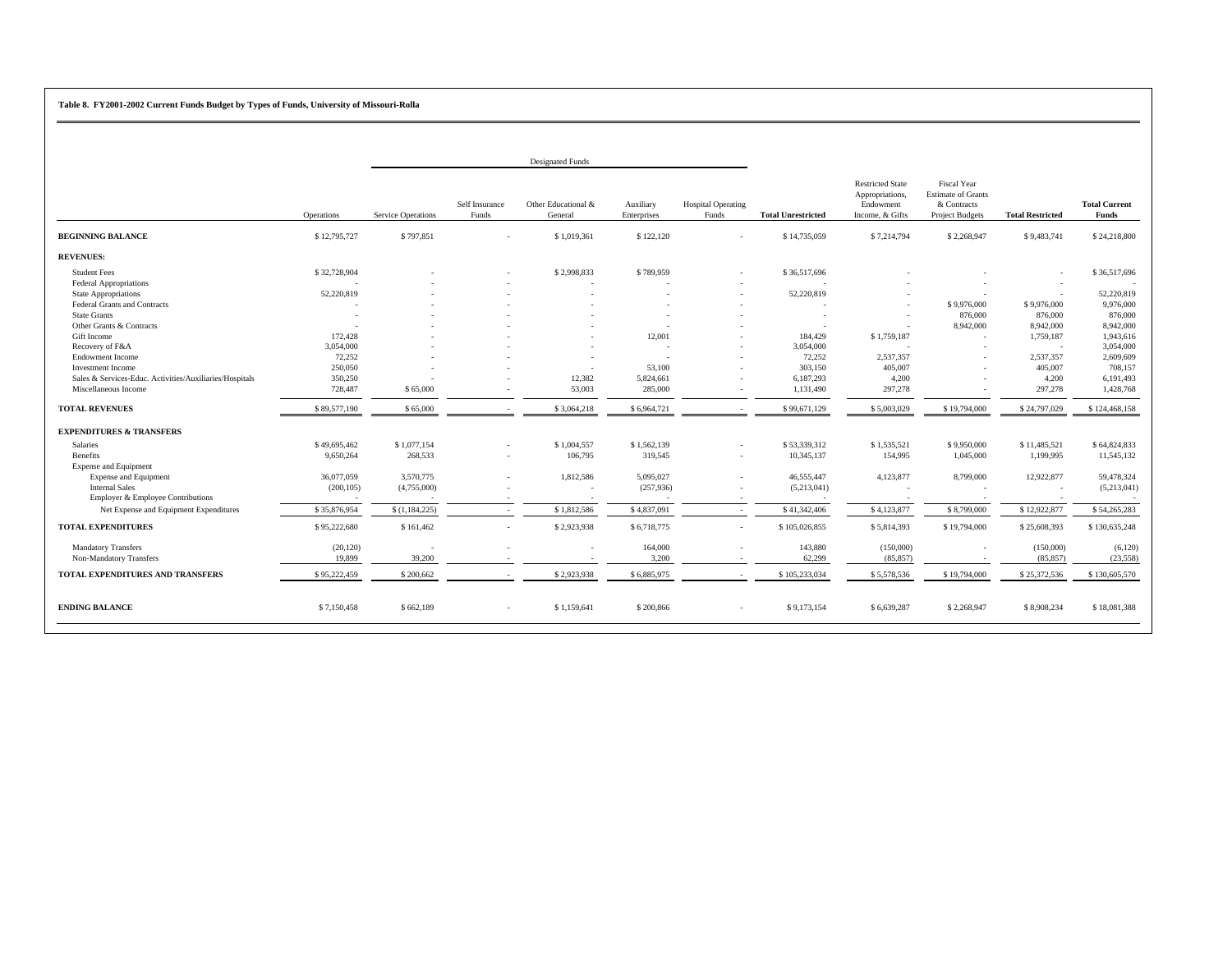#### **Table 9. FY2001-2002 Current Funds Budget by Types of Funds, University of Missouri-St. Louis**

|                                                         |               |                           |                          | <b>Designated Funds</b>        |                          |                                    |                           |                                                                            |                                                                                          |                          |                               |
|---------------------------------------------------------|---------------|---------------------------|--------------------------|--------------------------------|--------------------------|------------------------------------|---------------------------|----------------------------------------------------------------------------|------------------------------------------------------------------------------------------|--------------------------|-------------------------------|
|                                                         | Operations    | <b>Service Operations</b> | Self Insurance<br>Funds  | Other Educational &<br>General | Auxiliary<br>Enterprises | <b>Hospital Operating</b><br>Funds | <b>Total Unrestricted</b> | <b>Restricted State</b><br>Appropriations,<br>Endowment<br>Income, & Gifts | <b>Fiscal Year</b><br><b>Estimate of Grants</b><br>& Contracts<br><b>Project Budgets</b> | <b>Total Restricted</b>  | <b>Total Current</b><br>Funds |
| <b>BEGINNING BALANCE</b>                                | \$16,462,477  | \$1,071,374               |                          | \$1,406,696                    | \$440,915                |                                    | \$19,381,462              | \$12,992,774                                                               | \$(267,067)                                                                              | \$12,725,707             | \$32,107,169                  |
| <b>REVENUES:</b>                                        |               |                           |                          |                                |                          |                                    |                           |                                                                            |                                                                                          |                          |                               |
| <b>Student Fees</b>                                     | \$48,167,243  |                           |                          | \$7,581,767                    | \$3,903,611              | $\sim$                             | \$59,652,621              |                                                                            |                                                                                          |                          | \$59,652,621                  |
| <b>Federal Appropriations</b>                           |               |                           |                          | $\sim$                         |                          |                                    |                           |                                                                            |                                                                                          |                          |                               |
| <b>State Appropriations</b>                             | 54,781,599    |                           |                          |                                |                          | $\sim$                             | 54,781,599                |                                                                            |                                                                                          |                          | 54,781,599                    |
| Federal Grants and Contracts                            |               |                           |                          |                                |                          |                                    |                           | $\sim$                                                                     | \$11,700,000                                                                             | \$11,700,000             | 11,700,000                    |
| <b>State Grants</b>                                     |               |                           |                          |                                | $\sim$                   | $\sim$                             | $\sim$                    | $\sim$                                                                     | 4,500,000                                                                                | 4,500,000                | 4,500,000                     |
| Other Grants & Contracts                                |               |                           |                          |                                |                          |                                    |                           | $\sim$                                                                     | 3,700,000                                                                                | 3,700,000                | 3,700,000                     |
| Gift Income                                             | 33,994        |                           |                          |                                | 118,524                  |                                    | 152,518                   | \$5,568,520                                                                |                                                                                          | 5,568,520                | 5,721,038                     |
| Recovery of F&A                                         | 1,555,000     |                           |                          |                                | $\sim$                   | $\sim$                             | 1,555,000                 |                                                                            |                                                                                          | $\overline{a}$           | 1,555,000                     |
| <b>Endowment Income</b>                                 |               |                           |                          |                                |                          | $\sim$                             | $\sim$                    | 1,830,909                                                                  |                                                                                          | 1,830,909                | 1,830,909                     |
| Investment Income                                       | 55,901        |                           |                          |                                |                          |                                    | 55,901                    | 693,189                                                                    |                                                                                          | 693,189                  | 749,090                       |
| Sales & Services-Educ. Activities/Auxiliaries/Hospitals | 560,413       | \$18,211                  |                          | 58,700                         | 11,396,084               |                                    | 12,033,408                |                                                                            |                                                                                          | $\overline{\phantom{a}}$ | 12,033,408                    |
| Miscellaneous Income                                    | 523,673       | 430,605                   | $\overline{\phantom{a}}$ | 229,591                        | 1,102                    | $\sim$                             | 1,184,971                 | 55,710                                                                     |                                                                                          | 55,710                   | 1,240,681                     |
|                                                         |               |                           |                          |                                |                          |                                    |                           |                                                                            |                                                                                          |                          |                               |
| <b>TOTAL REVENUES</b>                                   | \$105,677,823 | \$448,816                 |                          | \$7,870,058                    | \$15,419,321             |                                    | \$129,416,018             | \$8,148,328                                                                | \$19,900,000                                                                             | \$28,048,328             | \$157,464,346                 |
| <b>EXPENDITURES &amp; TRANSFERS</b>                     |               |                           |                          |                                |                          |                                    |                           |                                                                            |                                                                                          |                          |                               |
| Salaries                                                | \$64,774,481  | \$2,500,945               |                          | \$3,359,108                    | \$2,489,613              |                                    | \$73,124,147              | \$1,859,885                                                                | \$7,300,000                                                                              | \$9,159,885              | \$82,284,032                  |
| Benefits                                                | 11,973,065    | 503,529                   | $\sim$                   | 558,834                        | 545,914                  | $\sim$                             | 13,581,342                | 369,387                                                                    | 1,200,000                                                                                | 1,569,387                | 15,150,729                    |
| <b>Expense and Equipment</b>                            |               |                           |                          |                                |                          |                                    |                           |                                                                            |                                                                                          |                          |                               |
| <b>Expense and Equipment</b>                            | 38,346,093    | 4,741,543                 |                          | 4,394,568                      | 6,803,567                |                                    | 54, 285, 771              | 4,657,240                                                                  | 11,400,000                                                                               | 16,057,240               | 70,343,011                    |
| <b>Internal Sales</b>                                   | (492, 678)    | (6,505,085)               |                          | (13, 163)                      | (34,700)                 |                                    | (7,045,626)               |                                                                            |                                                                                          |                          | (7,045,626)                   |
| Employer & Employee Contributions                       |               |                           |                          |                                |                          |                                    |                           |                                                                            |                                                                                          |                          |                               |
| Net Expense and Equipment Expenditures                  | \$37,853,415  | \$(1,763,542)             |                          | \$4,381,405                    | \$6,768,867              |                                    | \$47,240,145              | \$4,657,240                                                                | \$11,400,000                                                                             | \$16,057,240             | \$63,297,385                  |
| <b>TOTAL EXPENDITURES</b>                               | \$114,600,961 | \$1,240,932               |                          | \$8,299,347                    | \$9,804,394              | $\sim$                             | \$133,945,634             | \$6,886,512                                                                | \$19,900,000                                                                             | \$26,786,512             | \$160,732,146                 |
|                                                         |               |                           |                          |                                |                          |                                    |                           |                                                                            |                                                                                          |                          |                               |
| <b>Mandatory Transfers</b>                              |               |                           |                          |                                |                          |                                    |                           | (5,900)                                                                    |                                                                                          | (5,900)                  | (5,900)                       |
| Non-Mandatory Transfers                                 | 100,114       | 35,474                    |                          |                                | 5,573,734                |                                    | 5,709,322                 | 46,714                                                                     |                                                                                          | 46,714                   | 5,756,036                     |
| <b>TOTAL EXPENDITURES AND TRANSFERS</b>                 | \$114,701,075 | \$1,276,406               |                          | \$8,299,347                    | \$15,378,128             |                                    | \$139,654,956             | \$6,927,326                                                                | \$19,900,000                                                                             | \$26,827,326             | \$166,482,282                 |
|                                                         |               |                           |                          |                                |                          |                                    |                           |                                                                            |                                                                                          |                          |                               |
| <b>ENDING BALANCE</b>                                   | \$7,439,225   | \$243,784                 | $\sim$                   | \$977,407                      | \$482,108                | $\sim$                             | \$9,142,524               | \$14,213,776                                                               | \$(267,067)                                                                              | \$13,946,709             | \$23,089,233                  |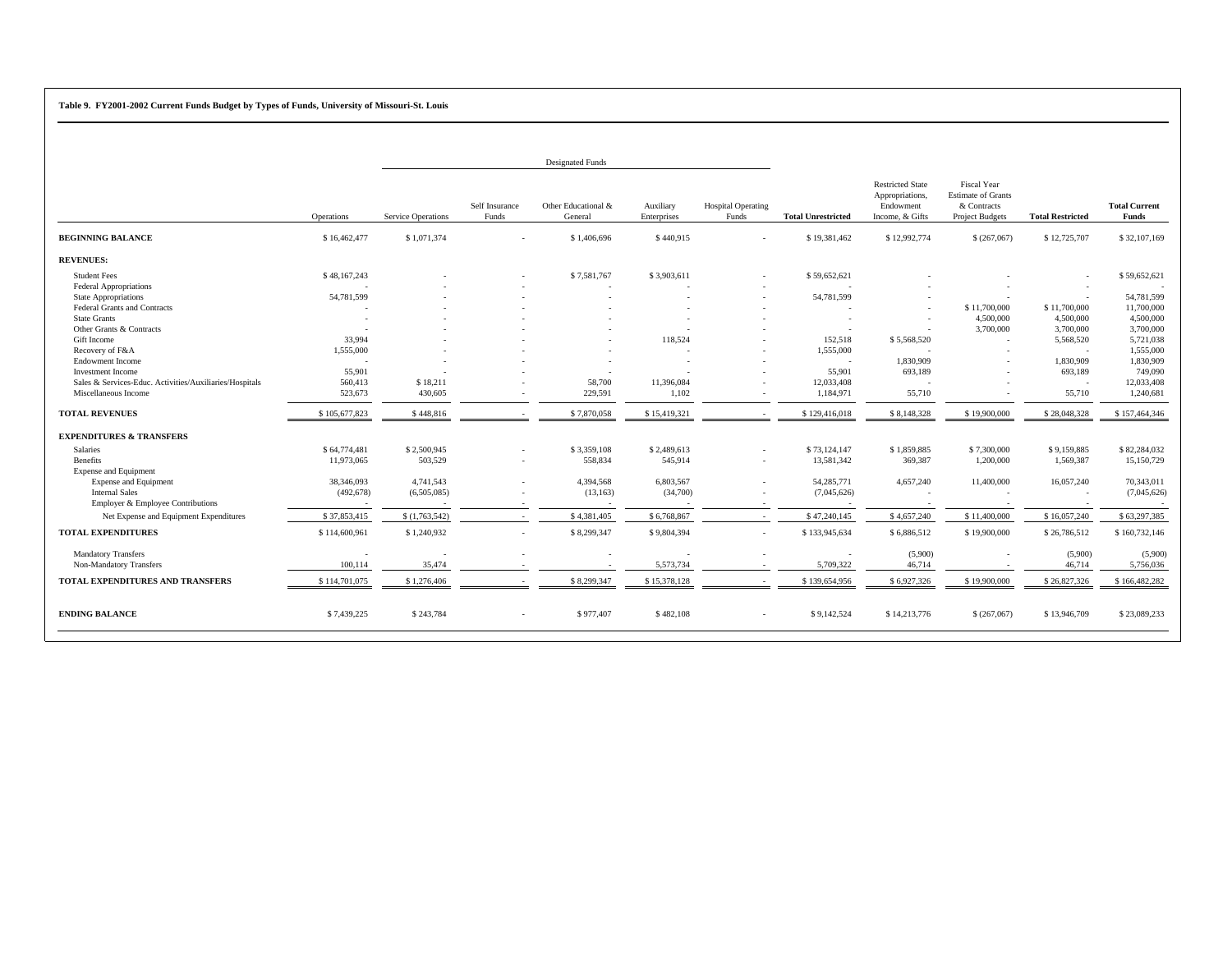**Table 10. FY2001-2002 Current Funds Budget by Types of Funds, University of Missouri-Outreach and Extension**

|                                                                                                                                                                   |                                         |                           |                         | <b>Designated Funds</b>        |                          |                                    |                                                   |                                                                            |                                                                                   |                                               |                                                                 |
|-------------------------------------------------------------------------------------------------------------------------------------------------------------------|-----------------------------------------|---------------------------|-------------------------|--------------------------------|--------------------------|------------------------------------|---------------------------------------------------|----------------------------------------------------------------------------|-----------------------------------------------------------------------------------|-----------------------------------------------|-----------------------------------------------------------------|
|                                                                                                                                                                   | Operations                              | <b>Service Operations</b> | Self Insurance<br>Funds | Other Educational &<br>General | Auxiliary<br>Enterprises | <b>Hospital Operating</b><br>Funds | <b>Total Unrestricted</b>                         | <b>Restricted State</b><br>Appropriations,<br>Endowment<br>Income, & Gifts | <b>Fiscal Year</b><br><b>Estimate of Grants</b><br>& Contracts<br>Project Budgets | <b>Total Restricted</b>                       | <b>Total Current</b><br>Funds                                   |
| <b>BEGINNING BALANCE</b>                                                                                                                                          | \$7,165,584                             |                           |                         |                                |                          |                                    | \$7,165,584                                       | \$245,000                                                                  | \$811,419                                                                         | \$1,056,419                                   | \$8,222,003                                                     |
| <b>REVENUES:</b>                                                                                                                                                  |                                         |                           |                         |                                |                          |                                    |                                                   |                                                                            |                                                                                   |                                               |                                                                 |
| <b>Student Fees</b><br><b>Federal Appropriations</b><br>State Appropriations<br>Federal Grants and Contracts<br><b>State Grants</b><br>Other Grants & Contracts   | 10,094,192<br>29,625,293<br>- 11        |                           |                         |                                |                          |                                    | \$10,094,192<br>29,625,293                        | $\overline{a}$<br>$\sim$                                                   | \$1,300,000<br>5,000,000<br>200,000                                               | $\sim$<br>\$1,300,000<br>5,000,000<br>200,000 | \$10,094,192<br>29,625,293<br>1,300,000<br>5,000,000<br>200,000 |
| Gift Income<br>Recovery of F&A<br><b>Endowment Income</b><br>Investment Income<br>Sales & Services-Educ. Activities/Auxiliaries/Hospitals<br>Miscellaneous Income | 400,000<br>5,000<br>20,000<br>1,602,958 |                           |                         |                                |                          | $\overline{a}$                     | 400,000<br>$\sim$<br>5,000<br>20,000<br>1,602,958 | \$77,810<br>25,691<br>$\overline{a}$                                       |                                                                                   | ۰.<br>77,810<br>25,691                        | 400,000<br>77,810<br>30,691<br>20,000<br>1,602,958              |
| <b>TOTAL REVENUES</b>                                                                                                                                             | \$41,747,443                            |                           |                         |                                |                          |                                    | \$41,747,443                                      | \$103,501                                                                  | \$6,500,000                                                                       | \$6,603,501                                   | \$48,350,944                                                    |
| <b>EXPENDITURES &amp; TRANSFERS</b>                                                                                                                               |                                         |                           |                         |                                |                          |                                    |                                                   |                                                                            |                                                                                   |                                               |                                                                 |
| Salaries<br>Benefits<br><b>Expense and Equipment</b>                                                                                                              | \$20,065,830<br>5,300,609               |                           |                         |                                |                          |                                    | \$20,065,830<br>5,300,609                         | $\sim$<br>÷.                                                               | \$2,600,000<br>780,000                                                            | \$2,600,000<br>780,000                        | \$22,665,830<br>6,080,609                                       |
| Fund Expense and Equipment<br><b>Internal Sales</b><br>Employer & Employee Contributions                                                                          | 18,479,713<br>(108, 107)                |                           |                         |                                |                          |                                    | 18,479,713<br>(108, 107)                          | \$93,505                                                                   | 3,120,000                                                                         | 3,213,505<br>$\overline{\phantom{a}}$         | 21,693,218<br>(108, 107)                                        |
| Net Expense and Equipment Expenditures                                                                                                                            | \$18,371,606                            |                           |                         |                                | $\overline{\phantom{a}}$ |                                    | \$18,371,606                                      | \$93,505                                                                   | \$3,120,000                                                                       | \$3,213,505                                   | \$21,585,111                                                    |
| <b>TOTAL EXPENDITURES</b>                                                                                                                                         | \$43,738,045                            |                           |                         |                                |                          |                                    | \$43,738,045                                      | \$93,505                                                                   | \$6,500,000                                                                       | \$6,593,505                                   | \$50,331,550                                                    |
| <b>Mandatory Transfers</b><br>Non-Mandatory Transfers                                                                                                             | 74,959                                  |                           |                         |                                |                          |                                    | 74,959                                            |                                                                            |                                                                                   |                                               | 74,959                                                          |
| TOTAL EXPENDITURES AND TRANSFERS                                                                                                                                  | \$43,813,004                            |                           |                         |                                |                          |                                    | \$43,813,004                                      | \$93,505                                                                   | \$6,500,000                                                                       | \$6,593,505                                   | \$50,406,509                                                    |
| <b>ENDING BALANCE</b>                                                                                                                                             | \$5,100,023                             |                           |                         |                                |                          |                                    | \$5,100,023                                       | \$254,996                                                                  | \$811,419                                                                         | \$1,066,415                                   | \$6,166,438                                                     |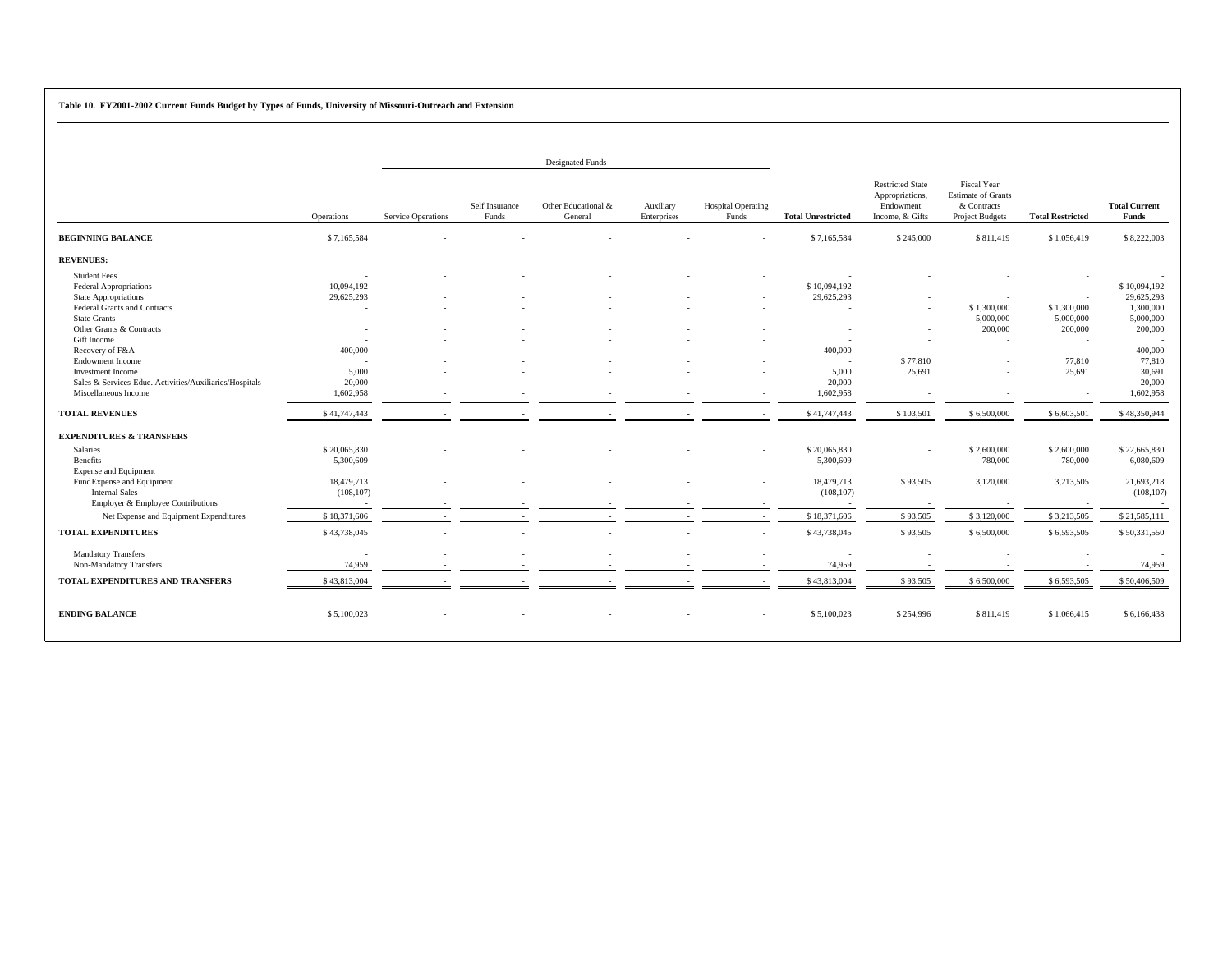**Table 11. FY2001-2002 Current Funds Budget by Types of Funds, University of Missouri-System Administration**

|                                                                                                                                                                                                                                                                                                                                                                      |                                                                                             |                                                                     |                                              | <b>Designated Funds</b>                      |                          |                                    |                                                                                               |                                                                                                                                                   |                                                                                   |                                                                                                                               |                                                                                                                                       |
|----------------------------------------------------------------------------------------------------------------------------------------------------------------------------------------------------------------------------------------------------------------------------------------------------------------------------------------------------------------------|---------------------------------------------------------------------------------------------|---------------------------------------------------------------------|----------------------------------------------|----------------------------------------------|--------------------------|------------------------------------|-----------------------------------------------------------------------------------------------|---------------------------------------------------------------------------------------------------------------------------------------------------|-----------------------------------------------------------------------------------|-------------------------------------------------------------------------------------------------------------------------------|---------------------------------------------------------------------------------------------------------------------------------------|
|                                                                                                                                                                                                                                                                                                                                                                      | Operations                                                                                  | <b>Service Operations</b>                                           | Self Insurance<br>Funds                      | Other Educational &<br>General               | Auxiliary<br>Enterprises | <b>Hospital Operating</b><br>Funds | <b>Total Unrestricted</b>                                                                     | <b>Restricted State</b><br>Appropriations,<br>Endowment<br>Income, & Gifts                                                                        | <b>Fiscal Year</b><br><b>Estimate of Grants</b><br>& Contracts<br>Project Budgets | <b>Total Restricted</b>                                                                                                       | <b>Total Current</b><br><b>Funds</b>                                                                                                  |
| <b>BEGINNING BALANCE</b>                                                                                                                                                                                                                                                                                                                                             | \$12,710,247                                                                                | \$179,000                                                           |                                              | \$19,619                                     |                          |                                    | \$12,908,866                                                                                  | \$1,689,781                                                                                                                                       | \$3,163,485                                                                       | \$4,853,266                                                                                                                   | \$17,762,132                                                                                                                          |
| <b>REVENUES:</b>                                                                                                                                                                                                                                                                                                                                                     |                                                                                             |                                                                     |                                              |                                              |                          |                                    |                                                                                               |                                                                                                                                                   |                                                                                   |                                                                                                                               |                                                                                                                                       |
| <b>Student Fees</b><br><b>Federal Appropriations</b><br>State Appropriations<br>Federal Grants and Contracts<br><b>State Grants</b><br>Other Grants & Contracts<br>Gift Income<br>Recovery of F&A<br><b>Endowment Income</b><br><b>Investment Income</b><br>Sales & Services-Educ. Activities/Auxiliaries/Hospitals<br>Miscellaneous Income<br><b>TOTAL REVENUES</b> | 15,353,601<br>200<br>150,000<br>230,000<br>7,281,800<br>10,000<br>7,273,979<br>\$30,299,580 | \$48,500<br>\$48,500                                                |                                              | \$1,434,888<br>\$1,434,888                   |                          | $\overline{a}$                     | \$15,353,601<br>200<br>150,000<br>230,000<br>7,281,800<br>10,000<br>8,757,367<br>\$31,782,968 | \$13,342,435<br>$\overline{\phantom{a}}$<br>$\sim$<br>$\sim$<br>246,024<br>$\overline{\phantom{a}}$<br>70,300<br>52,084<br>83,729<br>\$13,794,572 | \$11,278<br>9,806,250<br>7,888,966<br>\$17,706,494                                | \$13,342,435<br>11,278<br>9,806,250<br>7,888,966<br>246,024<br>$\sim$<br>70,300<br>52,084<br>$\sim$<br>83,729<br>\$31,501,066 | \$28,696,036<br>11,278<br>9,806,250<br>7,888,966<br>246,224<br>150,000<br>300,300<br>7,333,884<br>10,000<br>8,841,096<br>\$63,284,034 |
| <b>EXPENDITURES &amp; TRANSFERS</b>                                                                                                                                                                                                                                                                                                                                  |                                                                                             |                                                                     |                                              |                                              |                          |                                    |                                                                                               |                                                                                                                                                   |                                                                                   |                                                                                                                               |                                                                                                                                       |
| <b>Salaries</b><br>Benefits<br><b>Expense and Equipment</b><br><b>Expense and Equipment</b><br><b>Internal Sales</b><br>Employer & Employee Contributions<br>Net Expense and Equipment Expenditures                                                                                                                                                                  | \$13,228,344<br>2,594,903<br>15,581,598<br>(769,900)<br>\$14,811,698                        | \$1,048,276<br>204,690<br>1,041,117<br>(2,397,744)<br>\$(1,356,627) | $\overline{\phantom{a}}$<br>$\sim$<br>$\sim$ | \$885,696<br>202,691<br>369,577<br>\$369,577 |                          |                                    | \$15,162,316<br>3,002,284<br>16,992,292<br>(3,167,644)<br>\$13,824,648                        | \$1,732,606<br>427,852<br>12,263,995<br>\$12,263,995                                                                                              | \$4,030,763<br>1,007,716<br>15,643,642<br>\$15,643,642                            | \$5,763,369<br>1,435,568<br>27,907,637<br>\$27,907,637                                                                        | \$20,925,685<br>4,437,852<br>44,899,929<br>(3,167,644)<br>\$41,732,285                                                                |
| <b>TOTAL EXPENDITURES</b>                                                                                                                                                                                                                                                                                                                                            | \$30,634,945                                                                                | \$(103,661)                                                         | $\sim$                                       | \$1,457,964                                  |                          |                                    | \$31,989,248                                                                                  | \$14,424,453                                                                                                                                      | \$20,682,121                                                                      | \$35,106,574                                                                                                                  | \$67,095,822                                                                                                                          |
| <b>Mandatory Transfers</b><br>Non-Mandatory Transfers<br>TOTAL EXPENDITURES AND TRANSFERS                                                                                                                                                                                                                                                                            | 1,451,948<br>\$32,086,893                                                                   | 214,066<br>\$110,405                                                |                                              | 30,888<br>22,296<br>\$1,511,148              |                          |                                    | 30,888<br>1,688,310<br>\$33,708,446                                                           | 18,000<br>\$14,442,453                                                                                                                            | \$20,682,121                                                                      | 18,000<br>\$35,124,574                                                                                                        | 30,888<br>1,706,310<br>\$68,833,020                                                                                                   |
| <b>ENDING BALANCE</b>                                                                                                                                                                                                                                                                                                                                                | \$10,922,934                                                                                | \$117,095                                                           | $\overline{\phantom{a}}$                     | \$ (56,641)                                  |                          |                                    | \$10,983,388                                                                                  | \$1,041,900                                                                                                                                       | \$187,858                                                                         | \$1,229,758                                                                                                                   | \$12,213,146                                                                                                                          |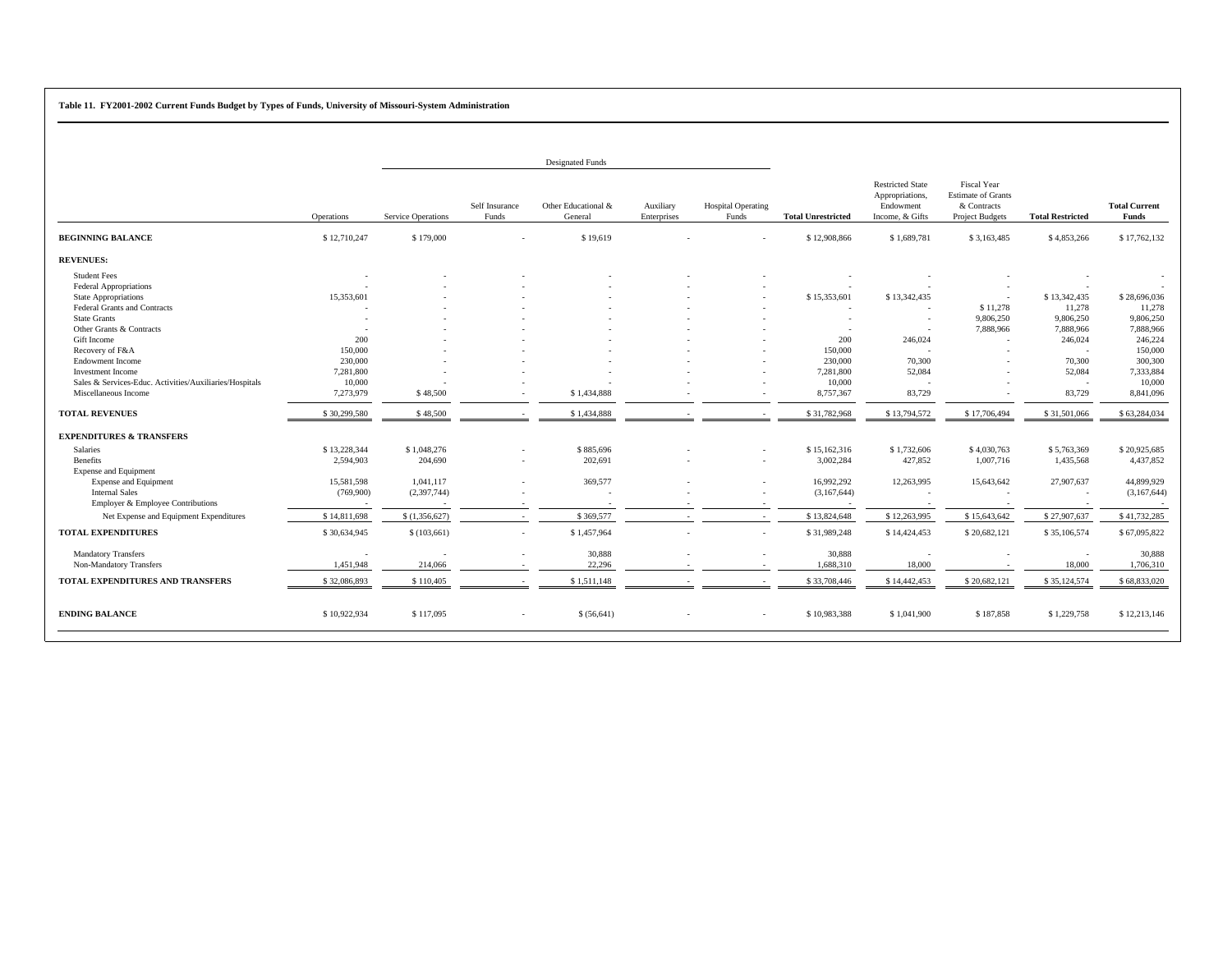**Table 12. FY2001-2002 Current Funds Budget by Types of Funds, University of Missouri University-Wide Resources** 

|                                                                                                                                                                 |                                       |                                                      |                                | <b>Designated Funds</b>                              |                          |                                    |                                |                                                                            |                                                                                   |                          |                                      |
|-----------------------------------------------------------------------------------------------------------------------------------------------------------------|---------------------------------------|------------------------------------------------------|--------------------------------|------------------------------------------------------|--------------------------|------------------------------------|--------------------------------|----------------------------------------------------------------------------|-----------------------------------------------------------------------------------|--------------------------|--------------------------------------|
|                                                                                                                                                                 | Operations                            | <b>Service Operations</b>                            | Self Insurance<br>Funds        | Other Educational &<br>General                       | Auxiliary<br>Enterprises | <b>Hospital Operating</b><br>Funds | <b>Total Unrestricted</b>      | <b>Restricted State</b><br>Appropriations,<br>Endowment<br>Income, & Gifts | Fiscal Year<br><b>Estimate of Grants</b><br>& Contracts<br><b>Project Budgets</b> | <b>Total Restricted</b>  | <b>Total Current</b><br><b>Funds</b> |
| <b>BEGINNING BALANCE</b>                                                                                                                                        | \$403,204                             | ÷.                                                   | \$21,305,191                   |                                                      |                          |                                    | \$21,708,395                   |                                                                            | \$(571,911)                                                                       | \$ (571,911)             | \$21,136,484                         |
| <b>REVENUES:</b>                                                                                                                                                |                                       |                                                      |                                |                                                      |                          |                                    |                                |                                                                            |                                                                                   |                          |                                      |
| <b>Student Fees</b><br><b>Federal Appropriations</b><br>State Appropriations<br>Federal Grants and Contracts<br><b>State Grants</b><br>Other Grants & Contracts | \$5,760,640                           |                                                      |                                |                                                      |                          |                                    | \$5,760,640                    |                                                                            |                                                                                   |                          | \$5,760,640                          |
| Gift Income<br>Recovery of F&A<br><b>Endowment Income</b><br><b>Investment Income</b><br>Sales & Services-Educ. Activities/Auxiliaries/Hospitals                | 2.034.000<br>39,999                   |                                                      | \$4,124,813                    |                                                      | \$107,000                | $\overline{\phantom{a}}$           | 2,034,000<br>4,271,812         |                                                                            |                                                                                   |                          | 2,034,000<br>4,271,812               |
| Miscellaneous Income                                                                                                                                            |                                       | $\overline{\phantom{a}}$                             | 5,000                          |                                                      |                          |                                    | 5,000                          |                                                                            |                                                                                   |                          | 5,000                                |
| <b>TOTAL REVENUES</b>                                                                                                                                           | \$7,834,639                           | $\overline{a}$                                       | \$4,129,813                    |                                                      | \$107,000                |                                    | \$12,071,452                   |                                                                            |                                                                                   |                          | \$12,071,452                         |
| <b>EXPENDITURES &amp; TRANSFERS</b>                                                                                                                             |                                       |                                                      |                                |                                                      |                          |                                    |                                |                                                                            |                                                                                   |                          |                                      |
| Salaries<br>Benefits<br><b>Expense and Equipment</b>                                                                                                            | \$2,152,984<br>438,087                | $\overline{\phantom{a}}$                             | \$282,683<br>56,284            |                                                      |                          | $\overline{\phantom{a}}$           | \$2,435,667<br>494,371         |                                                                            |                                                                                   | $\overline{\phantom{a}}$ | \$2,435,667<br>494,371               |
| Expense and Equipment<br><b>Internal Sales</b><br>Employer & Employee Contributions                                                                             | 6,630,169<br>$\overline{\phantom{a}}$ | $\overline{\phantom{a}}$<br>$\overline{\phantom{a}}$ | 108,533,653<br>(106, 971, 046) | $\overline{\phantom{a}}$<br>$\overline{\phantom{a}}$ | \$(11,795,700)           | $\sim$<br>$\sim$                   | 103,368,122<br>(106, 971, 046) |                                                                            |                                                                                   |                          | 103,368,122<br>(106, 971, 046)       |
| Net Expense and Equipment Expenditures                                                                                                                          | \$6,630,169                           | $\overline{\phantom{a}}$                             | \$1,562,607                    | $\sim$                                               | \$(11,795,700)           | $\sim$                             | $$$ (3,602,924)                | $\sim$                                                                     | $\overline{\phantom{a}}$                                                          | $\sim$                   | \$ (3,602,924)                       |
| <b>TOTAL EXPENDITURES</b>                                                                                                                                       | \$9,221,240                           | $\sim$                                               | \$1,901,574                    | $\sim$                                               | \$(11,795,700)           | $\sim$                             | \$ (672,886)                   |                                                                            |                                                                                   | $\sim$                   | \$ (672,886)                         |
| <b>Mandatory Transfers</b><br>Non-Mandatory Transfers                                                                                                           | 4,049,999<br>(5, 133, 396)            |                                                      |                                |                                                      | 11,650,000<br>252,700    |                                    | 15,699,999<br>(4,880,696)      |                                                                            |                                                                                   |                          | 15,699,999<br>(4,880,696)            |
| TOTAL EXPENDITURES AND TRANSFERS                                                                                                                                | \$8,137,843                           | $\overline{\phantom{a}}$                             | \$1,901,574                    |                                                      | \$107,000                |                                    | \$10,146,417                   |                                                                            |                                                                                   |                          | \$10,146,417                         |
| <b>ENDING BALANCE</b>                                                                                                                                           | \$100,000                             | $\sim$                                               | \$23,533,430                   |                                                      |                          |                                    | \$23,633,430                   | $\overline{\phantom{a}}$                                                   | \$(571,911)                                                                       | \$ (571, 911)            | \$23,061,519                         |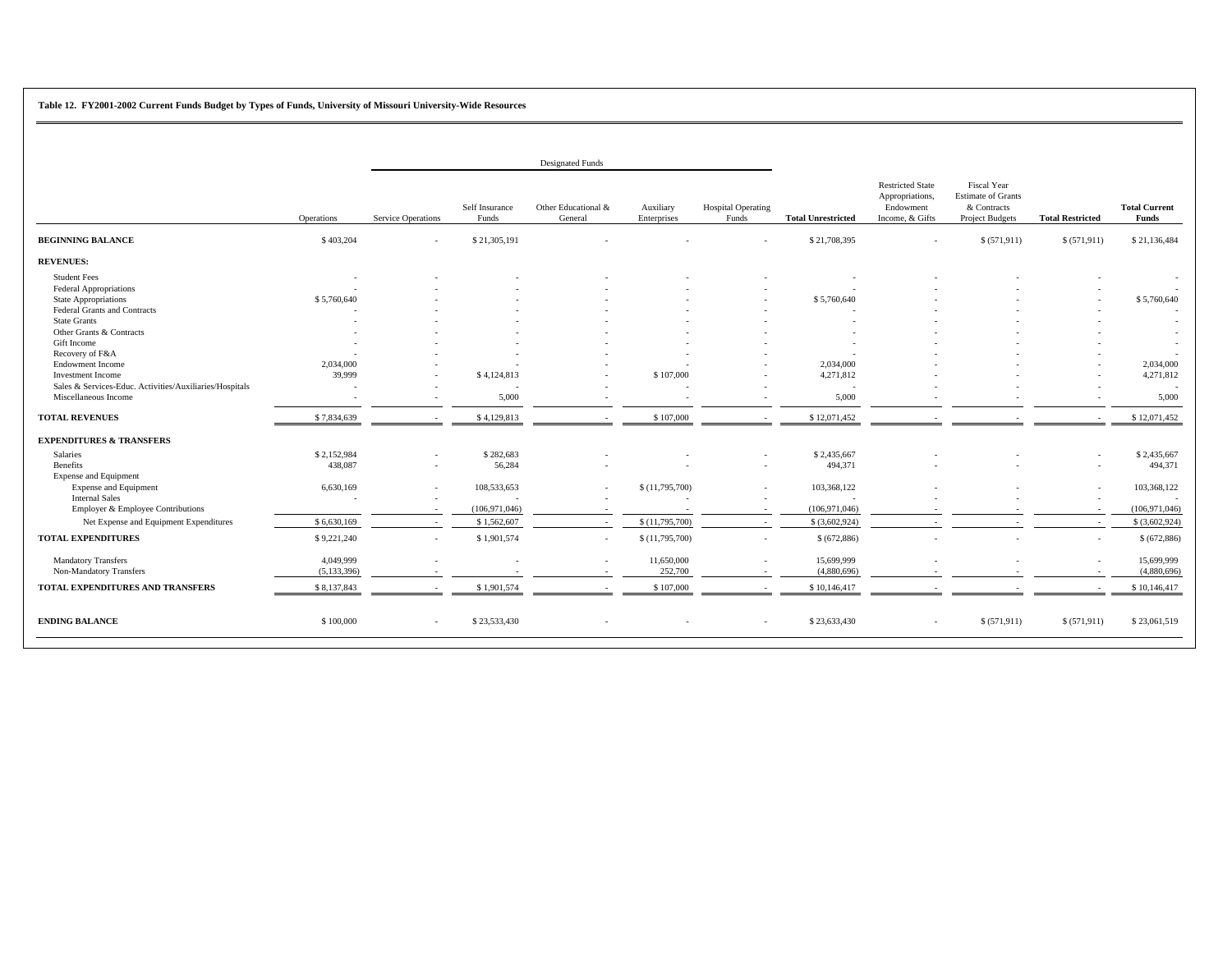## **FY2001-2002 Operations Fund Budget Summary**

 The Operations fund expenditure budget for the University of Missouri System for FY2001-2002 totals \$893.0 million. State appropriations is the largest source of revenue at 52.9%. Student fees at \$298.3 million is the second largest contributor of Operations fund revenues. Together they fund 88.5% of the Operations budget. As previously discussed, due to the additional 5% withholding on appropriations from state general revenues, the Operations fund budget is overstated by \$20.9 million, the amount of the additional withholding. Compensation is the largest expenditure category in the Operations fund at \$564.3 million, or 63.2%. Expense and equipment expenditures of \$322.6 million are 36.1% of the total. The remaining 0.7% is transfers of \$6.2 million.

|                                                 | <b>UM</b> System<br><b>Total</b> | Percent<br><b>Distribution</b> |
|-------------------------------------------------|----------------------------------|--------------------------------|
| <b>Beginning Balance</b>                        | \$104,220,128                    |                                |
| Revenues                                        |                                  |                                |
| <b>Student Fees</b>                             | \$298,281,465                    | 35.6                           |
| <b>Federal Appropriations</b>                   | 15,085,281                       | 1.8                            |
| <b>State Appropriations</b>                     | 443,147,259                      | 52.9                           |
| Gift Income                                     | 280,625                          | $0.0*$                         |
| Recovery of Facilities and Administrative Costs | 27,509,000                       | 3.3                            |
| <b>Endowment Income</b>                         | 3,503,954                        | 0.4                            |
| <b>Investment Income</b>                        | 8,489,450                        | 1.0                            |
| Sales & Services of Educational Activities      | 22,827,233                       | 2.7                            |
| Other Sources                                   | 19,093,380                       | 2.3                            |
| <b>Total Revenues</b>                           | \$838,217,647                    | 100.0                          |
| Expenditures & Transfers                        |                                  |                                |
| Salaries and Wages                              | \$473,144,963                    | 53.0                           |
| <b>Staff Benefits</b>                           | 91,125,227                       | 10.2                           |
| Compensation                                    | \$564,270,190                    | 63.2                           |
| <b>Expense and Equipment</b>                    |                                  |                                |
| <b>Expense and Equipment</b>                    | \$331,730,935                    | 37.1                           |
| <b>Internal Sales</b>                           | (9,157,859)                      | (1.0)                          |
| Net Expense & Equipment                         | \$322,573,076                    | 36.1                           |
| Total Educational & General Expenditures        | \$886,843,266                    | 99.3                           |
| <b>Mandatory Transfers</b>                      | 4,466,765                        | 0.5                            |
| Non-Mandatory Transfers                         | 1,717,924                        | 0.2                            |
| Total Educational & General Exp. & Transfers    | \$893,027,955                    | 100.0                          |
| <b>Ending Balance</b>                           | \$49,409,820                     |                                |

Table 13 shows the Operations fund budget for the University of Missouri System. As one can see from the table, this budget would draw down balances by \$54.8 million. However, as a result of the conversion to PeopleSoft financials, this is the first time that departments have budgeted beginning and ending balances as a part of the original budget. It is believed that the expense and equipment budget as loaded into PeopleSoft is overstated and the ending balance budget is understated as a result of individual department managers not being comfortable with the new system and budgeting procedures.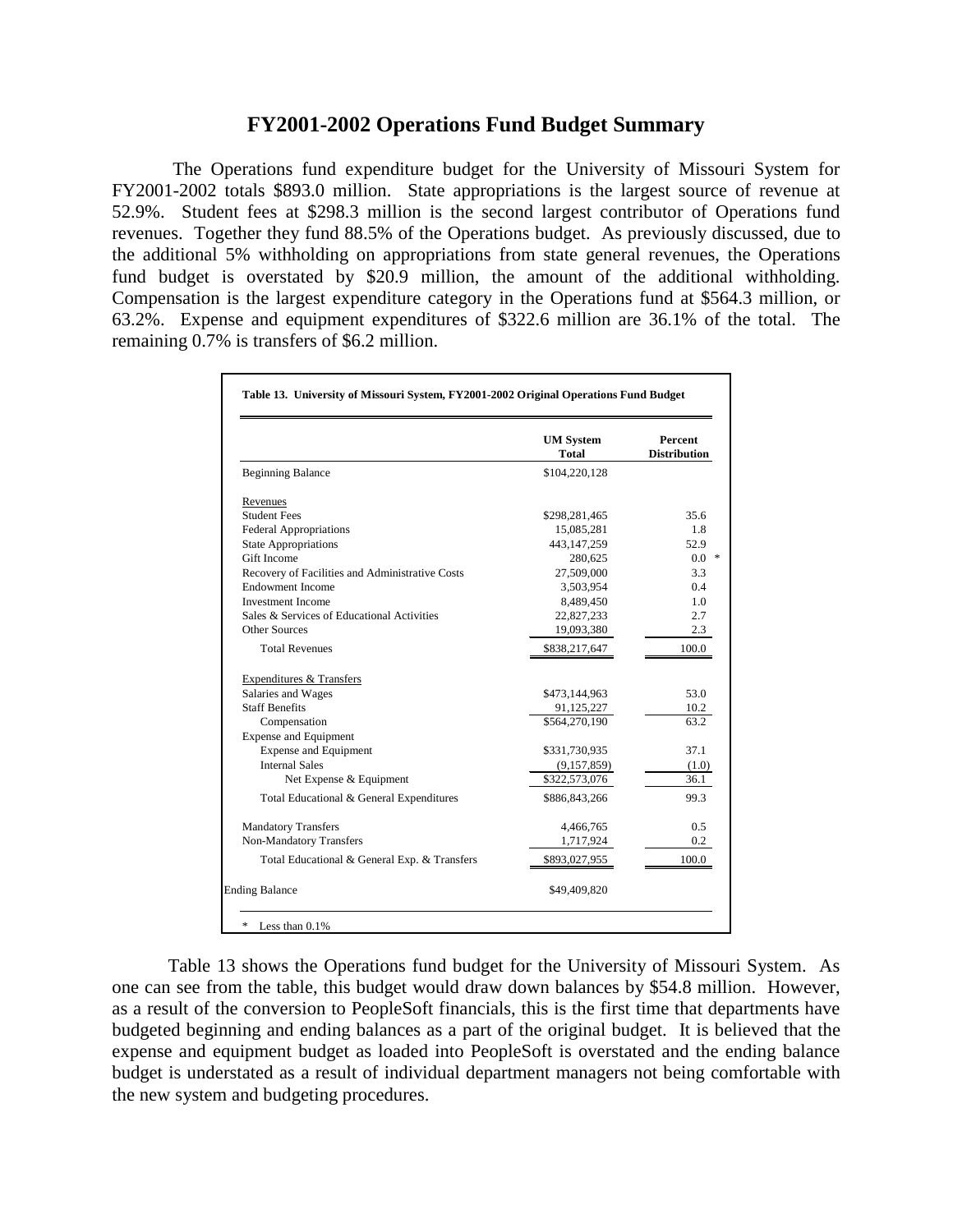Table 14, on the following page, shows the FY2001-2002 Operations fund budget according to PeopleSoft sources and uses format. The schedule shows transfers in and internal sales and services as sources of funds rather than being netted against expenses. This is the manner in which cost centers are budgeted and managed internally. For external financial reporting, and for the other summary schedules in this document, these sources of funds are netted against expense and equipment or true transfers as appropriate. Table 14 also shows a summarized version of the campuses detailed budgets. It provides additional details on types of student fees in the sources of funds section and greater expenditure detail in the salaries and wages and expense and equipment expenditure section. Detail columns provide separate data for each business unit except the hospital business units, which do not budget in the Operations fund.

Table 15 displays the percentage distribution of FY2001-2002 Operations fund revenues by major source for each campus.

|                                | <b>UMC</b> | <b>UMKC</b> | <b>UMR</b> | <b>UMSL</b> | <b>UM</b><br>Outreach $&$<br>Extension | UM<br>System<br>Admin. | U-Wide<br>Resources | System<br>Total |
|--------------------------------|------------|-------------|------------|-------------|----------------------------------------|------------------------|---------------------|-----------------|
| <b>Student Fees</b>            | 36.3       | 43.7        | 36.5       | 45.6        | 0.0                                    | 0.0                    | 0.0                 | 35.6            |
| <b>Federal Appropriations</b>  | 1.3        | 0.0         | 0.0        | 0.0         | 24.2                                   | 0.0                    | 0.0                 | 1.8             |
| <b>State Appropriations</b>    | 50.8       | 50.4        | 58.3       | 51.8        | 71.0                                   | 50.7                   | 73.5                | 52.9            |
| Gift Income                    | *          | *           | 0.2        | *           | 0.0                                    | *                      | 0.0                 | 0.0             |
| Recovery of F&A                | 4.9        | 1.9         | 3.4        | 1.5         | 1.0                                    | 0.5                    | 0.0                 | 3.3             |
| Endowment Income               | 0.3        | 0.1         | 0.1        | 0.0         | 0.0                                    | 0.8                    | 26.0                | 0.4             |
| Investment Income              | 0.2        | 0.1         | 0.3        | 0.1         | *                                      | 24.0                   | 0.5                 | 1.0             |
| Sales & Serv.-Educ. Activities | 4.8        | 1.9         | 0.4        | 0.5         | *                                      | *                      | 0.0                 | 2.7             |
| Other Sources                  | 1.4        | 1.9         | 0.8        | 0.5         | 3.8                                    | 24.0                   | 0.0                 | 2.3             |
| <b>Total Revenues</b>          | 100.0      | 100.0       | 100.0      | 100.0       | 100.0                                  | 100.0                  | 100.0               | 100.0           |

Table 16 shows the percentage distribution of the FY2001-2002 Operations fund expenditures by object of expense. Data is displayed for each campus and UM unit.

|                                | <b>UMC</b> | <b>UMKC</b> | <b>UMR</b> | UMSL  | UM<br>Outreach &<br>Extension | <b>UM</b><br>System<br>Admin. | U-Wide<br>Resources | System<br>Total |
|--------------------------------|------------|-------------|------------|-------|-------------------------------|-------------------------------|---------------------|-----------------|
| Salaries & Wages               | 53.7       | 54.5        | 52.2       | 56.5  | 45.8                          | 41.2                          | 26.4                | 53.0            |
| <b>Staff Benefits</b>          | 10.4       | 9.7         | 10.1       | 10.4  | 12.1                          | 8.1                           | 5.4                 | 10.2            |
| <b>Total Compensation</b>      | 64.1       | 64.2        | 62.3       | 66.9  | 57.9                          | 49.3                          | 31.8                | 63.2            |
| Expense & Equipment            | 34.6       | 35.8        | 37.7       | 33.0  | 41.9                          | 46.2                          | 81.5                | 36.1            |
| <b>Total Expenditures</b>      | 98.7       | 100.0       | 100.0      | 99.9  | 99.8                          | 95.5                          | 113.3               | 99.3            |
| Transfers                      | 1.3        | *           | *          | 0.1   | 0.2                           | 4.5                           | (13.3)              | 0.7             |
| Total Expenditures & Transfers | 100.0      | 100.0       | 100.0      | 100.0 | 100.0                         | 100.0                         | 100.0               | 100.0           |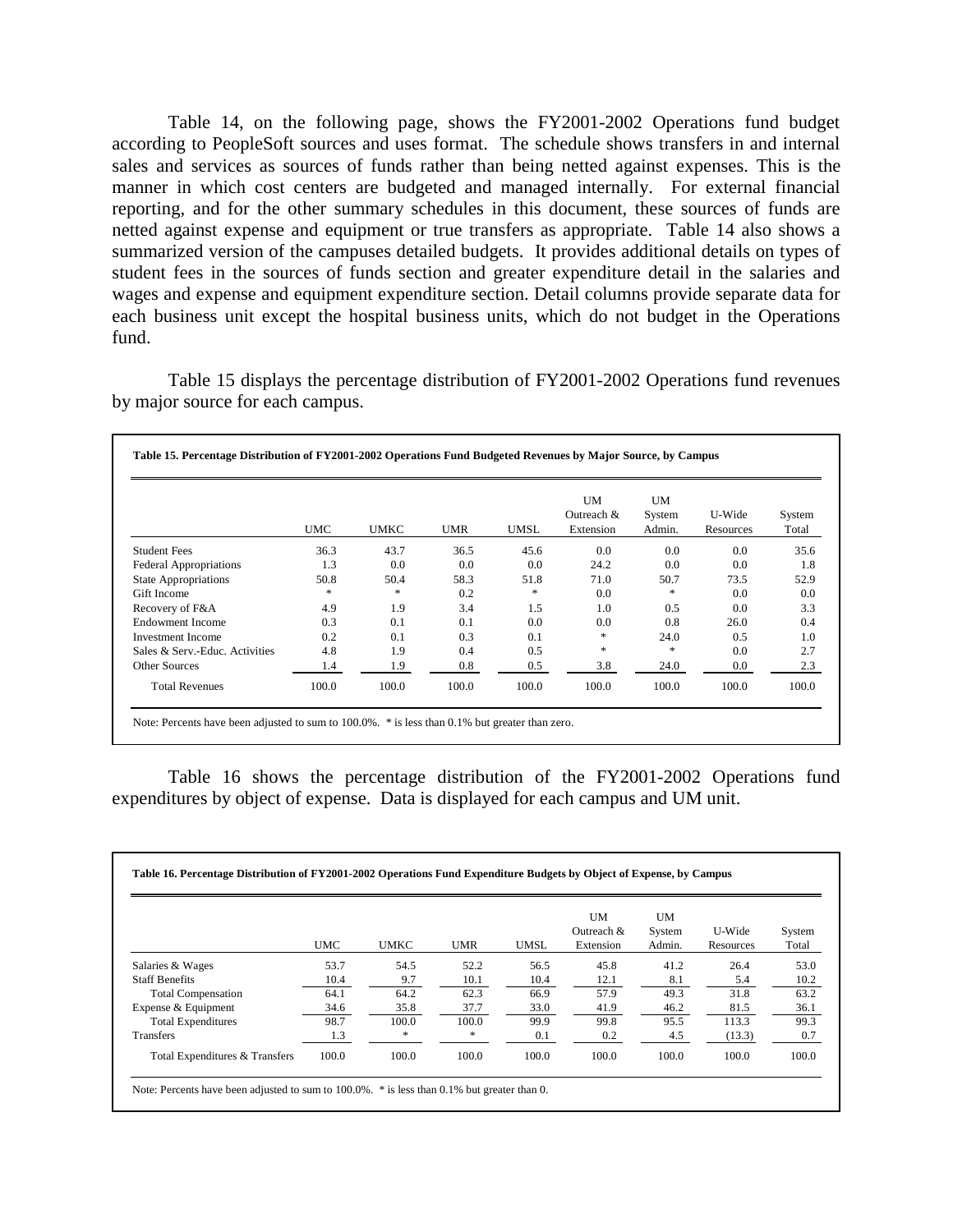| <b>BUDGETED SOURCES OF FUNDS</b>                         | Columbia                  | <b>Kansas City</b>     | Rolla                   | St. Louis              | Outreach &<br>Extension | System<br>Administration | U-Wide                | System<br>Total          |
|----------------------------------------------------------|---------------------------|------------------------|-------------------------|------------------------|-------------------------|--------------------------|-----------------------|--------------------------|
| <b>Budgeted Beginning Balance</b>                        | \$41,279,048              | \$13,403,841           | \$12,795,727            | \$16,462,477           | \$7,165,584             | \$12,710,247             | \$403,204             | \$104,220,128            |
| <b>Revenues</b>                                          |                           |                        |                         |                        |                         |                          |                       |                          |
| Mandatory/Non Mandatory Transfers In                     | \$5,428,401               | \$3,597,760            | \$5,001                 |                        | \$81,318                |                          | \$7,358,397           | \$16,470,877             |
| Other Allocations/Transfers In                           | 25,445,887                | 5,952,716              | 114,733                 | \$2,070,346            |                         | \$674,550                | 75,000                | 34, 333, 232             |
| <b>Student Fees</b>                                      |                           |                        |                         |                        |                         |                          |                       |                          |
| <b>Educational Fees</b><br>Undergraduate                 | 89,648,335                | 29,415,551             | 20,531,000              | 33,119,535             |                         |                          |                       | 172,714,421              |
| Professional                                             | 13,872,000                | 26,291,000             |                         | 3,825,232              |                         |                          |                       | 43,988,232               |
| Graduate                                                 | 21,121,380                | 13,945,004             | 7,399,000               | 7,023,555              |                         |                          |                       | 49,488,939               |
| <b>Total Educational Fees</b>                            | 124,641,715               | 69,651,555             | 27,930,000              | 43,968,322             |                         |                          |                       | 266, 191, 592            |
| <b>Extension Credit Fees</b>                             | 1,325,000                 | 135,492                |                         | 3                      |                         |                          |                       | 1,460,495                |
| <b>Extension Non-Credit Fees</b>                         | 1,009,992                 | 1,531,000              |                         |                        |                         |                          |                       | 2,540,992                |
| <b>Supplemental Fees</b>                                 | 2,246,100                 | 770,021                | 2,034,000               | 934,970                |                         |                          |                       | 5,985,091                |
| <b>Instructional Computing Fees</b>                      | 5,187,000                 | 2,100,006              | 1,044,000               | 2,200,365              |                         |                          |                       | 10,531,371               |
| Other Misc. Educational Fees<br>Activity & Facility Fees | 1,355,953<br>6,410,478    | 356,006<br>665,000     | 1,252,600<br>468,304    | 579,761<br>483,822     |                         |                          |                       | 3,544,320<br>8,027,604   |
| <b>Total Student Fees</b>                                | 142,176,238               | 75,209,080             | 32,728,904              | 48,167,243             |                         |                          |                       | 298, 281, 465            |
| <b>Federal Appropriations</b>                            | 4,991,089                 |                        |                         |                        | 10,094,192              |                          |                       | 15,085,281               |
| <b>State Appropriations</b>                              | 198,834,288               | 86,571,019             | 52,220,819              | 54,781,599             | 29,625,293              | 15,353,601               | 5,760,640             | 443,147,259              |
| Sales of Educ. Activities/Aux Enterprises                | 18,597,816                | 3,288,754              | 350,250                 | 560,413                | 20,000                  | 10,000                   |                       | 22,827,233               |
| Internal Sales & Services                                | 7,487,590                 | 99,479                 | 200,105                 | 492,678                | 108,107                 | 769,900                  |                       | 9,157,859                |
| Endowment income                                         | 1,010,700                 | 157,002                | 72,252                  |                        |                         | 230,000                  | 2,034,000             | 3,503,954                |
| Investment income                                        | 654,000                   | 202,700                | 250,050                 | 55,901                 | 5,000                   | 7,281,800                | 39,999                | 8,489,450                |
| Gift Income                                              | 54,002                    | 20,001                 | 172,428                 | 33,994                 |                         | 200                      |                       | 280,625                  |
| Recovery of F&A<br>Miscellaneous Revenue                 | 19,150,000<br>5,671,043   | 3,200,000<br>3,293,240 | 3,054,000<br>728,487    | 1,555,000<br>523,673   | 400,000<br>1,602,958    | 150,000<br>7,273,979     |                       | 27,509,000<br>19,093,380 |
| <b>Total Revenues</b>                                    | \$429,501,054             | \$181,591,751          | \$89,897,029            | \$108,240,847          | \$41,936,868            | \$31,744,030             | \$15,268,036          | \$898,179,615            |
| <b>Total Sources of Funds</b>                            | \$470,780,102             | \$194,995,592          | \$102,692,756           | \$124,703,324          | \$49,102,452            | \$44,454,277             | \$15,671,240          | \$1,002,399,743          |
|                                                          |                           |                        |                         |                        |                         |                          |                       |                          |
|                                                          |                           |                        |                         |                        |                         |                          |                       |                          |
|                                                          |                           |                        |                         |                        | Outreach &              | System                   |                       | System                   |
| <b>BUDGETED USES OF FUNDS</b>                            | Columbia                  | Kansas City            | Rolla                   | St. Louis              | Extension               | Administration           | U-Wide                | Total                    |
| <b>Expenditures</b>                                      |                           |                        |                         |                        |                         |                          |                       |                          |
| Salaries and Wages                                       |                           |                        |                         |                        |                         |                          |                       |                          |
| S&W Teaching & Research                                  | \$114,133,898             | \$54,668,205           | \$25,515,702            | \$34,606,823           | \$16,969,455            | \$137,907                |                       | \$246,031,990            |
| S&W Graduate Assistants                                  | 9,966,354                 | 3,796,489              | 3,082,828               | 1,866,317              | 223,381                 | 7,887                    | \$5,000               | 18,948,256               |
| S&W Administrative and Support                           | 85,923,668                | 36,968,758             | 20,509,530              | 27,362,479             | 2,833,767               | 12,395,672               | 2,147,983             | 188, 141, 857            |
| S&W Student                                              | 4,151,622                 | 1,409,714              | 587,400                 | 906,834                | 9,802                   | 27,843                   |                       | 7,093,215                |
| S&W Other                                                | 11,933,586                | 275,568                | 2                       | 32,028                 | 29,425                  | 659,035                  |                       | 12,929,645               |
| Total Salaries and Wages<br><b>Staff Benefits</b>        | 226,109,128<br>43,888,972 | 97,118,734             | 49,695,462<br>9,650,264 | 64,774,481             | 20,065,830              | 13,228,344               | 2,152,984<br>438,087  | 473,144,963              |
| <b>Expense and Equipment</b>                             |                           | 17,279,327             |                         | 11,973,065             | 5,300,609               | 2,594,903                |                       | 91,125,227               |
| Cost of Goods Sold                                       | 1,174,451                 | 10,005                 | 60,400                  | 500                    | 2                       |                          |                       | 1,245,358                |
| <b>Department Operating Expense</b>                      | 80,967,288                | 36,481,642             | 16,156,163              | 21,572,443             | 5,472,697               | 15,041,246               | 9,024,437             | 184,715,916              |
| Student Aid                                              | 37,455,676                | 18,587,808             | 11,925,750              | 8,047,391              |                         | 1,250                    |                       | 76,017,876               |
| Equipment $>2500$                                        | 6,833,024                 | 1,601,617              | 1,846,115               | 726,615                | 72,008                  | 248,112                  |                       | 11,327,491               |
| <b>Library Acquisitions</b>                              | 5,781,428                 | 1,971,331              | 1,289,200               | 1,617,578              |                         | 40,000                   |                       | 10,699,537               |
| Equipment M&R                                            | 1,900,236                 | 787,199                | 470,712                 | 425,250                | 17,290                  | 166,673                  | 750                   | 3,768,110                |
| Facilities & Capital Improvements<br>Utilities           | 9,009,212                 | 4,499,129              | 3,173,011               | 2,519,258              | 3,006                   | 749,598                  | 6,501                 | 19,959,715               |
| Other Allocations/Transfers Out                          | 15,618,049<br>19,509,992  | 4,037,431<br>1,789,388 | 1,484,634<br>(214, 193) | 2,625,003<br>2,882,401 | 1,105<br>12,913,604     | 324,171<br>(314,902)     | 14,700<br>(2,341,219) | 24,105,093<br>34,225,071 |
| Total Expense and Equipment                              | 178,249,356               | 69,765,550             | 36, 191, 792            | 40,416,439             | 18,479,713              | 16,256,148               | 6,705,169             | 366,064,167              |
| <b>Total Expenditures</b>                                | \$448,247,456             | \$184,163,611          | \$95,537,518            | \$117,163,985          | \$43,846,152            | \$32,079,395             | \$9,296,240           | \$930,334,357            |
| <b>Transfers</b>                                         |                           |                        |                         |                        |                         |                          |                       |                          |
| <b>Mandatory Transfers</b>                               | \$47,774                  | \$399,140              | \$(20,120)              |                        |                         |                          | \$6,050,000           | \$6,476,794              |
| Non-Mandatory Transfers                                  | 10,942,692                | 3,277,841              | 24,900                  | \$100,114              | \$156,277               | \$1,451,948              | 225,000               | 16,178,772               |
| <b>Total Transfers</b>                                   | \$10,990,466              | \$3,676,981            | \$4,780                 | \$100,114              | \$156,277               | \$1,451,948              | \$6,275,000           | \$22,655,566             |
| <b>Budgeted Ending Balance</b>                           | \$11,542,180              | \$7,155,000            | \$7,150,458             | \$7,439,225            | \$5,100,023             | \$10,922,934             | \$100,000             | \$49,409,820             |
| <b>Total Uses of Funds</b>                               | \$470,780,102             | \$194,995,592          | \$102,692,756           | \$124,703,324          | \$49,102,452            | \$44,454,277             | \$15,671,240          | \$1,002,399,743          |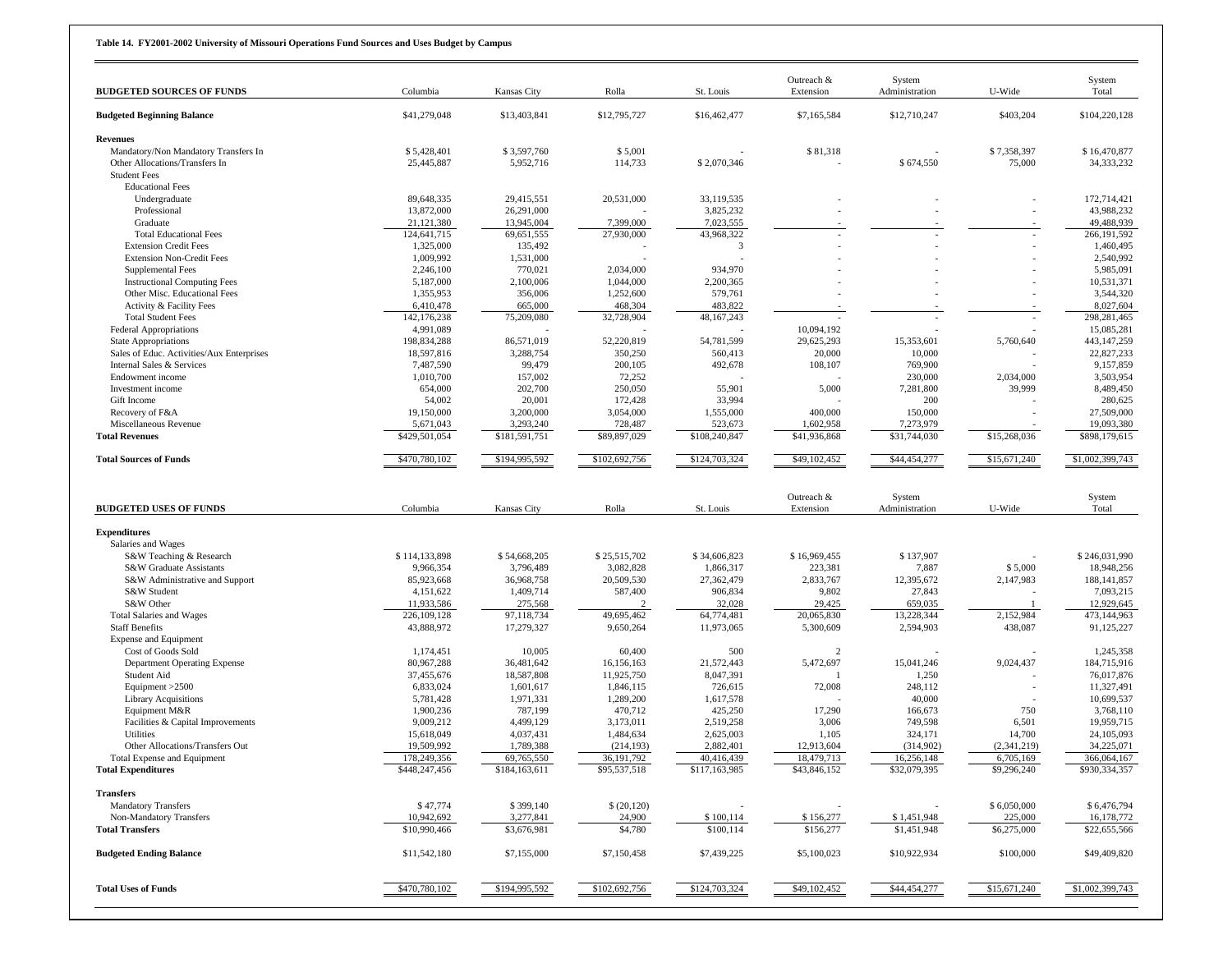Table 17 shows the percentage distribution of the FY2001-2002 Operations fund budget by major program classification. Data is displayed for each campus and UM unit.

| Educational & General:                 | <b>UMC</b> | <b>UMKC</b> | <b>UMR</b> | <b>UMSL</b> | UM<br>Outreach &<br>Extension | <b>UM</b><br>System<br>Admin. | U-Wide<br>Resources | System<br>Total |
|----------------------------------------|------------|-------------|------------|-------------|-------------------------------|-------------------------------|---------------------|-----------------|
| Instruction                            | 44.4       | 47.3        | 43.6       | 48.6        | 0.0                           | 0.0                           | 8.1                 | 41.3            |
| Research                               | 13.4       | 4.1         | 7.7        | 5.8         | 0.0                           | 3.0                           | 38.2                | 9.1             |
| <b>Public Service</b>                  | 2.2        | 0.8         | 0.6        | 2.5         | 99.4                          | 8.9                           | 0.0                 | 6.8             |
| Academic Support                       | 10.3       | 10.9        | 6.2        | 13.6        | 0.0                           | 23.9                          | 47.0                | 10.7            |
| <b>Student Services</b>                | 5.6        | 5.0         | 8.6        | 6.4         | 0.0                           | 2.8                           | 29.0                | 5.7             |
| <b>Institutional Support</b>           | 6.0        | 13.1        | 9.3        | 7.0         | 0.4                           | 53.3                          | (9.0)               | 9.2             |
| Operation & Maintenance of Plant       | 10.7       | 8.8         | 11.4       | 8.7         | 0.0                           | 3.6                           | 0.0                 | 9.3             |
| Scholarships & Fellowships             | 6.1        | 10.0        | 12.6       | 7.3         | 0.0                           | *                             | 0.0                 | 7.2             |
| <b>Total E&amp;G Expenditures</b>      | 98.7       | 100.0       | 100.0      | 99.9        | 99.8                          | 95.5                          | 113.3               | 99.3            |
| Transfers                              | 1.3        | *           | *          | 0.1         | 0.2                           | 4.5                           | (13.3)              | 0.7             |
| <b>Total Educational &amp; General</b> | 100.0      | 100.0       | 100.0      | 100.0       | 100.0                         | 100.0                         | 100.0               | 100.0           |

Tables A9 through A15 in the appendix, present the Operations fund expenditure budgets by administrative division for each campus and UM administrative unit. The tables provide summary totals for salaries and wages, staff benefits, expense and equipment, and transfers for each college, school, and division.

 Tables A16 through A23 in the appendix, present the Operations fund budget by minor program classification (PCS) category for the campuses and UM administrative units. The tables provide summary totals for salaries and wages, staff benefits, expense and equipment, and transfers.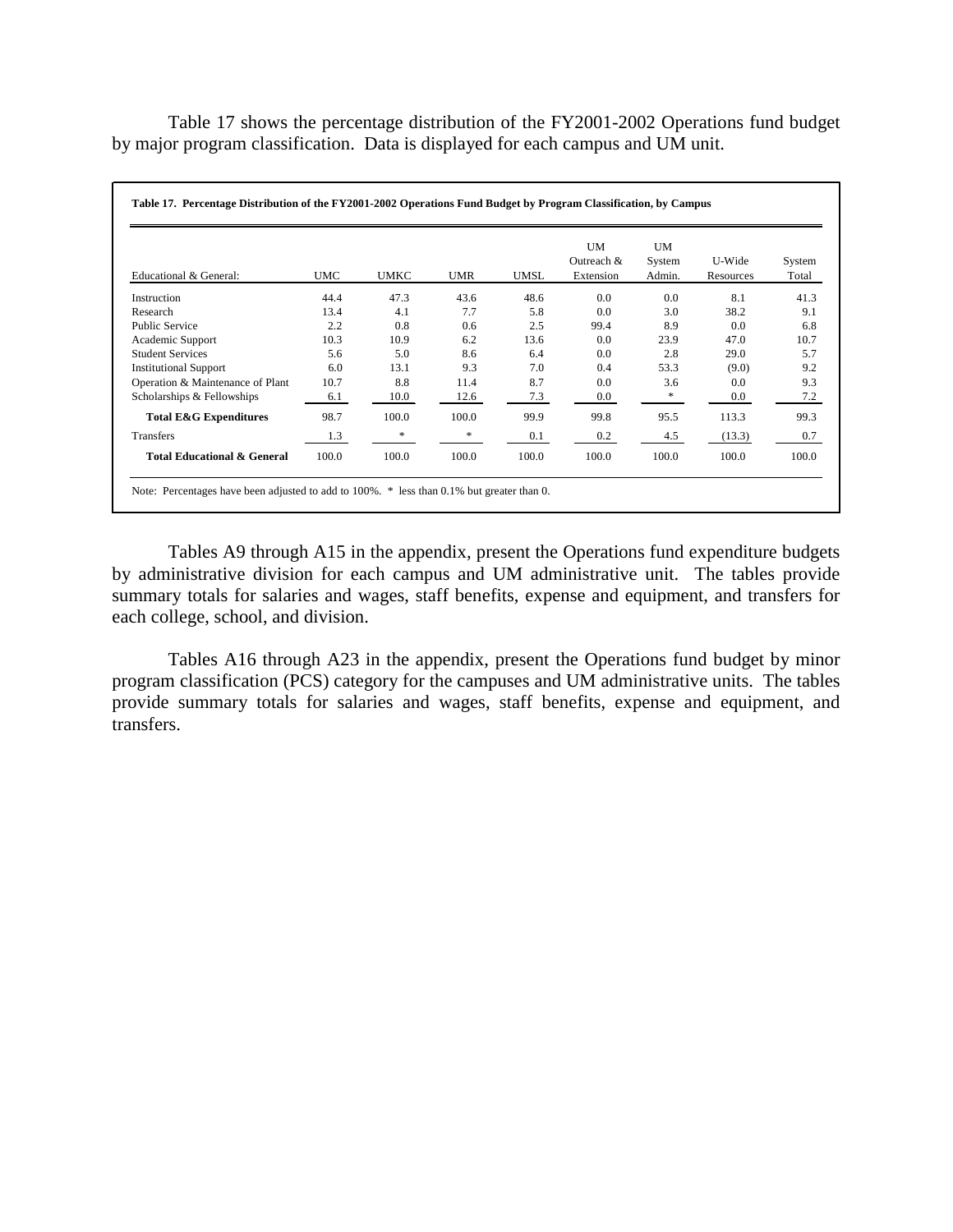## **FY2001-2002 Other Curators' Programs Budget Summary**

The Curators receive line-itemed state appropriations from the State of Missouri for the University Hospitals and Clinics, Missouri Kidney Program, Missouri Institute of Mental Health, Missouri Research and Education Network (MOREnet), Alzheimer's Research, and the State Historical Society of Missouri.

Table 18 presents summary budget data from the PeopleSoft system for University of Missouri Health Care. Budgets for the University Hospital and Clinics (which includes Ellis Fischel Cancer Center), Columbia Regional Hospital, and the Missouri Rehabilitation Center are included. These activities are unrestricted current funds.

|                                         | University Hospital<br>and Clinics* | Columbia Regional<br>Hospital | Missouri<br><b>Rehabilitation Center</b> | <b>Total UM Health</b><br>Care |
|-----------------------------------------|-------------------------------------|-------------------------------|------------------------------------------|--------------------------------|
| <b>Beginning Balance</b>                | \$87,895,731                        | $(\$43,606,540)$              | \$11,671,473                             | \$55,960,664                   |
| <b>Revenues</b>                         |                                     |                               |                                          |                                |
| <b>State Appropriations</b>             | \$13,833,771                        | \$0                           | \$10,580,212                             | \$24,413,983                   |
| <b>Investment Income</b>                | 4,400,000                           | (806, 869)                    | 666,735                                  | 4,259,866                      |
| Sales & Services                        |                                     |                               |                                          |                                |
| <b>Patient Revenues</b>                 | 243,952,065                         | 64,565,376                    | 17,173,865                               | 325,691,306                    |
| Cafeteria Sales                         | 2,057,941                           | 259,998                       | 911,800                                  | 3,229,739                      |
| Total Sales & Services                  | \$246,010,006                       | \$64,825,374                  | \$18,085,665                             | \$328,921,045                  |
| Other Miscellaneous                     | 9,911,939                           | 443,000                       | 736,468                                  | 11,091,407                     |
| <b>Total Revenues</b>                   | \$274,155,716                       | \$64,461,505                  | \$30,069,080                             | \$368,686,301                  |
| <b>Expenditures</b>                     |                                     |                               |                                          |                                |
| Salaries and Wages                      | \$105,468,070                       | \$19,413,212                  | \$15,690,478                             | \$140,571,760                  |
| <b>Benefits</b>                         | \$22,800,263                        | \$4,198,547                   | \$3,939,879                              | \$30,938,689                   |
| <b>Expenses and Equipment</b>           |                                     |                               |                                          |                                |
| Cost of Goods Sold                      | \$538,671                           | \$320,643                     | \$66,000                                 | \$925,314                      |
| Department Operating Expense            | 57,204,250                          | 13,581,949                    | 3.632.817                                | 74,419,016                     |
| Hospital Supplies-Medical Item          | 26,426,562                          | 16,665,591                    | 918.165                                  | 44,010,318                     |
| Drug supplies                           | 20,173,928                          | 771,934                       | 813,504                                  | 21,759,366                     |
| Equipment Maintenance & Repair          | 3,584,319                           | 332,194                       | 414,862                                  | 4,331,375                      |
| <b>Utilities</b>                        | 4,939,444                           | 1,152,132                     | 814.522                                  | 6,906,098                      |
| Depreciation                            | 19,373,761                          | 3,603,736                     | 830,637                                  | 23,808,134                     |
| Other                                   | 5,997,081                           | 3,789,717                     | (12, 881)                                | 9,773,917                      |
| <b>Internal University Sales</b>        | (4,564,560)                         | (687,780)                     | (3,725)                                  | (5,256,065)                    |
| <b>Total Net Expenses and Equipment</b> | \$133,673,456                       | \$39,530,116                  | \$7,473,901                              | \$180,677,473                  |
| <b>Total Expenditures</b>               | \$261,941,789                       | \$63,141,875                  | \$27,104,258                             | \$352,187,922                  |
| <b>Ending Balance</b>                   | \$100,109,658                       | $(\$42,286,910)$              | \$14,636,295                             | \$72,459,043                   |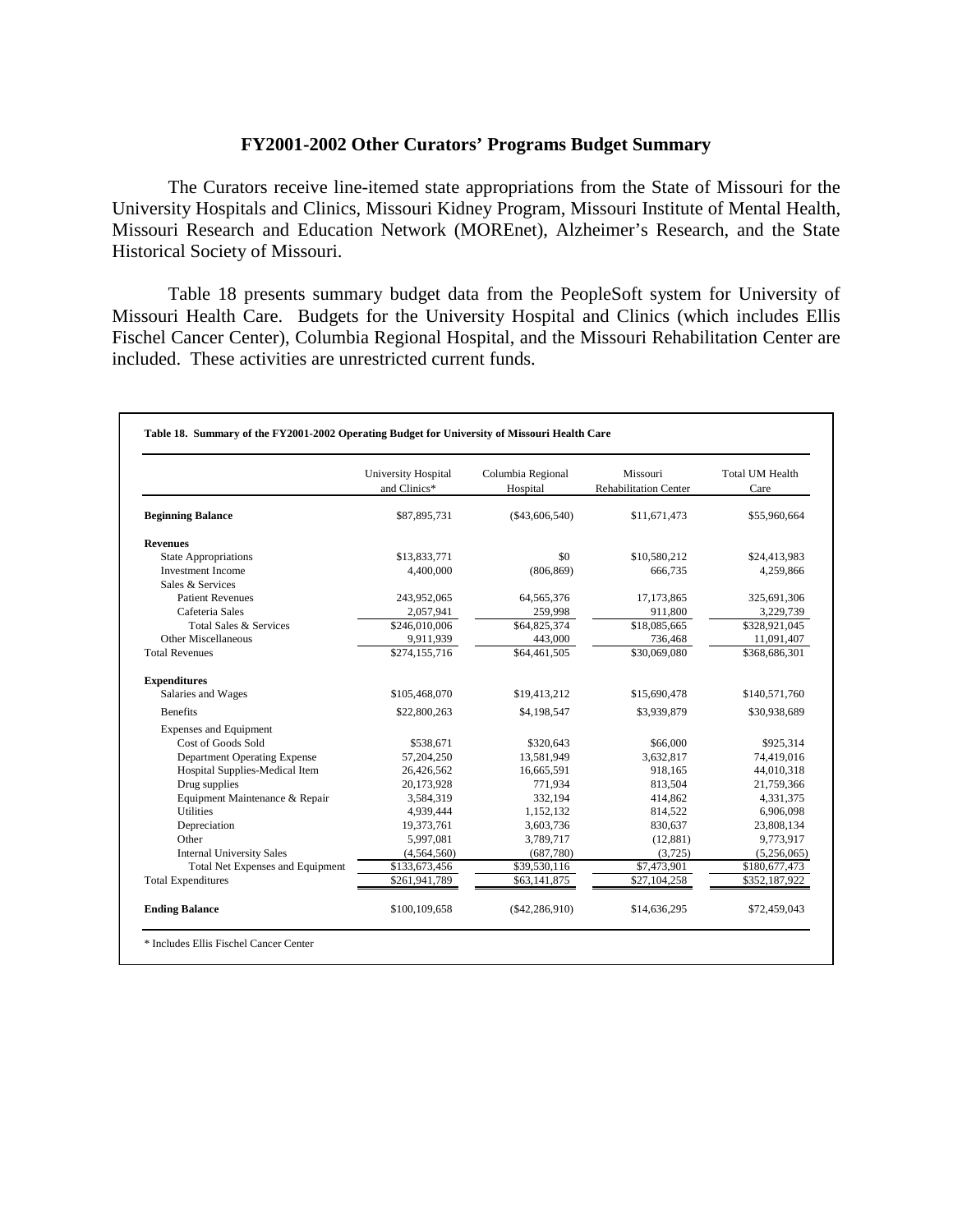Table 19 presents summary budget data for the Missouri Kidney Program, Missouri Institute of Mental Health, and the State Historical Society of Missouri. The first two programs are recorded as restricted current funds, while the State Historical Society is an agency fund.

|                                                | Missouri Kidney<br>Program -<br>Fund 2010 | MO Institute of<br>Mental Health -<br>Fund 2020 | <b>State Historical</b><br>Society -<br>Fund 6030 |
|------------------------------------------------|-------------------------------------------|-------------------------------------------------|---------------------------------------------------|
| <b>Beginning Balance</b>                       | \$0                                       | \$0                                             | \$2,827                                           |
| <b>Revenues</b>                                |                                           |                                                 |                                                   |
| <b>State Appropriations</b>                    | \$4,329,190                               | \$2,478,727                                     | \$994,359                                         |
| Gift Income                                    | $\mathbf{0}$                              | $\Omega$                                        | 100                                               |
| <b>Total Revenues</b>                          | \$4,329,190                               | \$2,478,727                                     | \$994,459                                         |
| <b>Expenditures</b>                            |                                           |                                                 |                                                   |
| Salaries & Wages                               |                                           |                                                 |                                                   |
| S&W-Teaching & Research                        |                                           | \$911,933                                       | \$183,310                                         |
| S&W-Admin & Support<br>S&W-Non-Exempt Students | \$436,884<br>3,000                        | 877,537                                         | 434,921<br>38,000                                 |
| Total S&W                                      | \$439,884                                 | \$1,789,470                                     | \$656,231                                         |
| <b>Staff Benefits</b>                          | \$102,788                                 | \$389,626                                       | \$150,000                                         |
| Expense & Equipment                            |                                           |                                                 |                                                   |
| <b>Department Operating Expense</b>            | \$3,782,218                               | \$272,381                                       | \$185,128                                         |
| Equipment>\$2,500                              |                                           | 25,750                                          |                                                   |
| Equipment - M & R                              | 100                                       | 1,500                                           | 5,000                                             |
| <b>Utilities</b>                               | 4,200                                     |                                                 |                                                   |
| Total E&E                                      | \$3,786,518                               | \$299,631                                       | \$190,128                                         |
| <b>Total Expenditures</b>                      | \$4,329,190                               | \$2,478,727                                     | \$996,359                                         |
| <b>Ending Balance</b>                          | \$0                                       | \$0                                             | \$927                                             |

**Table 19. FY2001-2002 Operating Budget Summary for the Missouri Kidney Program, the Missouri Institute of Mental Health, and the State Historical Society of Missouri**

The funds for Alzheimer's Research are awarded on a competitive project basis and are reported as part of the restricted current fund budget of the campuses whose faculty receive awards. The administration for the program is reported as part of the System Administration unit.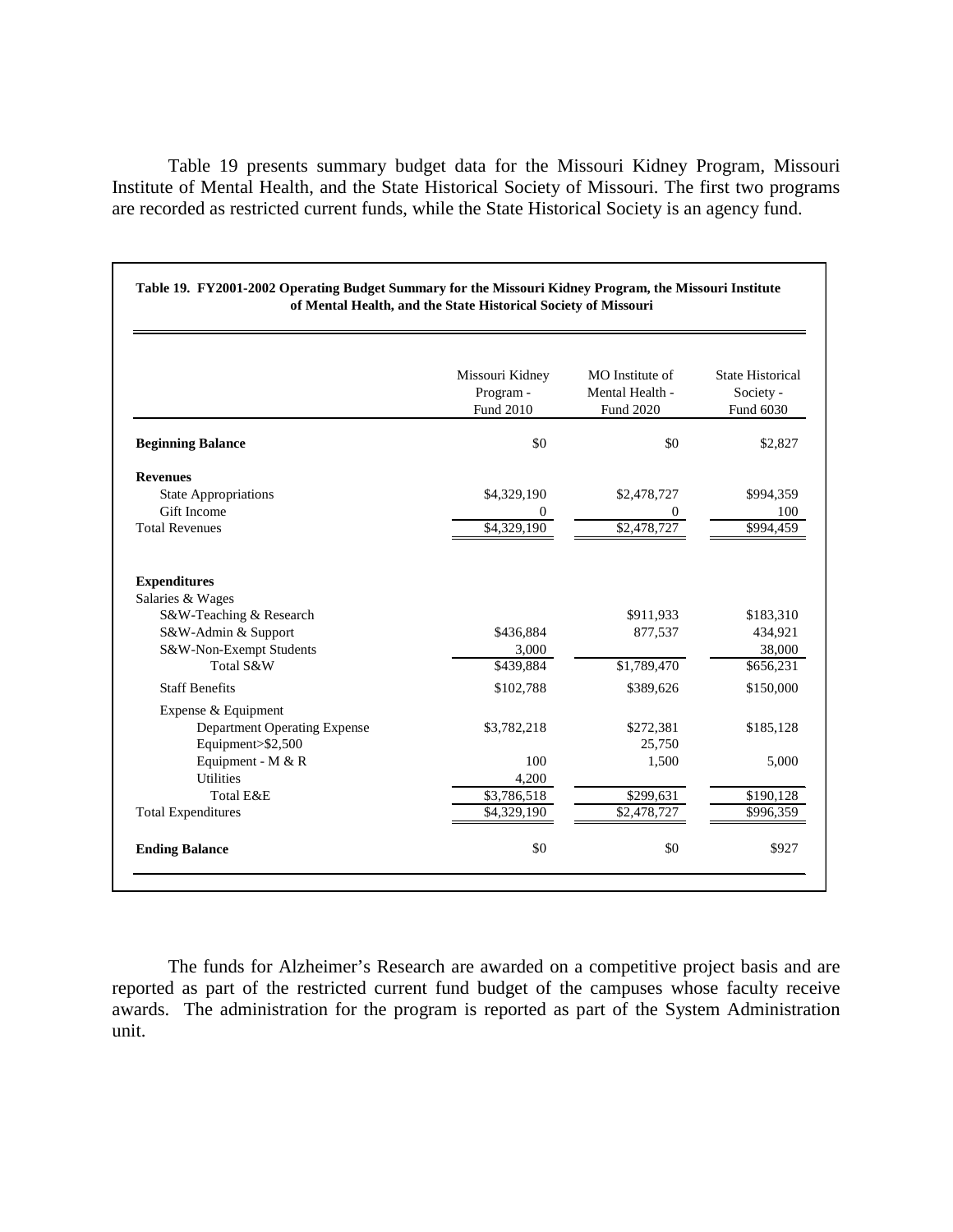|                                     | Operations,<br>Fund 0000 | Restricted<br>Expendable<br>Gifts &<br>Endowment<br>Income.<br>Fund 2000 | <b>Restricted State</b><br>Appropriations,<br>Fund 2040 | <b>Fiscal Year</b><br>Estimate of<br>Grants $&$<br>Contracts<br>Project<br><b>Budgets</b> | <b>Total MOREnet</b> |
|-------------------------------------|--------------------------|--------------------------------------------------------------------------|---------------------------------------------------------|-------------------------------------------------------------------------------------------|----------------------|
| <b>Beginning Balance</b>            | \$3,100,801              | \$696,608                                                                | \$0                                                     | \$3,462,479                                                                               | \$7,259,888          |
| <b>Revenues</b>                     |                          |                                                                          |                                                         |                                                                                           |                      |
| <b>State Appropriations</b>         |                          |                                                                          | \$13,054,566                                            |                                                                                           | \$13,054,566         |
| <b>Investment Income</b>            |                          | \$40,000                                                                 |                                                         |                                                                                           | 40,000               |
| State Grants & Contracts            |                          |                                                                          |                                                         | \$9,806,250                                                                               | 9,806,250            |
| Federal Grants & Contracts          |                          |                                                                          |                                                         | 11,278                                                                                    | 11,278               |
| Miscellaneous Revenue               | 4,780,529                |                                                                          |                                                         | 7,888,966                                                                                 | 12,669,495           |
| <b>Total Revenues</b>               | \$4,780,529              | \$40,000                                                                 | \$13,054,566                                            | \$17,706,494                                                                              | \$35,581,589         |
| <b>Expenditures</b>                 |                          |                                                                          |                                                         |                                                                                           |                      |
| Salaries and Wages                  |                          |                                                                          |                                                         |                                                                                           |                      |
| S&W-GTA's/GRA's                     | \$2,887                  |                                                                          | \$9,708                                                 | \$136,062                                                                                 | \$148,657            |
| S&W-Admin & Support                 | 1,027,674                |                                                                          | 1,681,848                                               | 3,841,342                                                                                 | 6,550,864            |
| S&W-Non-Exempt students             | 18,063                   |                                                                          | 13,050                                                  | 53,359                                                                                    | 84,472               |
| Total S&W                           | \$1,048,624              | \$0                                                                      | \$1,704,606                                             | \$4,030,763                                                                               | \$6,783,993          |
| <b>Staff Benefits</b>               | \$262,157                |                                                                          | \$426,152                                               | \$1,007,716                                                                               | \$1,696,025          |
| <b>Expenses and Equipment</b>       |                          |                                                                          |                                                         |                                                                                           |                      |
| <b>Department Operating Expense</b> | \$1,796,502              | \$341,608                                                                | \$9,821,602                                             | \$13,892,540                                                                              | \$25,852,252         |
| Equipment $>$ \$2,500               | 29,532                   | 180,000                                                                  | 180,116                                                 | 1,142,820                                                                                 | 1,532,468            |
| Equipment - M & R                   | 138,881                  | 25,000                                                                   | 906,871                                                 | 153,528                                                                                   | 1,224,280            |
| Facilities & Capital Improvements   | 1,408                    |                                                                          | 2,216                                                   | 6,756                                                                                     | 10,380               |
| <b>Utilities</b>                    | 8,801                    |                                                                          | 13,003                                                  | 33,007                                                                                    | 54,811               |
| <b>Indirect Costs-University</b>    | 120,079                  |                                                                          |                                                         | 414,991                                                                                   | 535,070              |
| Internal Sales & Service            | (563,600)                |                                                                          |                                                         |                                                                                           | (563,600)            |
| Total Net E&E                       | \$1,531,603              | \$546,608                                                                | \$10,923,808                                            | \$15,643,642                                                                              | \$28,645,661         |
| <b>Total Expenditures</b>           | \$2,842,384              | \$546,608                                                                | \$13,054,566                                            | \$20,682,121                                                                              | \$37,125,679         |
| <b>Ending Balance</b>               | \$5,038,946              | \$190,000                                                                | \$0                                                     | \$486,852                                                                                 | \$5,715,798          |

Table 20 is a budget summary of the activities of MOREnet, and provides separate budgets by type of fund.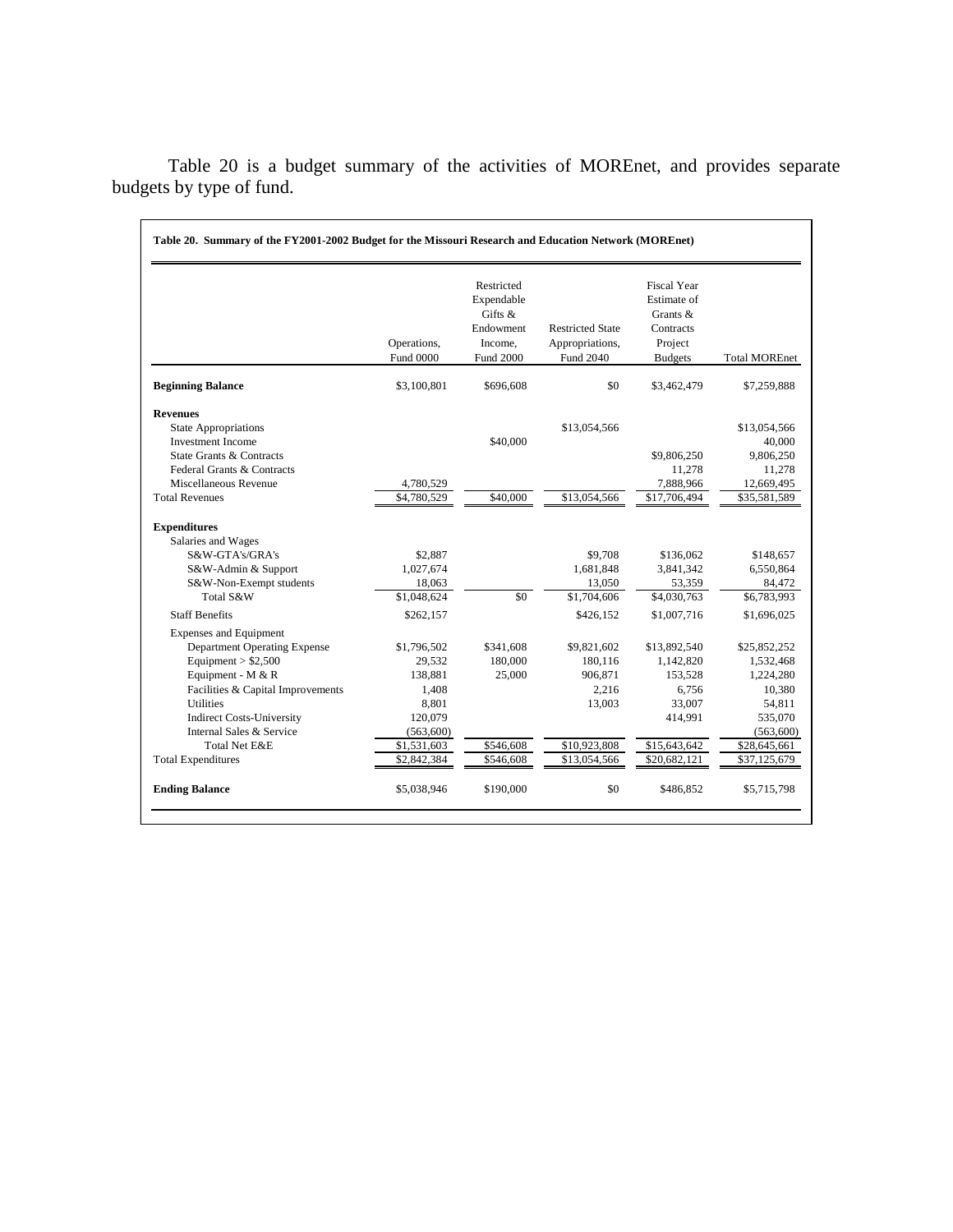# *UNIVERSITY OF MISSOURI SYSTEM*

# **OPERATING BUDGET**

# **Fiscal Year 2001-2002**



# **Appendix**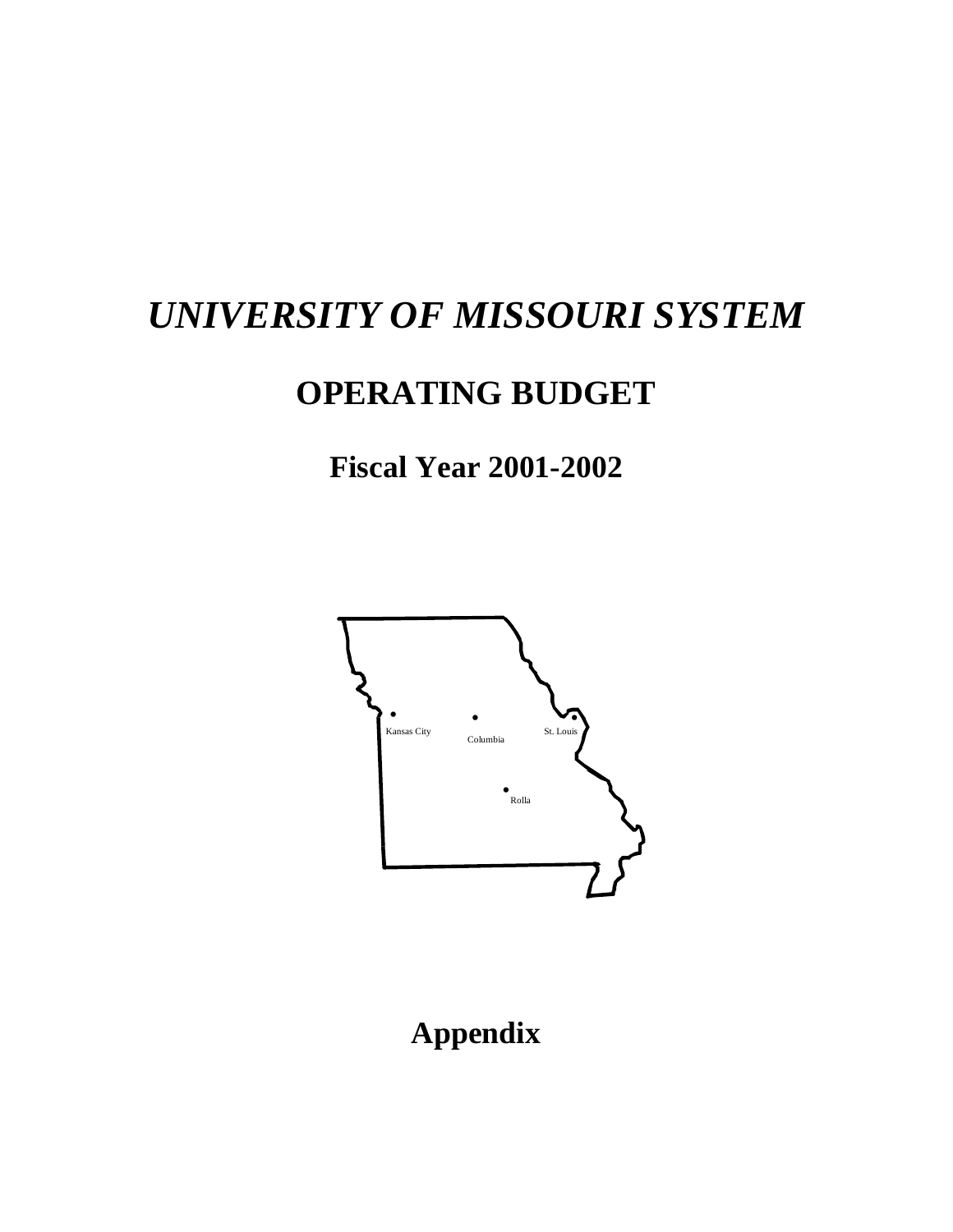#### **Table A1. Summary of the FY2001-2002 Current Funds Budget, University of Missouri System**

| <b>Designated</b><br><b>Restricted</b> | <b>Operations</b><br><b>Total</b> |                 |
|----------------------------------------|-----------------------------------|-----------------|
| \$115,673,758                          | \$77,974,610<br>\$104,220,128     | \$297,868,496   |
|                                        |                                   |                 |
| \$31,430,875                           | \$298,281,465                     | \$329,712,340   |
|                                        | 15,085,281                        | 15,085,281      |
| 24,413,983                             | 443,147,259<br>\$20,150,352       | 487,711,594     |
|                                        | 107,882,342                       | 107,882,342     |
|                                        | 41,155,657                        | 41,155,657      |
|                                        | 61,955,581                        | 61,955,581      |
| 5,175,577                              | 280,625<br>19,021,268             | 24,477,470      |
|                                        | 27,509,000                        | 27,509,000      |
| 1,070,818                              | 3,503,954<br>22,665,824           | 27,240,596      |
| 10,034,384                             | 8,489,450<br>3,532,485            | 22,056,319      |
|                                        |                                   |                 |
| 94,146,770                             | 22,827,233<br>4,300               | 116,978,303     |
| 122,560,961                            |                                   | 122,560,961     |
| 328,921,045                            |                                   | 328,921,045     |
| 25,870,229                             | 19,093,380<br>2,013,029           | 46,976,638      |
| \$643,624,642                          | \$838,217,647<br>\$278,380,838    | \$1,760,223,127 |
|                                        |                                   |                 |
|                                        |                                   |                 |
| \$81,763,302                           | \$368,785,591<br>\$41,912,908     | \$492,461,801   |
| 2,198,012                              | 103,503,362<br>81,664,495         | 187, 365, 869   |
| 8,294,370                              | 60,750,140<br>97,281,815          | 166,326,325     |
| 12,559,847                             | 95,848,035<br>5,781,134           | 114,189,016     |
| 2,361,123                              | 51,299,529<br>1,543,966           | 55,204,618      |
| 18,426,908                             | 81,875,161<br>1,953,364           | 102,255,433     |
| (2, 233, 343)                          | 82,752,762<br>668,714             | 81,188,133      |
|                                        | 63,867,553<br>35,384,997          | 99,252,550      |
| \$123,370,219                          | \$886,843,266<br>\$288,030,260    | \$1,298,243,745 |
| 251.065                                | 4,466,765<br>(225,048)            | 4,492,782       |
| 19,988,937                             | 1,717,924<br>830,659              | 22,537,520      |
| \$143,610,221                          | \$893,027,955<br>\$288,635,871    | \$1,325,274,047 |
|                                        |                                   |                 |
| \$110,190,967                          |                                   | \$110,190,967   |
| 13,801,889                             |                                   | 13,801,889      |
| 12,694,400                             |                                   | 12,694,400      |
| \$136,687,256                          |                                   | \$136,687,256   |
|                                        |                                   |                 |
| \$352,187,922                          | \$696,105                         | \$352,884,027   |
|                                        |                                   |                 |
|                                        |                                   |                 |
| \$352,187,922                          | \$696,105                         | \$352,884,027   |
| \$632,485,399                          | \$893,027,955<br>\$289,331,976    | \$1,814,845,330 |
|                                        |                                   | \$243,246,293   |
| \$126,813,001                          | \$49,409,820                      | \$67,023,472    |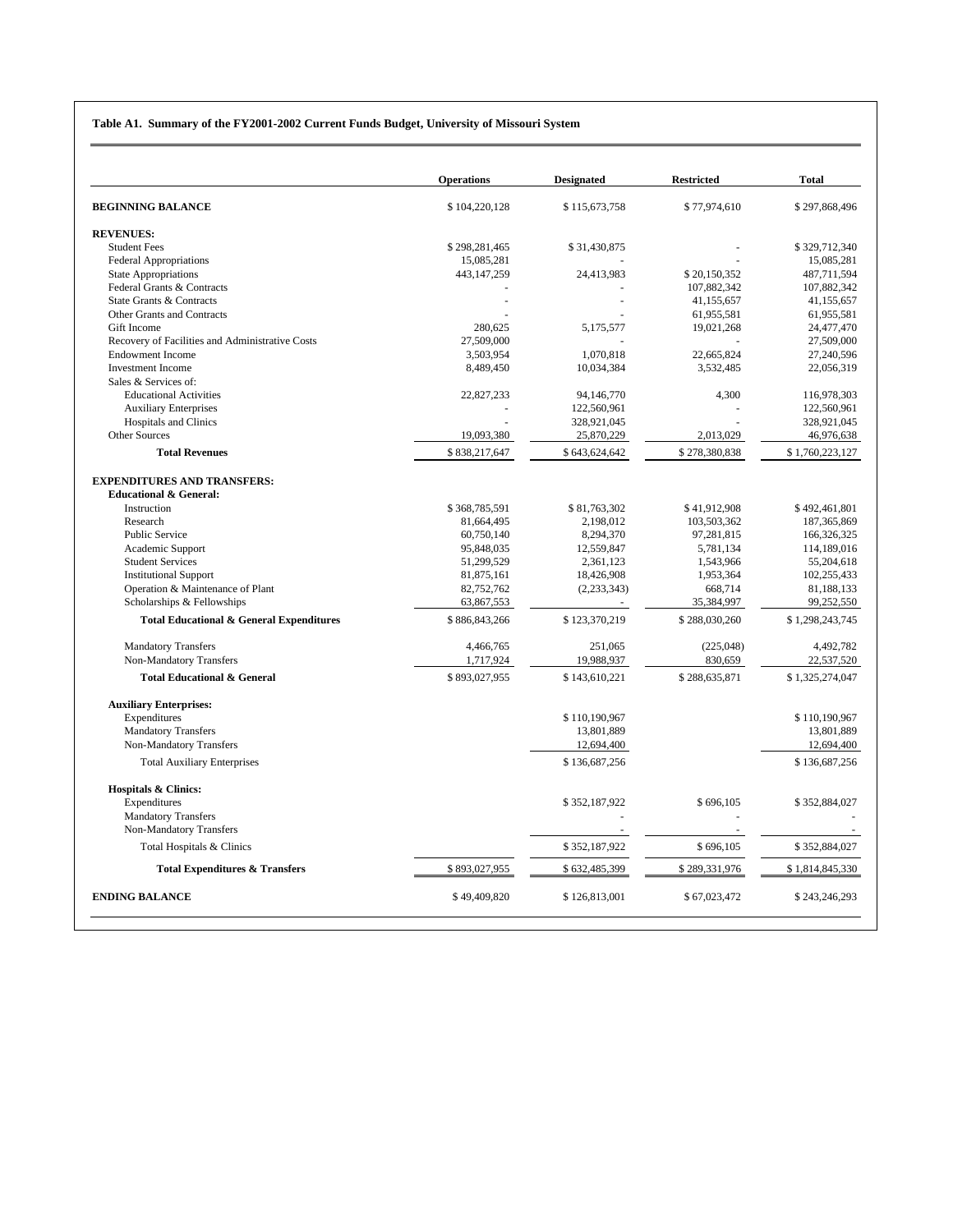#### **Table A2. Summary of the FY2001-2002 Current Funds Budget, University of Missouri-Columbia**

|                                                     | <b>Operations</b> | <b>Designated</b> | <b>Restricted</b> | <b>Total</b>    |
|-----------------------------------------------------|-------------------|-------------------|-------------------|-----------------|
| <b>BEGINNING BALANCE</b>                            | \$41,279,048      | \$90,376,218      | \$38,085,855      | \$169,741,121   |
| <b>REVENUES:</b>                                    |                   |                   |                   |                 |
| <b>Student Fees</b>                                 | \$142,176,238     | \$11,555,529      |                   | \$153,731,767   |
| <b>Federal Appropriations</b>                       | 4,991,089         |                   |                   | 4,991,089       |
| <b>State Appropriations</b>                         | 198,834,288       | 24,413,983        | \$6,807,917       | 230,056,188     |
| Federal Grants & Contracts                          |                   |                   | 70,000,000        | 70,000,000      |
| State Grants & Contracts                            |                   |                   | 17,800,000        | 17,800,000      |
| Other Grants and Contracts                          |                   |                   | 27,500,000        | 27,500,000      |
| Gift Income                                         | 54,002            | 5,045,052         | 5,480,620         | 10,579,674      |
| Recovery of Facilities and Administrative Costs     | 19,150,000        |                   |                   | 19,150,000      |
| <b>Endowment Income</b>                             | 1.010.700         | 1.070.818         | 12.030.246        | 14, 111, 764    |
| <b>Investment Income</b>                            | 654,000           | 5,749,471         | 1,679,691         | 8,083,162       |
| Sales & Services of:                                |                   |                   |                   |                 |
| <b>Educational Activities</b>                       | 18,597,816        | 92,695,442        | 100               | 111,293,358     |
| <b>Auxiliary Enterprises</b>                        |                   | 92,870,218        |                   | 92,870,218      |
| Hospitals and Clinics                               |                   | 328,921,045       |                   | 328,921,045     |
| <b>Other Sources</b>                                | 5,671,043         | 20,048,225        | 537,794           | 26,257,062      |
| <b>Total Revenues</b>                               | \$391,139,176     | \$582,369,783     | \$141,836,368     | \$1,115,345,327 |
| <b>EXPENDITURES AND TRANSFERS:</b>                  |                   |                   |                   |                 |
| <b>Educational &amp; General:</b>                   |                   |                   |                   |                 |
| Instruction                                         | \$186,631,199     | \$66,537,272      | \$20,669,754      | \$273,838,225   |
| Research                                            | 56,310,190        | 2,098,006         | 74,349,394        | 132,757,590     |
| Public Service                                      | 9,415,404         | 7,456,886         | 32,566,062        | 49,438,352      |
| Academic Support                                    | 43,454,064        | 10,772,576        | 2,672,673         | 56,899,313      |
| <b>Student Services</b>                             | 23,659,727        | 75,686            | 612,730           | 24,348,143      |
| <b>Institutional Support</b>                        | 25, 131, 452      | 15,976,341        | 816,089           | 41,923,882      |
| Operation & Maintenance of Plant                    | 45,133,261        | (2,549,796)       | 65,298            | 42,648,763      |
| Scholarships & Fellowships                          | 25,578,682        |                   | 18,515,867        | 44,094,549      |
| <b>Total Educational &amp; General Expenditures</b> | \$415,313,979     | \$100,366,971     | \$150,267,867     | \$665,948,817   |
| <b>Mandatory Transfers</b>                          | 37,771            |                   | 31,427            | 69,198          |
| Non-Mandatory Transfers                             | 5,524,294         | 19,636,860        | 86,294            | 25, 247, 448    |
| <b>Total Educational &amp; General</b>              | \$420,876,044     | \$120,003,831     | \$150,385,588     | \$691,265,463   |
| <b>Auxiliary Enterprises:</b>                       |                   |                   |                   |                 |
| Expenditures                                        |                   | \$93,571,979      |                   | \$93,571,979    |
| <b>Mandatory Transfers</b>                          |                   | 1,649,397         |                   | 1,649,397       |
| Non-Mandatory Transfers                             |                   | 6,462,268         |                   | 6,462,268       |
| <b>Total Auxiliary Enterprises</b>                  |                   | \$101,683,644     |                   | \$101,683,644   |
| <b>Hospitals &amp; Clinics:</b>                     |                   |                   |                   |                 |
| Expenditures                                        |                   | \$352,187,922     | \$696,105         | \$352,884,027   |
| <b>Mandatory Transfers</b>                          |                   |                   |                   |                 |
| Non-Mandatory Transfers                             |                   |                   |                   |                 |
| Total Hospitals & Clinics                           |                   | \$352,187,922     | \$696,105         | \$352,884,027   |
| <b>Total Expenditures &amp; Transfers</b>           | \$420,876,044     | \$573,875,397     | \$151,081,693     | \$1,145,833,134 |
| <b>ENDING BALANCE</b>                               | \$11,542,180      | \$98,870,604      | \$28,840,530      | \$139,253,314   |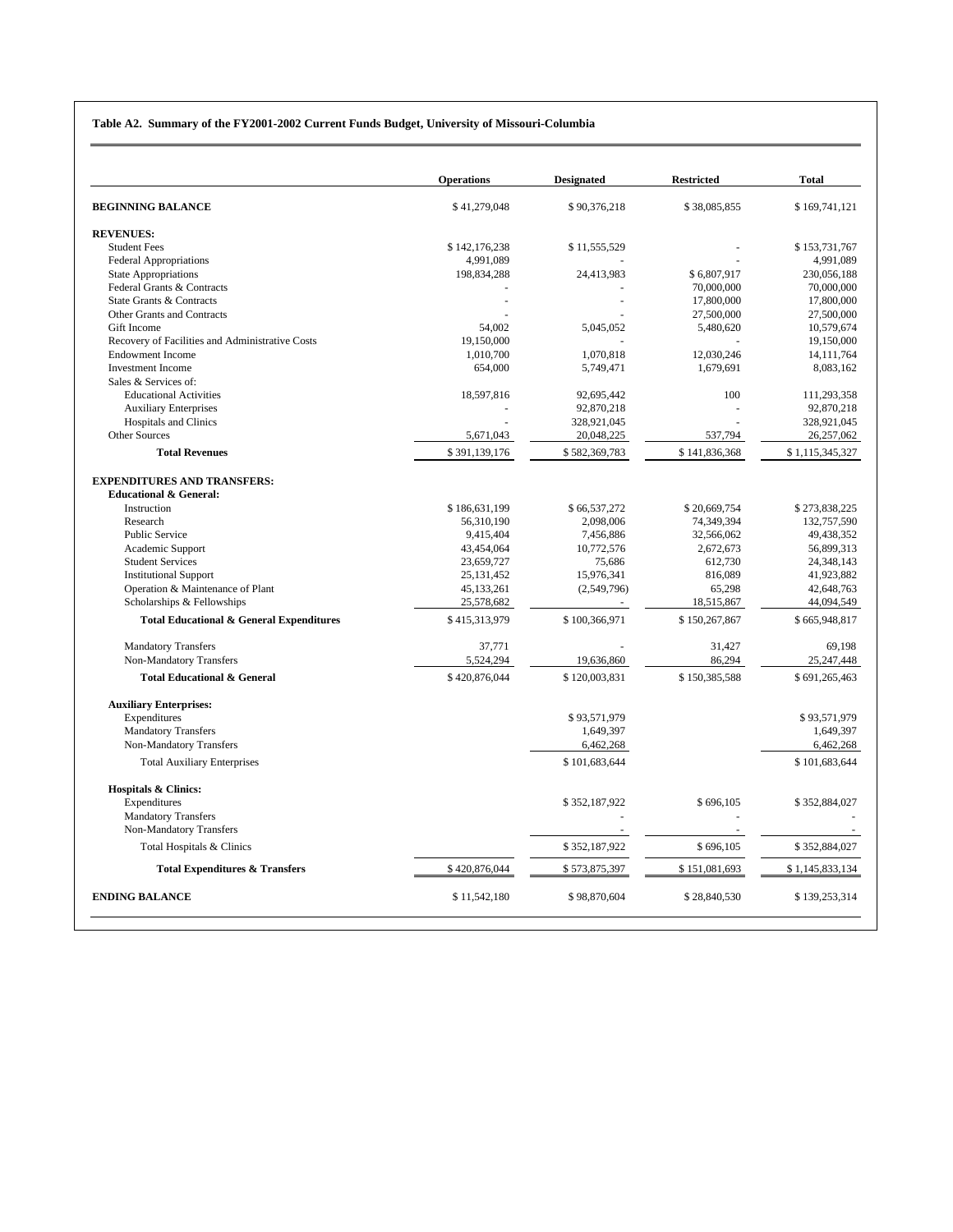#### **Table A3. Summary of the FY2001-2002 Current Funds Budget, University of Missouri-Kansas City**

|                                                                         | <b>Operations</b> | <b>Designated</b> | <b>Restricted</b> | <b>Total</b>  |
|-------------------------------------------------------------------------|-------------------|-------------------|-------------------|---------------|
| <b>BEGINNING BALANCE</b>                                                | \$13,403,841      | \$(1,064,587)     | \$12,341,533      | \$24,680,787  |
| <b>REVENUES:</b>                                                        |                   |                   |                   |               |
| <b>Student Fees</b>                                                     | \$75,209,080      | \$4,601,176       |                   | \$79,810,256  |
| <b>Federal Appropriations</b>                                           |                   |                   |                   |               |
| <b>State Appropriations</b>                                             | 86,571,019        |                   |                   | 86,571,019    |
| Federal Grants & Contracts                                              |                   |                   | \$14,895,064      | 14,895,064    |
| State Grants & Contracts                                                |                   |                   | 3,173,407         | 3,173,407     |
| Other Grants and Contracts                                              |                   |                   | 13,724,615        | 13,724,615    |
| Gift Income                                                             | 20,001            |                   | 5,966,917         | 5,986,918     |
| Recovery of Facilities and Administrative Costs                         | 3.200,000         |                   |                   | 3,200,000     |
| <b>Endowment Income</b>                                                 | 157,002           |                   | 6,119,202         | 6,276,204     |
| <b>Investment Income</b>                                                | 202,700           |                   | 676,823           | 879,523       |
| Sales & Services of:                                                    |                   |                   |                   |               |
| <b>Educational Activities</b>                                           | 3,288,754         | 1,362,035         |                   | 4,650,789     |
| <b>Auxiliary Enterprises</b>                                            |                   | 12,469,998        |                   | 12,469,998    |
| <b>Hospitals and Clinics</b>                                            |                   |                   |                   |               |
| <b>Other Sources</b>                                                    | 3,293,240         | 3,269,315         | 1,038,518         | 7,601,073     |
| <b>Total Revenues</b>                                                   | \$171,941,796     | \$21,702,524      | \$45,594,546      | \$239,238,866 |
| <b>EXPENDITURES AND TRANSFERS:</b><br><b>Educational &amp; General:</b> |                   |                   |                   |               |
| Instruction                                                             | \$84,255,480      | \$4,246,893       | \$12,657,761      | \$101,160,134 |
| Research                                                                | 7,299,273         | 100,006           | 9,292,146         | 16,691,425    |
| <b>Public Service</b>                                                   | 1,488,824         | 825,022           | 12,701,149        | 15,014,995    |
| Academic Support                                                        | 19,372,973        | 94,521            | 909,328           | 20,376,822    |
| <b>Student Services</b>                                                 | 8,887,113         | 383,863           | 550,901           | 9,821,877     |
| <b>Institutional Support</b>                                            | 23,282,618        | 1,285,996         | 793,837           | 25,362,451    |
| Operation & Maintenance of Plant                                        | 15,650,444        | 185,391           | 604,662           | 16,440,497    |
| Scholarships & Fellowships                                              | 17,874,691        |                   | 6,157,625         | 24,032,316    |
| <b>Total Educational &amp; General Expenditures</b>                     | \$178,111,416     | \$7,121,692       | \$43,667,409      | \$228,900,517 |
| <b>Mandatory Transfers</b>                                              | 399,115           | 220,177           | (100, 575)        | 518,717       |
| Non-Mandatory Transfers                                                 | (319, 894)        | 41,041            | 765,508           | 486,655       |
| <b>Total Educational &amp; General</b>                                  | \$178,190,637     | \$7,382,910       | \$44,332,342      | \$229,905,889 |
| <b>Auxiliary Enterprises:</b>                                           |                   |                   |                   |               |
| Expenditures                                                            |                   | \$11,891,519      |                   | \$11,891,519  |
| <b>Mandatory Transfers</b>                                              |                   | 338,492           |                   | 338,492       |
| Non-Mandatory Transfers                                                 |                   | 402,498           |                   | 402,498       |
| <b>Total Auxiliary Enterprises</b>                                      |                   | \$12,632,509      |                   | \$12,632,509  |
| <b>Hospitals &amp; Clinics:</b>                                         |                   |                   |                   |               |
| Expenditures                                                            |                   |                   |                   |               |
| <b>Mandatory Transfers</b>                                              |                   |                   |                   |               |
| Non-Mandatory Transfers<br>Total Hospitals & Clinics                    |                   |                   |                   |               |
| <b>Total Expenditures &amp; Transfers</b>                               | \$178,190,637     | \$20,015,419      | \$44,332,342      | \$242,538,398 |
|                                                                         |                   |                   |                   |               |
| <b>ENDING BALANCE</b>                                                   | \$7,155,000       | \$622,518         | \$13,603,737      | \$21,381,255  |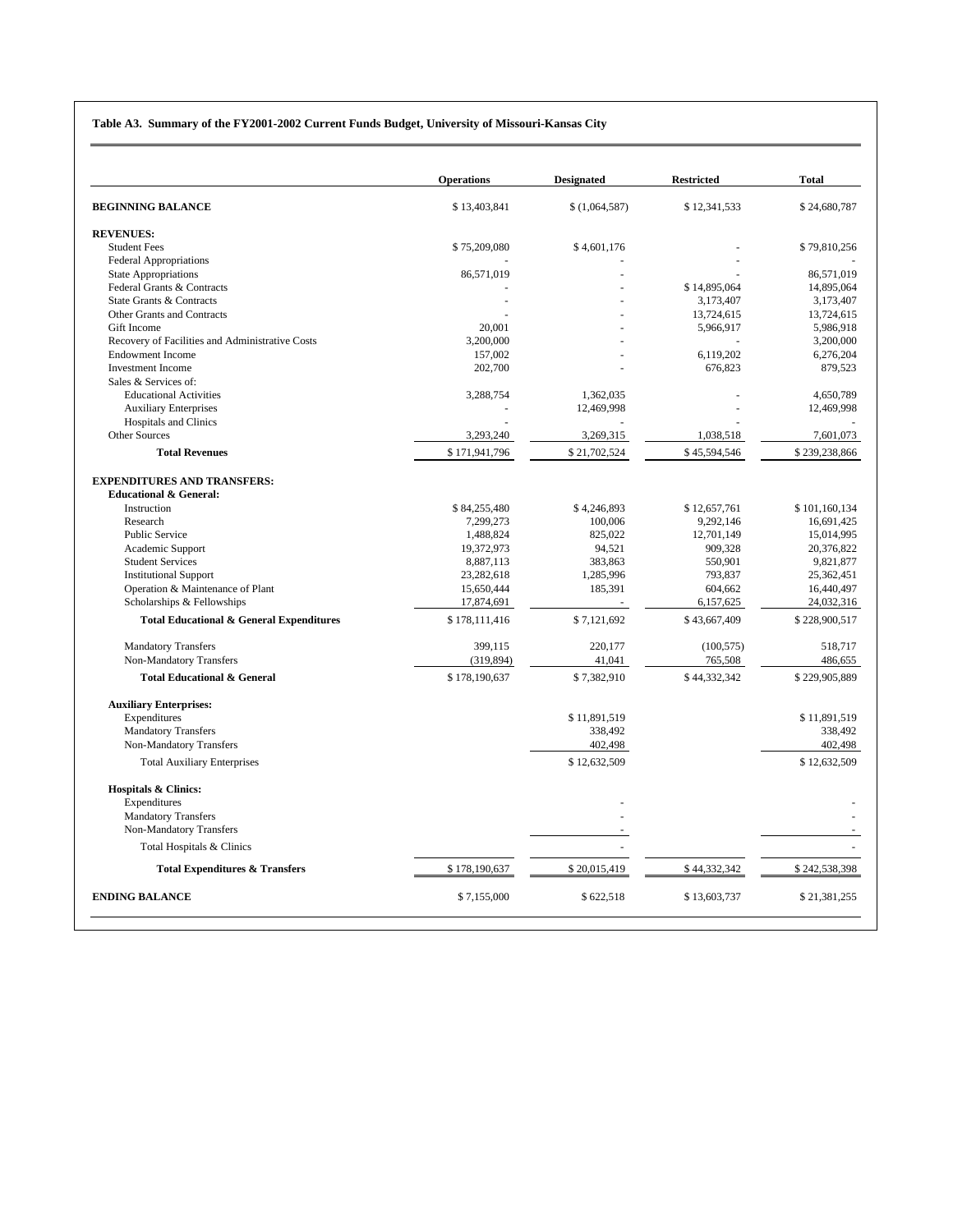#### **Table A4. Summary of the FY2001-2002 Current Funds Budget, University of Missouri-Rolla**

|                                                       | <b>Operations</b> | <b>Designated</b> | <b>Restricted</b> | <b>Total</b>  |
|-------------------------------------------------------|-------------------|-------------------|-------------------|---------------|
| <b>BEGINNING BALANCE</b>                              | \$12,795,727      | \$1,939,332       | \$9,483,741       | \$24,218,800  |
| <b>REVENUES:</b>                                      |                   |                   |                   |               |
| <b>Student Fees</b>                                   | \$32,728,904      | \$3,788,792       |                   | \$36,517,696  |
| <b>Federal Appropriations</b>                         |                   |                   |                   |               |
| <b>State Appropriations</b>                           | 52,220,819        |                   |                   | 52,220,819    |
| Federal Grants & Contracts                            |                   |                   | \$9,976,000       | 9,976,000     |
| State Grants & Contracts                              |                   |                   | 876,000           | 876,000       |
| Other Grants and Contracts                            |                   |                   | 8,942,000         | 8,942,000     |
| Gift Income                                           | 172,428           | 12,001            | 1,759,187         | 1,943,616     |
| Recovery of Facilities and Administrative Costs       | 3,054,000         |                   |                   | 3,054,000     |
| <b>Endowment Income</b>                               | 72,252            |                   | 2,537,357         | 2,609,609     |
| <b>Investment Income</b>                              | 250,050           | 53,100            | 405,007           | 708,157       |
| Sales & Services of:                                  |                   |                   |                   |               |
| <b>Educational Activities</b>                         | 350,250           | 12,382            | 4,200             | 366,832       |
| <b>Auxiliary Enterprises</b>                          |                   | 5,824,661         |                   | 5,824,661     |
| <b>Hospitals and Clinics</b>                          |                   |                   |                   |               |
| Other Sources                                         | 728,487           | 403,003           | 297,278           | 1,428,768     |
| <b>Total Revenues</b>                                 | \$89,577,190      | \$10,093,939      | \$24,797,029      | \$124,468,158 |
| <b>EXPENDITURES AND TRANSFERS:</b>                    |                   |                   |                   |               |
| <b>Educational &amp; General:</b>                     |                   |                   |                   |               |
| Instruction                                           | \$41,535,267      | \$2,911,558       | \$3,797,335       | \$48,244,160  |
| Research                                              | 7,316,426         |                   | 14,952,079        | 22,268,505    |
| <b>Public Service</b>                                 | 582,863           | 12,380            | 1,838,055         | 2,433,298     |
| Academic Support                                      | 5,895,820         | 3,100             | 170,878           | 6,069,798     |
| <b>Student Services</b>                               | 8,134,087         |                   | 343,888           | 8,477,975     |
| <b>Institutional Support</b>                          | 8,883,512         | 27,300            | 250,952           | 9,161,764     |
| Operation & Maintenance of Plant                      | 10,871,545        | 131,062           | (1,298)           | 11,001,309    |
| Scholarships & Fellowships                            | 12,003,160        |                   | 4,256,504         | 16,259,664    |
| <b>Total Educational &amp; General Expenditures</b>   | \$95,222,680      | \$3,085,400       | \$25,608,393      | \$123,916,473 |
|                                                       |                   |                   |                   |               |
| <b>Mandatory Transfers</b>                            | (20, 120)         |                   | (150,000)         | (170, 120)    |
| Non-Mandatory Transfers                               | 19,899            | 39,200            | (85, 857)         | (26, 758)     |
| <b>Total Educational &amp; General</b>                | \$95,222,459      | \$3,124,600       | \$25,372,536      | \$123,719,595 |
| <b>Auxiliary Enterprises:</b>                         |                   |                   |                   |               |
| Expenditures                                          |                   | \$6,718,775       |                   | \$6,718,775   |
| <b>Mandatory Transfers</b>                            |                   | 164,000           |                   | 164,000       |
| Non-Mandatory Transfers                               |                   | 3,200             |                   | 3,200         |
| <b>Total Auxiliary Enterprises</b>                    |                   | \$6,885,975       |                   | \$6,885,975   |
| <b>Hospitals &amp; Clinics:</b>                       |                   |                   |                   |               |
| Expenditures                                          |                   |                   |                   |               |
| <b>Mandatory Transfers</b><br>Non-Mandatory Transfers |                   |                   |                   |               |
| Total Hospitals & Clinics                             |                   |                   |                   |               |
| <b>Total Expenditures &amp; Transfers</b>             | \$95,222,459      | \$10,010,575      | \$25,372,536      | \$130,605,570 |
| <b>ENDING BALANCE</b>                                 | \$7,150,458       | \$2,022,696       | \$8,908,234       | \$18,081,388  |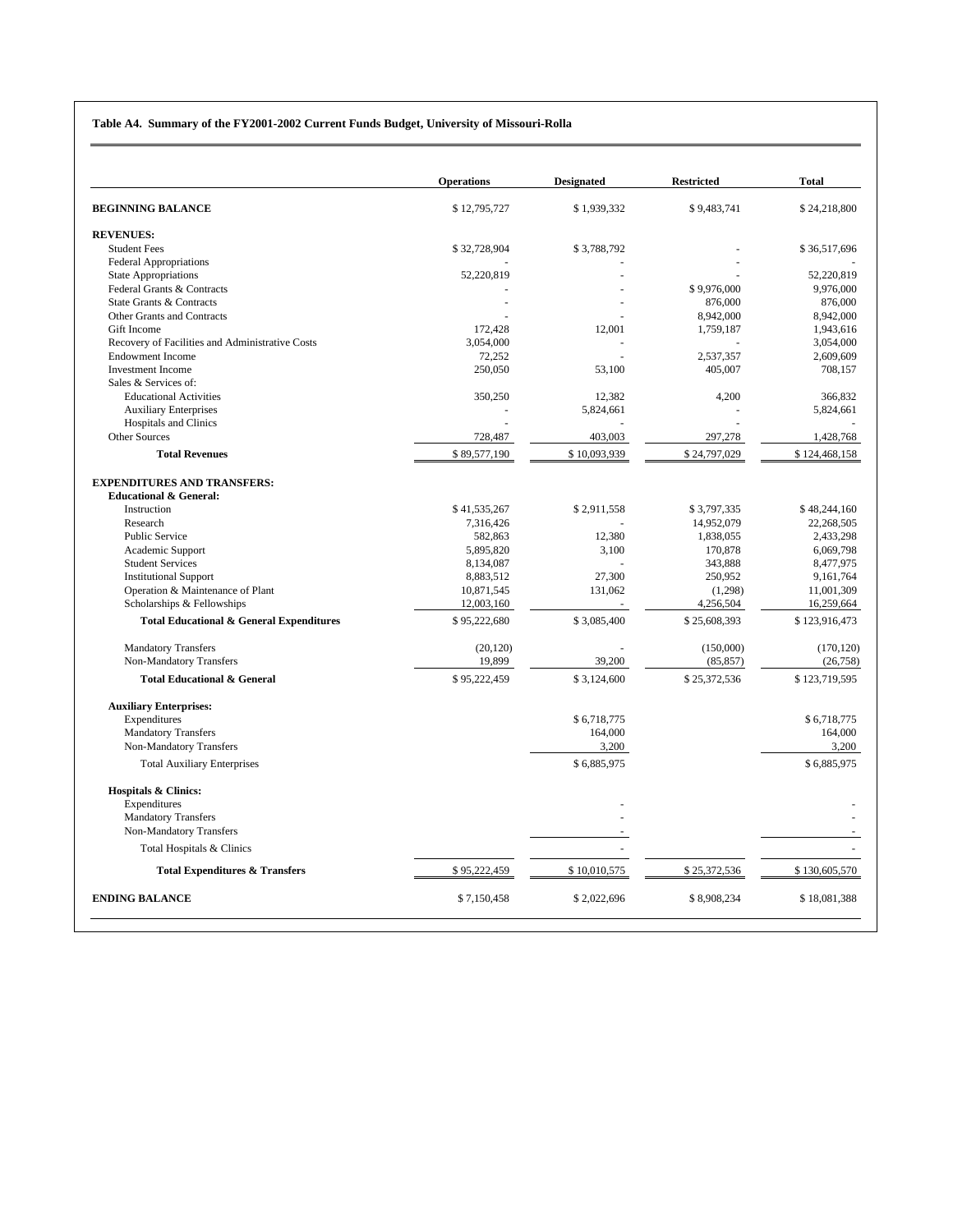#### **Table A5. Summary of the FY2001-2002 Current Funds Budget, University of Missouri-St. Louis**

|                                                                         | <b>Operations</b> | <b>Designated</b> | <b>Restricted</b> | <b>Total</b>  |
|-------------------------------------------------------------------------|-------------------|-------------------|-------------------|---------------|
| <b>BEGINNING BALANCE</b>                                                | \$16,462,477      | \$2,918,985       | \$12,725,707      | \$32,107,169  |
| <b>REVENUES:</b>                                                        |                   |                   |                   |               |
| <b>Student Fees</b>                                                     | \$48,167,243      | \$11,485,378      |                   | \$59,652,621  |
| Federal Appropriations                                                  |                   |                   |                   |               |
| <b>State Appropriations</b>                                             | 54,781,599        |                   |                   | 54,781,599    |
| Federal Grants & Contracts                                              |                   |                   | \$11,700,000      | 11,700,000    |
| State Grants & Contracts                                                |                   |                   | 4,500,000         | 4,500,000     |
| Other Grants and Contracts                                              |                   |                   | 3,700,000         | 3,700,000     |
| Gift Income                                                             | 33,994            | 118,524           | 5,568,520         | 5,721,038     |
| Recovery of Facilities and Administrative Costs                         | 1,555,000         |                   |                   | 1,555,000     |
| <b>Endowment Income</b>                                                 |                   |                   | 1,830,909         | 1,830,909     |
| <b>Investment Income</b>                                                | 55,901            |                   | 693,189           | 749,090       |
| Sales & Services of:                                                    |                   |                   |                   |               |
| <b>Educational Activities</b>                                           | 560,413           | 76,911            |                   | 637,324       |
| <b>Auxiliary Enterprises</b>                                            |                   | 11,396,084        |                   | 11,396,084    |
| Hospitals and Clinics                                                   |                   |                   |                   |               |
| <b>Other Sources</b>                                                    | 523,673           | 661,298           | 55,710            | 1,240,681     |
| <b>Total Revenues</b>                                                   | \$105,677,823     | \$23,738,195      | \$28,048,328      | \$157,464,346 |
| <b>EXPENDITURES AND TRANSFERS:</b><br><b>Educational &amp; General:</b> |                   |                   |                   |               |
| Instruction                                                             | \$55,699,583      | \$8,067,579       | \$4,788,058       | \$68,555,220  |
| Research                                                                | 6,650,583         |                   | 4,621,874         | 11,272,457    |
| <b>Public Service</b>                                                   | 2,885,753         | 82                | 9,302,999         | 12,188,834    |
| Academic Support                                                        | 15,626,490        | 231,686           | 1,493,845         | 17,352,021    |
| <b>Student Services</b>                                                 | 7,361,111         |                   | 36,447            | 7,397,558     |
| <b>Institutional Support</b>                                            | 8,021,566         | 1,240,932         | 91.486            | 9,353,984     |
| Operation & Maintenance of Plant                                        | 9,946,855         |                   | 52                | 9,946,907     |
| Scholarships & Fellowships                                              | 8,409,020         |                   | 6,451,751         | 14,860,771    |
| <b>Total Educational &amp; General Expenditures</b>                     | \$114,600,961     | \$9,540,279       | \$26,786,512      | \$150,927,752 |
| <b>Mandatory Transfers</b>                                              |                   |                   | (5,900)           | (5,900)       |
| Non-Mandatory Transfers                                                 | 100,114           | 35,474            | 46,714            | 182,302       |
| <b>Total Educational &amp; General</b>                                  | \$114,701,075     | \$9,575,753       | \$26,827,326      | \$151,104,154 |
|                                                                         |                   |                   |                   |               |
| <b>Auxiliary Enterprises:</b>                                           |                   |                   |                   |               |
| Expenditures                                                            |                   | \$9,804,394       |                   | \$9,804,394   |
| <b>Mandatory Transfers</b><br>Non-Mandatory Transfers                   |                   | 5,573,734         |                   | 5,573,734     |
| <b>Total Auxiliary Enterprises</b>                                      |                   | \$15,378,128      |                   | \$15,378,128  |
|                                                                         |                   |                   |                   |               |
| <b>Hospitals &amp; Clinics:</b>                                         |                   |                   |                   |               |
| Expenditures                                                            |                   |                   |                   |               |
| <b>Mandatory Transfers</b>                                              |                   |                   |                   |               |
| Non-Mandatory Transfers                                                 |                   |                   |                   |               |
| Total Hospitals & Clinics                                               |                   |                   |                   |               |
| <b>Total Expenditures &amp; Transfers</b>                               | \$114,701,075     | \$24,953,881      | \$26,827,326      | \$166,482,282 |
| <b>ENDING BALANCE</b>                                                   | \$7,439,225       | \$1,703,299       | \$13,946,709      | \$23,089,233  |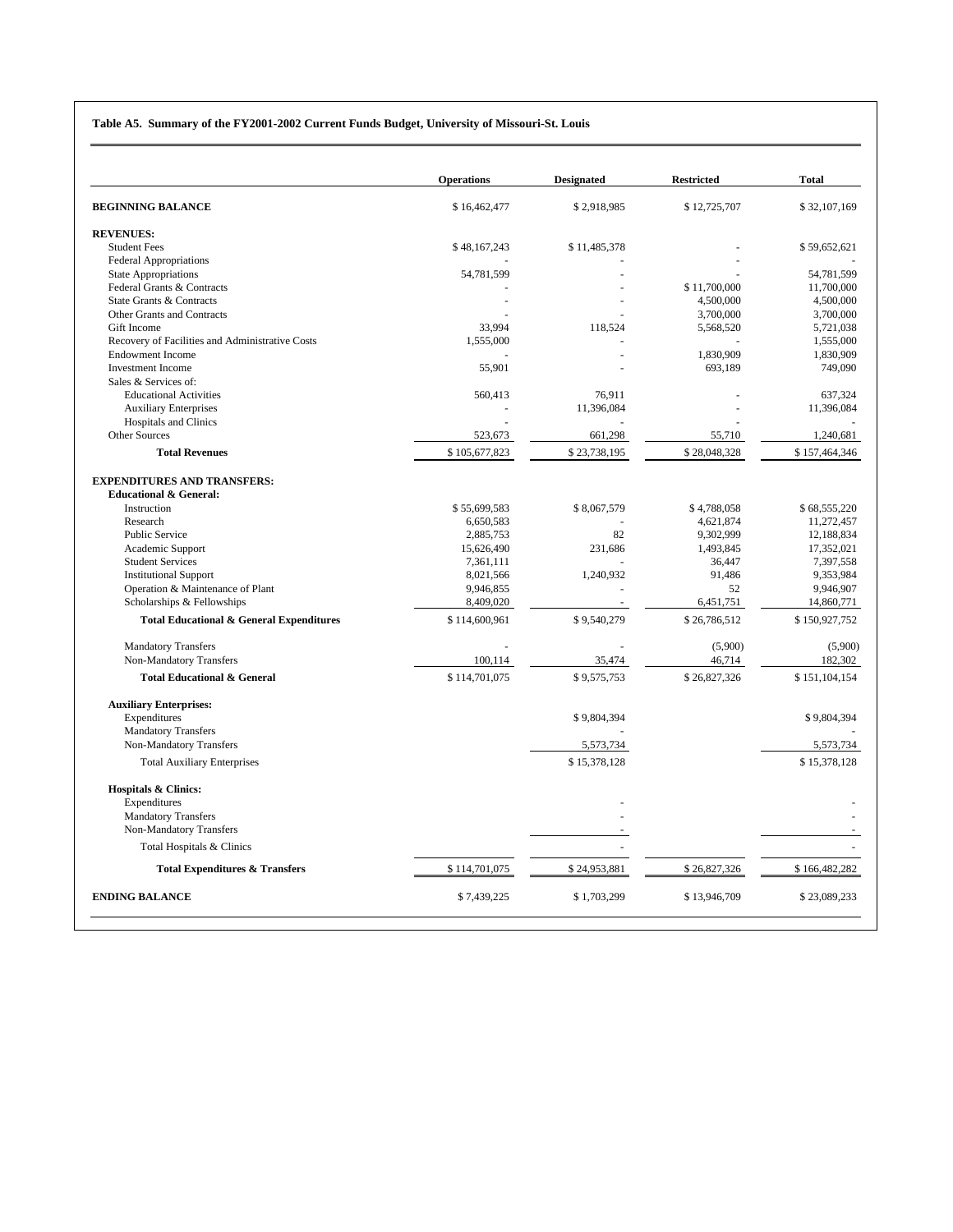#### **Table A6. Summary of the FY2001-2002 Current Funds Budget, University of Missouri Outreach and Extension**

|                                                     | <b>Operations</b> | <b>Designated</b> | <b>Restricted</b> | <b>Total</b> |
|-----------------------------------------------------|-------------------|-------------------|-------------------|--------------|
| <b>BEGINNING BALANCE</b>                            | \$7,165,584       |                   | \$1,056,419       | \$8,222,003  |
| <b>REVENUES:</b>                                    |                   |                   |                   |              |
| <b>Student Fees</b>                                 |                   |                   |                   |              |
| <b>Federal Appropriations</b>                       | \$10,094,192      |                   |                   | \$10,094,192 |
| <b>State Appropriations</b>                         | 29,625,293        |                   |                   | 29,625,293   |
| Federal Grants & Contracts                          |                   |                   | \$1,300,000       | 1,300,000    |
| State Grants & Contracts                            |                   |                   | 5,000,000         | 5,000,000    |
| Other Grants and Contracts                          |                   |                   | 200,000           | 200,000      |
| Gift Income                                         |                   |                   |                   |              |
| Recovery of Facilities and Administrative Costs     | 400,000           |                   |                   | 400,000      |
| <b>Endowment Income</b>                             |                   |                   | 77,810            | 77,810       |
| <b>Investment Income</b>                            | 5,000             |                   | 25,691            | 30,691       |
| Sales & Services of:                                |                   |                   |                   |              |
| <b>Educational Activities</b>                       | 20,000            |                   |                   | 20,000       |
| <b>Auxiliary Enterprises</b>                        |                   |                   |                   |              |
| <b>Hospitals and Clinics</b>                        |                   |                   |                   |              |
| Other Sources                                       | 1,602,958         |                   |                   | 1,602,958    |
| <b>Total Revenues</b>                               | \$41,747,443      |                   | \$6,603,501       | \$48,350,944 |
| <b>EXPENDITURES AND TRANSFERS:</b>                  |                   |                   |                   |              |
| <b>Educational &amp; General:</b>                   |                   |                   |                   |              |
| Instruction                                         |                   |                   |                   |              |
| Research                                            |                   |                   |                   |              |
| Public Service                                      | \$43,535,912      |                   | \$6,590,255       | \$50,126,167 |
| Academic Support                                    |                   |                   |                   |              |
| <b>Student Services</b>                             |                   |                   |                   |              |
| <b>Institutional Support</b>                        | 202,133           |                   |                   | 202,133      |
| Operation & Maintenance of Plant                    |                   |                   |                   |              |
| Scholarships & Fellowships                          |                   |                   | 3,250             | 3,250        |
| <b>Total Educational &amp; General Expenditures</b> | \$43,738,045      |                   | \$6,593,505       | \$50,331,550 |
| <b>Mandatory Transfers</b>                          |                   |                   |                   |              |
| Non-Mandatory Transfers                             | 74,959            |                   |                   | 74.959       |
| <b>Total Educational &amp; General</b>              | \$43,813,004      |                   | \$6,593,505       | \$50,406,509 |
| <b>Auxiliary Enterprises:</b>                       |                   |                   |                   |              |
| Expenditures                                        |                   |                   |                   |              |
| <b>Mandatory Transfers</b>                          |                   |                   |                   |              |
| Non-Mandatory Transfers                             |                   |                   |                   |              |
| <b>Total Auxiliary Enterprises</b>                  |                   |                   |                   |              |
|                                                     |                   |                   |                   |              |
| <b>Hospitals &amp; Clinics:</b><br>Expenditures     |                   |                   |                   |              |
|                                                     |                   |                   |                   |              |
| <b>Mandatory Transfers</b>                          |                   |                   |                   |              |
| Non-Mandatory Transfers                             |                   |                   |                   |              |
| Total Hospitals & Clinics                           |                   |                   |                   |              |
| <b>Total Expenditures &amp; Transfers</b>           | \$43,813,004      |                   | \$6,593,505       | \$50,406,509 |
| <b>ENDING BALANCE</b>                               | \$5,100,023       |                   | \$1,066,415       | \$6,166,438  |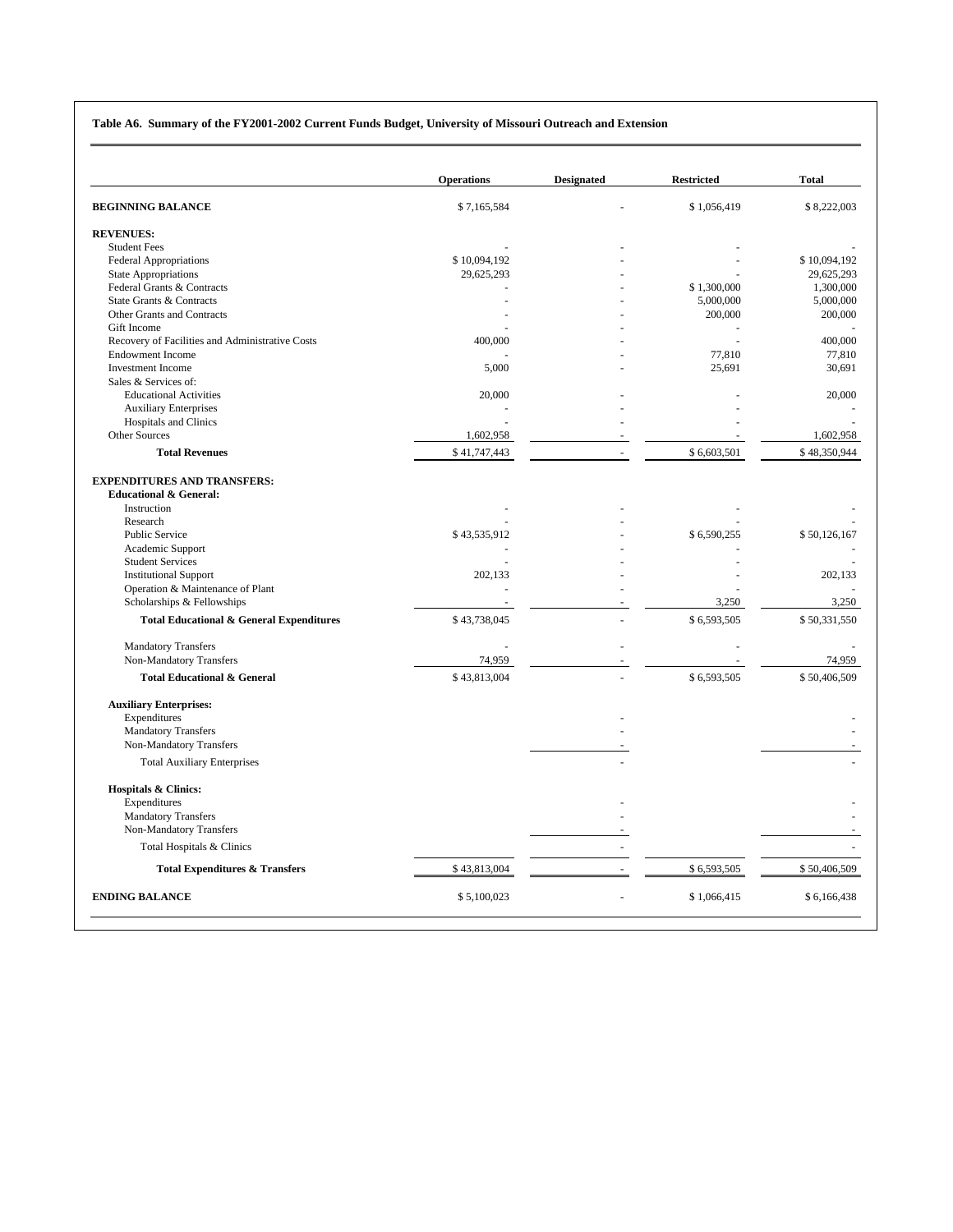#### **Table A7. Summary of the FY2001-2002 Current Funds Budget, University of Missouri System Administration**

|                                                                         | <b>Operations</b> | <b>Designated</b> | <b>Restricted</b> | <b>Total</b> |
|-------------------------------------------------------------------------|-------------------|-------------------|-------------------|--------------|
| <b>BEGINNING BALANCE</b>                                                | \$12,710,247      | \$198,619         | \$4,853,266       | \$17,762,132 |
| <b>REVENUES:</b>                                                        |                   |                   |                   |              |
| <b>Student Fees</b>                                                     |                   |                   |                   |              |
| <b>Federal Appropriations</b>                                           |                   |                   |                   |              |
| <b>State Appropriations</b>                                             | \$15,353,601      |                   | \$13,342,435      | \$28,696,036 |
| Federal Grants & Contracts                                              |                   |                   | 11,278            | 11,278       |
| State Grants & Contracts                                                |                   |                   | 9,806,250         | 9,806,250    |
| Other Grants and Contracts                                              |                   |                   | 7,888,966         | 7,888,966    |
| Gift Income                                                             | 200               |                   | 246,024           | 246,224      |
| Recovery of Facilities and Administrative Costs                         | 150,000           |                   |                   | 150,000      |
| <b>Endowment Income</b>                                                 | 230,000           |                   | 70,300            | 300,300      |
| <b>Investment Income</b>                                                | 7,281,800         |                   | 52,084            | 7,333,884    |
| Sales & Services of:                                                    |                   |                   |                   |              |
| <b>Educational Activities</b>                                           | 10,000            |                   |                   | 10,000       |
| <b>Auxiliary Enterprises</b>                                            |                   |                   |                   |              |
| <b>Hospitals and Clinics</b>                                            |                   |                   |                   |              |
| <b>Other Sources</b>                                                    | 7,273,979         | \$1,483,388       | 83,729            | 8,841,096    |
| <b>Total Revenues</b>                                                   | \$30,299,580      | \$1,483,388       | \$31,501,066      | \$63,284,034 |
| <b>EXPENDITURES AND TRANSFERS:</b><br><b>Educational &amp; General:</b> |                   |                   |                   |              |
| Instruction                                                             |                   |                   |                   |              |
| Research                                                                | \$977,023         |                   | \$287.869         | \$1.264.892  |
| Public Service                                                          | 2,841,384         |                   | 34,283,295        | 37,124,679   |
| Academic Support                                                        | 7,675,907         | \$1,457,964       | 534,410           | 9,668,281    |
| <b>Student Services</b>                                                 | 900,002           |                   |                   | 900,002      |
| <b>Institutional Support</b>                                            | 17,087,972        | (103, 661)        | 1.000             | 16,985,311   |
| Operation & Maintenance of Plant                                        | 1,150,657         |                   |                   | 1,150,657    |
| Scholarships & Fellowships                                              | 2,000             |                   |                   | 2,000        |
| <b>Total Educational &amp; General Expenditures</b>                     | \$30,634,945      | \$1,354,303       | \$35,106,574      | \$67,095,822 |
| <b>Mandatory Transfers</b>                                              |                   | 30.888            |                   | 30.888       |
| Non-Mandatory Transfers                                                 | 1,451,948         | 236,362           | 18,000            | 1,706,310    |
| <b>Total Educational &amp; General</b>                                  | \$32,086,893      | \$1,621,553       | \$35,124,574      | \$68,833,020 |
| <b>Auxiliary Enterprises:</b>                                           |                   |                   |                   |              |
| Expenditures                                                            |                   |                   |                   |              |
| <b>Mandatory Transfers</b>                                              |                   |                   |                   |              |
| Non-Mandatory Transfers                                                 |                   |                   |                   |              |
| <b>Total Auxiliary Enterprises</b>                                      |                   |                   |                   |              |
| <b>Hospitals &amp; Clinics:</b><br>Expenditures                         |                   |                   |                   |              |
| <b>Mandatory Transfers</b><br>Non-Mandatory Transfers                   |                   |                   |                   |              |
| Total Hospitals & Clinics                                               |                   | ÷.                |                   |              |
| <b>Total Expenditures &amp; Transfers</b>                               | \$32,086,893      | \$1,621,553       | \$35,124,574      | \$68,833,020 |
| <b>ENDING BALANCE</b>                                                   | \$10,922,934      | \$60,454          | \$1,229,758       | \$12,213,146 |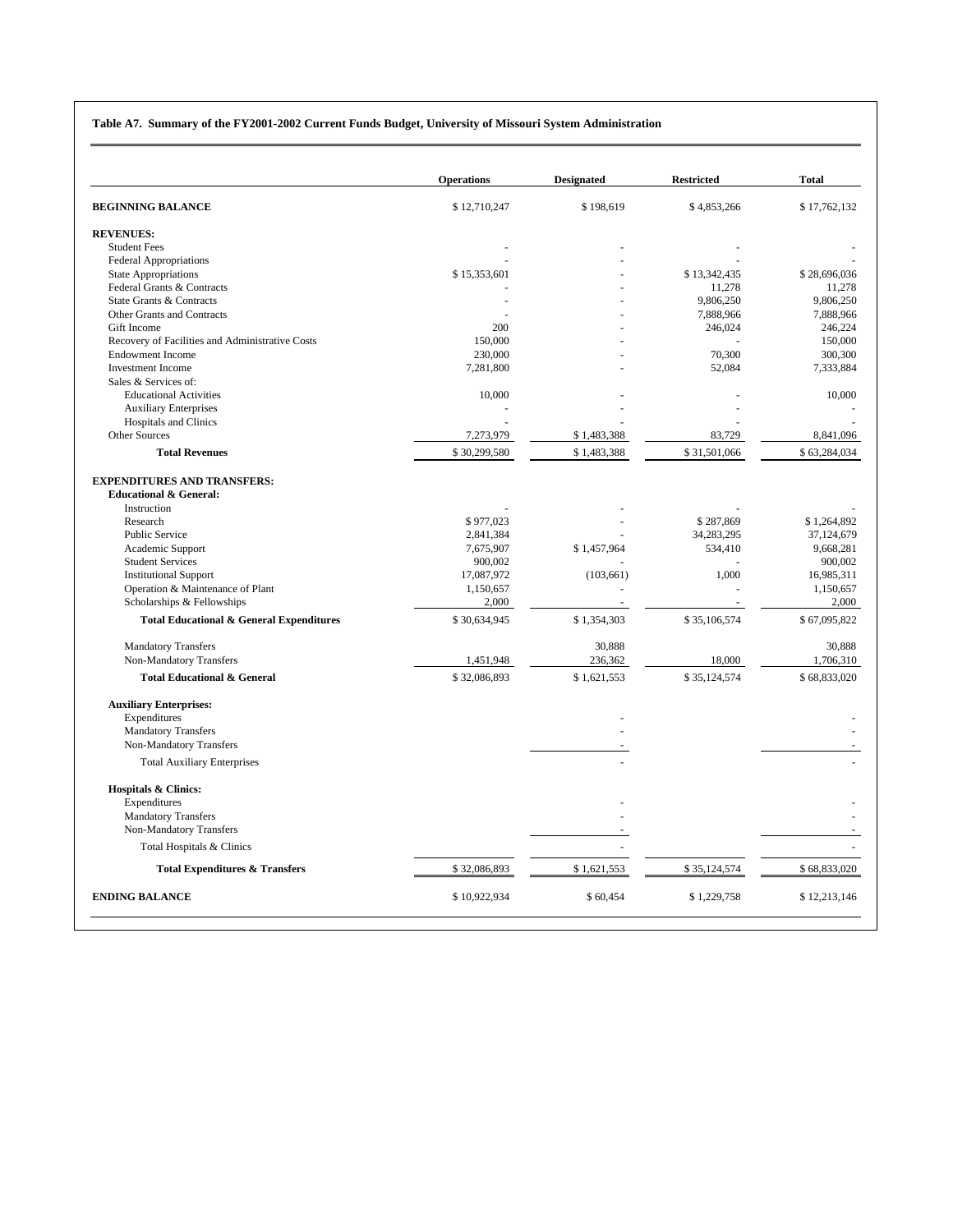#### **Table A8. Summary of the FY2001-2002 Current Funds Budget, University of Missouri University-Wide Resources**

|                                                                         |               | <b>Designated</b> | <b>Restricted</b> | <b>Total</b>   |
|-------------------------------------------------------------------------|---------------|-------------------|-------------------|----------------|
| <b>BEGINNING BALANCE</b>                                                | \$403,204     | \$21,305,191      | \$ (571, 911)     | \$21,136,484   |
| <b>REVENUES:</b>                                                        |               |                   |                   |                |
| <b>Student Fees</b>                                                     |               |                   |                   |                |
| Federal Appropriations                                                  |               |                   |                   |                |
| <b>State Appropriations</b>                                             | \$5,760,640   |                   |                   | \$5,760,640    |
| Federal Grants & Contracts                                              |               |                   |                   |                |
| State Grants & Contracts                                                |               |                   |                   |                |
| Other Grants and Contracts                                              |               |                   |                   |                |
| Gift Income                                                             |               |                   |                   |                |
| Recovery of Facilities and Administrative Costs                         |               |                   |                   |                |
| <b>Endowment Income</b>                                                 | 2,034,000     |                   |                   | 2,034,000      |
| <b>Investment Income</b>                                                | 39,999        | \$4,231,813       |                   | 4,271,812      |
| Sales & Services of:                                                    |               |                   |                   |                |
| <b>Educational Activities</b>                                           |               |                   |                   |                |
| <b>Auxiliary Enterprises</b>                                            |               |                   |                   |                |
| Hospitals and Clinics                                                   |               |                   |                   |                |
| Other Sources                                                           |               | 5,000             |                   | 5,000          |
| <b>Total Revenues</b>                                                   | \$7,834,639   | \$4,236,813       |                   | \$12,071,452   |
| <b>EXPENDITURES AND TRANSFERS:</b><br><b>Educational &amp; General:</b> |               |                   |                   |                |
| Instruction                                                             | \$664,062     |                   |                   | \$664,062      |
| Research                                                                | 3,111,000     |                   |                   | 3,111,000      |
| Public Service                                                          |               |                   |                   |                |
| Academic Support                                                        | 3,822,781     |                   |                   | 3,822,781      |
| <b>Student Services</b>                                                 | 2,357,489     | \$1,901,574       |                   | 4,259,063      |
| <b>Institutional Support</b>                                            | (734,092)     |                   |                   | (734,092)      |
| Operation & Maintenance of Plant                                        |               |                   |                   |                |
| Scholarships & Fellowships                                              |               |                   |                   |                |
| <b>Total Educational &amp; General Expenditures</b>                     | \$9,221,240   | \$1,901,574       |                   | \$11,122,814   |
| <b>Mandatory Transfers</b>                                              | 4,049,999     |                   |                   | 4,049,999      |
| Non-Mandatory Transfers                                                 | (5, 133, 396) |                   |                   | (5, 133, 396)  |
| <b>Total Educational &amp; General</b>                                  | \$8,137,843   | \$1,901,574       |                   | \$10,039,417   |
|                                                                         |               |                   |                   |                |
| <b>Auxiliary Enterprises:</b>                                           |               |                   |                   |                |
| Expenditures                                                            |               | \$(11,795,700)    |                   | \$(11,795,700) |
| <b>Mandatory Transfers</b>                                              |               | 11,650,000        |                   | 11,650,000     |
| Non-Mandatory Transfers                                                 |               | 252,700           |                   | 252,700        |
| <b>Total Auxiliary Enterprises</b>                                      |               | \$107,000         |                   | \$107,000      |
| <b>Hospitals &amp; Clinics:</b>                                         |               |                   |                   |                |
| Expenditures                                                            |               |                   |                   |                |
| <b>Mandatory Transfers</b><br>Non-Mandatory Transfers                   |               |                   |                   |                |
| Total Hospitals & Clinics                                               |               |                   |                   |                |
| <b>Total Expenditures &amp; Transfers</b>                               | \$8,137,843   | \$2,008,574       |                   | \$10,146,417   |
| <b>ENDING BALANCE</b>                                                   | \$100,000     | \$23,533,430      | \$ (571, 911)     | \$23,061,519   |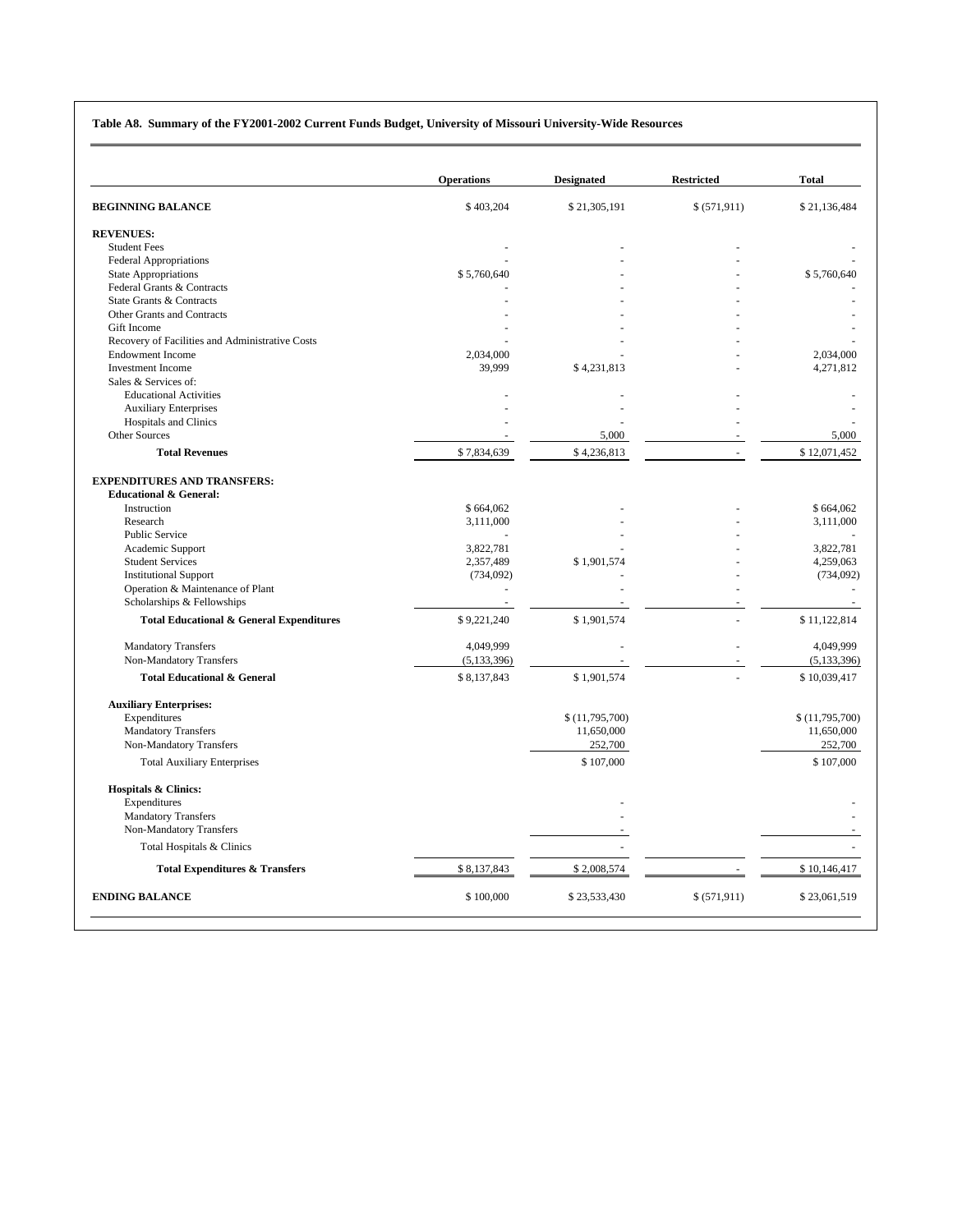#### **Table A9. FY2001-2002 Operations Fund Budgeted Expenditures by Administrative Division, by Major Object of Expense,**

**University of Missouri-Columbia**

|                                                        | <b>Salaries</b><br>& Wages | <b>Staff</b><br><b>Benefits</b> | Expense &<br>Equipment    | <b>Transfers</b>         | <b>Total</b>            |
|--------------------------------------------------------|----------------------------|---------------------------------|---------------------------|--------------------------|-------------------------|
| <b>Chancellor</b>                                      |                            |                                 |                           |                          |                         |
| Chancellor                                             | \$700,449                  | \$0                             | \$3,928,846               | \$0                      | \$4,629,295             |
| <b>University Affairs</b>                              |                            |                                 |                           |                          |                         |
| University Affairs                                     | \$1,559,369                | \$13,941                        | \$892,430                 | \$0                      | \$2,465,740             |
| <b>Intercollegiate Athletics</b>                       |                            |                                 |                           |                          |                         |
| <b>Intercollegiate Athletics</b>                       | \$605,661                  | \$135,000                       | $(\$344,270)$             | (\$4,918)                | \$391,473               |
| <b>Campus Budget</b>                                   |                            |                                 |                           |                          |                         |
| Campus Budget                                          | \$830,323                  | \$0                             | \$16,500                  | \$0                      | \$846,823               |
| <b>Administrative Services</b>                         |                            |                                 |                           |                          |                         |
| <b>Administrative Services</b>                         | \$230,432                  | \$0                             | \$40,532                  | \$0                      | \$270,964               |
| Human Resource Services                                | 853,001                    |                                 | 183,418                   |                          | 1,036,419               |
| University Police                                      | 1,733,643                  | 494                             | 237,315<br>$\overline{4}$ | $\overline{\phantom{a}}$ | 1,971,452               |
| University Club & Catering<br><b>Business Services</b> | 124,330<br>5,089,607       | 44,154                          | 1,408,666                 |                          | 124,334                 |
| <b>Campus Facilities</b>                               | 10,512,991                 | 13                              | 25,559,021                | (23,200)<br>1,777,141    | 6,519,227<br>37,849,166 |
| Business Services-Gen Admin                            | 867,617                    | J.                              | 2,101,810                 |                          | 2,969,427               |
| Information & Access Tech Sycs                         | 4.832.173                  |                                 | 1,824,771                 | 100,000                  | 6,756,944               |
| <b>Total Admin services</b>                            | \$24,243,794               | \$44,661                        | \$31,355,537              | \$1,853,941              | \$57,497,933            |
| Vice Chancellor for Development and Alumni Relations   |                            |                                 |                           |                          |                         |
| Alumni & Development                                   | \$2,508,107                | \$2,296                         | \$1,106,391               | \$163,000                | \$3,779,794             |
| Provost                                                |                            |                                 |                           |                          |                         |
| <b>Student Affairs</b>                                 | \$4,120,052                | \$600,090                       | \$4,331,013               | \$535,953                | \$9,587,108             |
| Office of Research                                     | 8,917,512                  | 27,338                          | 3,436,243                 | 7,968,655                | 20,349,747              |
| Provost                                                | 18,981,347                 | 78,211                          | 31,631,520                | $\overline{\phantom{a}}$ | 50,691,078              |
| Agriculture, Food & Natural Resources                  |                            |                                 |                           |                          |                         |
| Agriculture - College                                  | 7,654,321                  | 78,376                          | 8,779,646                 | 34                       | 16,512,377              |
| Ag Experiment Station                                  | 11,900,310                 | 2,800,212                       | 9,509,410                 | 85                       | 24,210,017              |
| Total Ag, Food & Nat. Resources                        | 19,554,631                 | 2,878,588                       | 18,289,056                | 119                      | 40,722,394              |
| Library                                                | 5,409,645                  | 14,600                          | 6,907,177                 | (394, 474)               | 11,936,948              |
| Arts & Science                                         | 41,217,255                 | 32,658                          | 3,306,592                 | 4,400                    | 44,560,905              |
| <b>Business</b>                                        | 6,945,960                  | 86                              | 363,851                   | $\overline{\phantom{a}}$ | 7,309,897               |
| Education                                              | 9,561,553                  | 59,192                          | 5,701,736                 | (1)                      | 15,322,480              |
| Engineering                                            | 13,351,464                 | 180                             | 2,832,256                 | (11)                     | 16,183,889              |
| Extension                                              | 3,307,883                  | 356,533<br>21                   | 4,102,985                 | 4,500                    | 7,771,901               |
| Graduate School<br>Human Environmental Sciences        | 1,712,046<br>5,971,217     | 128,362                         | 1,532,657<br>442,379      | (10,000)<br>25,000       | 3,234,724<br>6,566,958  |
| Journalism                                             | 5,038,047                  | 19,144                          | 785,745                   | (40,200)                 | 5,802,736               |
| Law                                                    | 5,236,241                  | 12                              | 1,048,429                 | (100,000)                | 6,184,682               |
| Medicine                                               | 23,701,771                 | 1,671,869                       | 4,589,426                 | (4,081,618)              | 25,881,448              |
| School of Health Professions                           | 3,452,337                  | 717,453                         | (717,709)                 | (11, 429)                | 3,440,652               |
| Nursing                                                | 3,468,137                  | 153,793                         | 251,840                   | (24,000)                 | 3,849,770               |
| Veterinary Medicine                                    | 11,748,202                 | 82                              | 3,046,220                 | 5,000                    | 14,799,504              |
| Food for the 21st Century                              | 3,164,355                  | $\overline{4}$                  | 1,331,527                 |                          | 4,495,886               |
| <b>Total Provost</b>                                   | \$194,859,655              | \$6,738,216                     | \$93,212,943              | \$3,881,894              | \$298,692,708           |
| <b>Campus Department</b>                               |                            |                                 |                           |                          |                         |
| Employee Benefits or Campus Accounts                   | \$0                        | \$36,766,890                    | \$0                       | \$0                      | \$36,766,890            |
| Recovery                                               | ÷                          |                                 | (7, 837, 730)             | ÷,                       | (7,837,730)             |
| <b>Campus Departments</b>                              |                            | J.                              | 546,118                   |                          | 546,118                 |
| Campus Scholarships Fellowship                         | 49,980                     | 20                              | 23,018,800                | 10,200                   | 23,079,000              |
| <b>Total Campus Departments</b>                        | \$49,980                   | \$36,766,910                    | \$15,727,188              | \$10,200                 | \$52,554,278            |
| Vice Chancellor - Health Affairs                       |                            |                                 |                           |                          |                         |
| Vice Chancellor-Health Affairs                         | \$751,790                  | \$187,948                       | $(\$579,686)$             | $(\$342,052)$            | \$18,000                |
| <b>Total Operations Budget</b>                         | \$226,109,128              | \$43,888,972                    | \$145,315,879             | \$5,562,065              | \$420,876,044           |
|                                                        |                            |                                 |                           |                          |                         |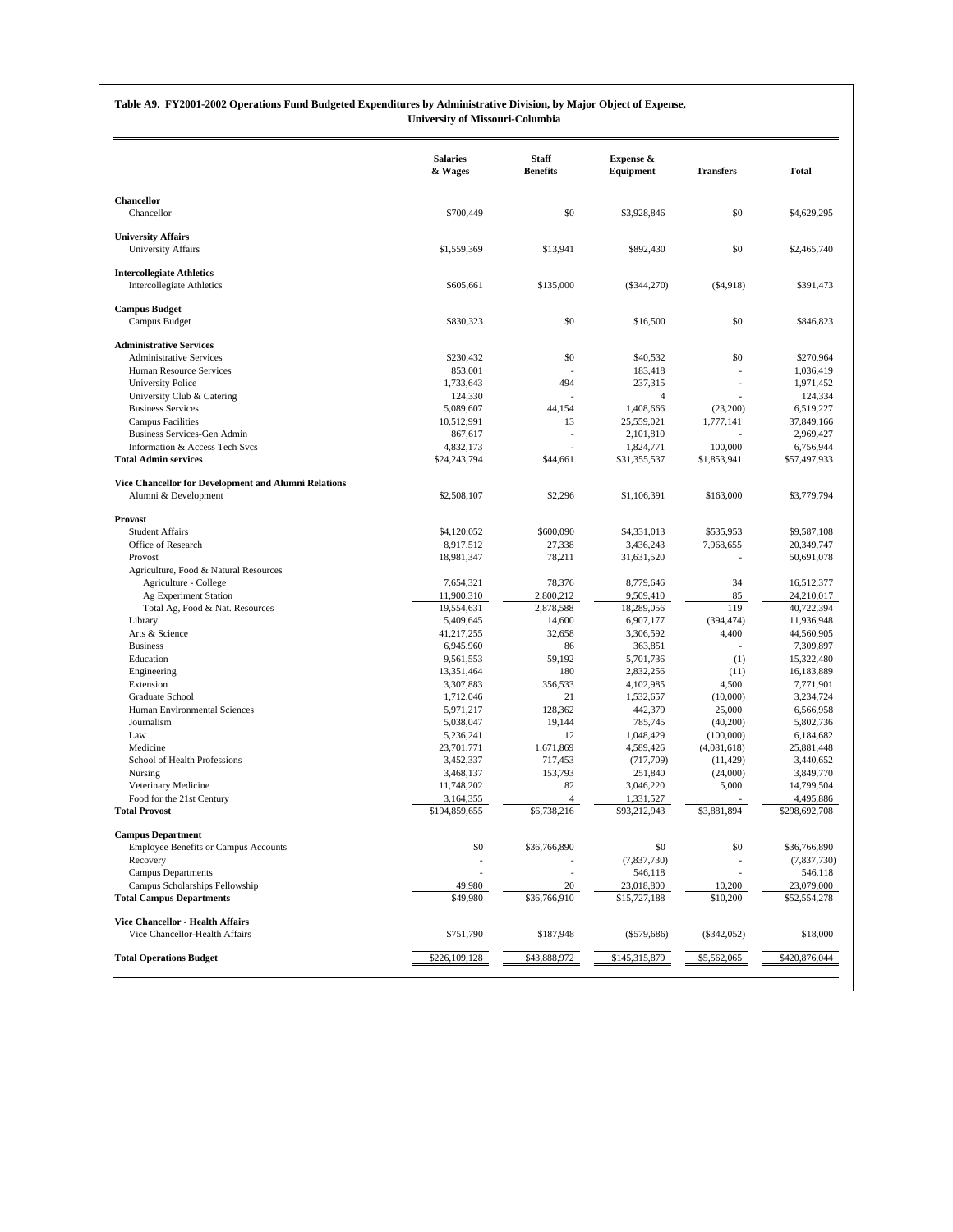#### **Table A10. FY2001-2002 Operations Fund Budgeted Expenditures by Administrative Division, by Major Object of Expense,**

**University of Missouri-Kansas City**

|                                                     | <b>Salaries</b> | <b>Staff</b>    | Expense &      | <b>Transfers</b>         | <b>Total</b>  |
|-----------------------------------------------------|-----------------|-----------------|----------------|--------------------------|---------------|
|                                                     | & Wages         | <b>Benefits</b> | Equipment      |                          |               |
| <b>Chancellor</b>                                   |                 |                 |                |                          |               |
| Chancellor                                          | \$421,508       | \$82,906        | (\$88,151)     | \$75,000                 | \$491,263     |
| <b>Vice Chancellor Student Affairs</b>              |                 |                 |                |                          |               |
| Vice Chancellor Student Affairs                     | \$5,627,706     | \$976,577       | \$950.244      | \$6                      | \$7,554,533   |
| <b>Vice Chancellor Administrative Affairs</b>       |                 |                 |                |                          |               |
| Vice Chancellor Administrative Affairs              | \$8,364,556     | \$2,000.322     | \$12,493,980   | \$60,004                 | \$22,918,862  |
| Campus Accounts                                     | 1,237,121       | 402,838         | 9.194.064      | 403,057                  | 11,237,080    |
| <b>Campus Utilities</b>                             |                 |                 | 4.021.923      |                          | 4,021,923     |
| <b>UMKC</b> Rentals                                 |                 |                 | 262,285        | 35,000                   | 297,285       |
| Campus Scholarships & Waivers                       |                 |                 | 16,175,000     |                          | 16,175,000    |
| <b>Total VC Administrative Affairs</b>              | \$9,601,677     | \$2,403,160     | \$42,147,252   | \$498,061                | \$54,650,150  |
| <b>Vice Chancellor Academic Affairs</b>             |                 |                 |                |                          |               |
| School of Interdisciplinary Computing & Engineering | \$3,959,011     | \$760,247       | \$593,117      | (\$284,105)              | \$5,028,270   |
| <b>Information Services</b>                         | 3.051.240       | 617,330         | 2.488.760      | (50)                     | 6,157,280     |
| Vice Chancellor Academic Affairs                    | 1.732.409       | 314,759         | 1.062.634      | ÷,                       | 3.109.802     |
| College of Arts & Sciences                          | 13,456,235      | 2,501,739       | 546.224        |                          | 16,504,198    |
| School of Biological Sciences                       | 4,568,629       | 802,436         | 1,953,810      | (25,007)                 | 7,299,868     |
| School of Business & Public Administration          | 4,484,473       | 768,063         | 639,311        | (15, 723)                | 5,876,124     |
| Computer Science Telecommunication                  | 11.506          | 2.202           | $\overline{7}$ |                          | 13.715        |
| Conservatory of Music                               | 3,148,811       | 674,515         | 649,932        | L.                       | 4,473,258     |
| School of Dentistry                                 | 10,682,078      | 2,041,188       | 2,004,555      | 18                       | 14,727,839    |
| School of Education                                 | 3.896.786       | 724,719         | 300,860        | $\overline{\phantom{a}}$ | 4.922.365     |
| Engineering                                         |                 |                 | 500            | L,                       | 500           |
| Graduate Faculties & Research                       | 1,512,035       | 260,831         | 2,939,895      | 3                        | 4,712,764     |
| School of Law                                       | 4,472,614       | 833,925         | 1,209,731      | (150,000)                | 6,366,270     |
| Libraries                                           | 3.018.407       | 589.382         | 1.983.144      | 12                       | 5.590.945     |
| School of Medicine                                  | 12,637,983      | 1,059,440       | 1,694,771      | (19,000)                 | 15,373,194    |
| School of Nursing                                   | 1,959,546       | 322,297         | 519,706        | 6                        | 2,801,555     |
| School of Pharmacy                                  | 3.861.565       | 685.518         | 1.050.676      |                          | 5.597.759     |
| Office of Cultural Events                           | 1.142.718       | 158.239         | 410.907        | $\overline{a}$           | 1.711.864     |
| Continuing Education & Extension                    | 255,405         | 48,729          | 80,934         |                          | 385,068       |
| Institute for Human Development                     | 161,202         | 26,101          | 157,198        |                          | 344,501       |
| <b>Summer Session</b>                               | 1,345,154       | 205,958         |                | $\overline{a}$           | 1,551,112     |
| <b>Total VC Academic Affairs</b>                    | \$79,357,807    | \$13,397,618    | \$20,286,672   | ( \$493, 846)            | \$112,548,251 |
| <b>Vice Chancellor University Advancement</b>       |                 |                 |                |                          |               |
| VC for University Advancement                       | \$2,110,036     | \$419,066       | \$417.338      | \$0                      | \$2,946,440   |
| <b>Total Operations Budget</b>                      | \$95,008,748    | \$17,279,327    | \$63,713,355   | \$79,221                 | \$178,190,637 |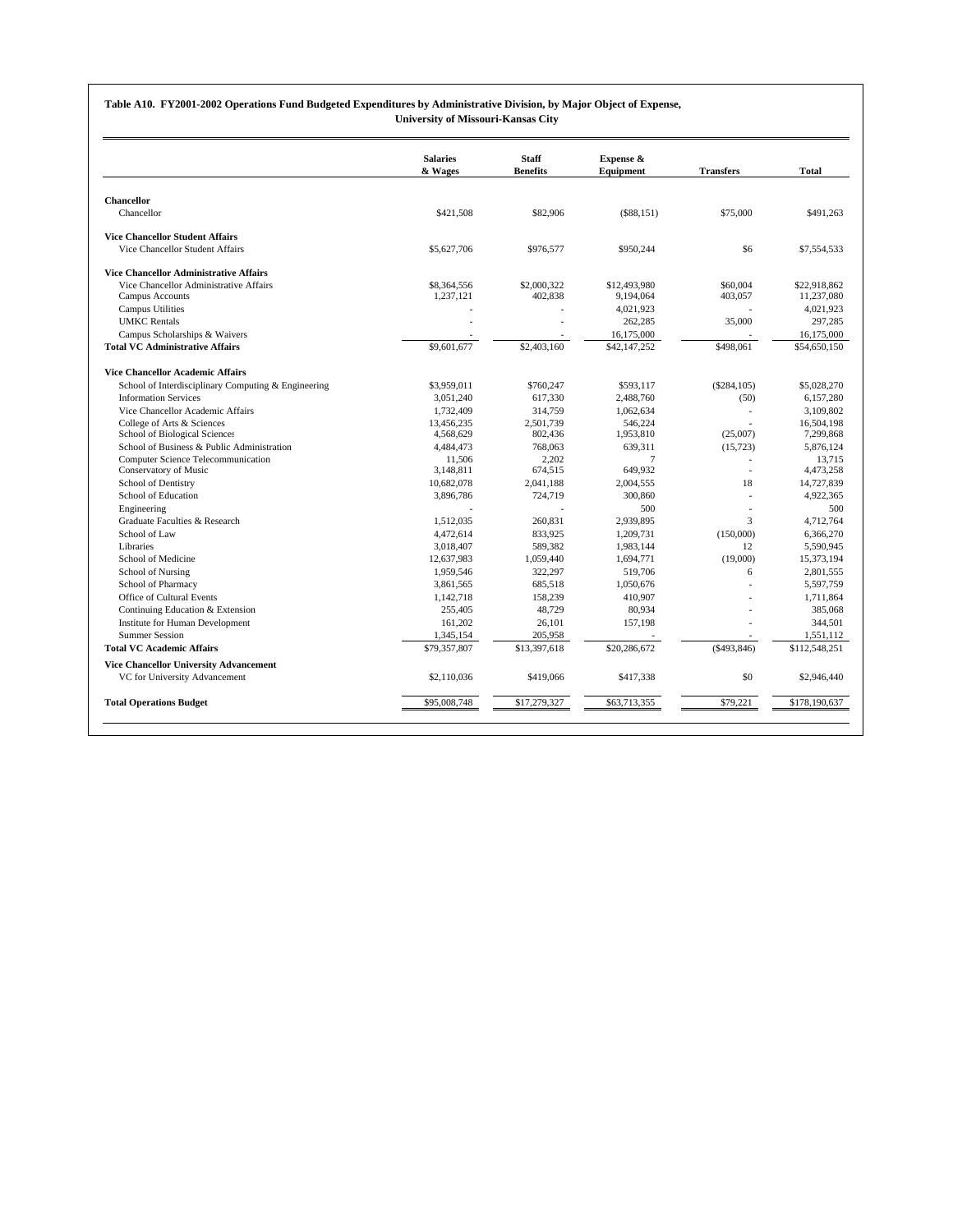#### **Table A11. FY2001-2002 Operations Fund Budgeted Expenditures by Administrative Division, by Major Object of Expense, University of Missouri-Rolla**

|                                                                               | <b>Salaries</b><br>& Wages | <b>Staff</b><br><b>Benefits</b> | Expense &<br>Equipment | <b>Transfers</b> | <b>Total</b>              |
|-------------------------------------------------------------------------------|----------------------------|---------------------------------|------------------------|------------------|---------------------------|
|                                                                               |                            |                                 |                        |                  |                           |
| <b>Provost</b>                                                                |                            |                                 |                        |                  |                           |
| <b>Enrollment Management</b><br>College of Arts & Sciences                    | \$1,288,786<br>12.241.839  | \$289,320<br>2,202,689          | \$508,987<br>1,733,556 | \$0<br>21,600    | \$2,087,093<br>16,199,684 |
| School of Engineering                                                         | 15,767,669                 | 2.792.487                       | 2.470.155              | (20, 120)        | 21,010,191                |
| School of Mines & Metallurgy<br>Provost                                       | 5.526.239<br>3,752,747     | 1.021.694<br>776,538            | 1.024.150<br>4,491,570 | (5,001)<br>1,000 | 7.567.082<br>9,021,855    |
|                                                                               | \$38,577,280               | \$7,082,728                     | \$10,228,418           | $(\$2,521)$      | \$55,885,905              |
| <b>Chancellor</b><br><b>Chancellors Office</b>                                | \$439,265                  | \$94,800                        | \$478,908              | \$0              | \$1,012,973               |
| <b>Office of Administrative Services</b><br>Office of Administrative Services | \$6,063,380                | \$1,455,462                     | \$4,790,142            | \$300            | \$12,309,284              |
| <b>Office of Student Affairs</b>                                              |                            |                                 |                        |                  |                           |
| Office of Student Affairs                                                     | \$2,851,746                | \$587,752                       | \$2,057,894            | \$0              | \$5,497,392               |
| <b>Office of Univ Advancement</b>                                             |                            |                                 |                        |                  |                           |
| Office of University Advancement                                              | \$1,688.291                | \$404.522                       | \$251.573              | \$2,000          | \$2,346,386               |
| <b>Campus Departments</b>                                                     |                            |                                 |                        |                  |                           |
| <b>Chancellor-Campus Departments</b>                                          | \$75,500                   | \$25,000                        | \$18,070,019           | \$0              | \$18,170,519              |
| <b>Total Operations Budget</b>                                                | \$49,695,462               | \$9,650,264                     | \$35,876,954           | $(\$221)$        | \$95,222,459              |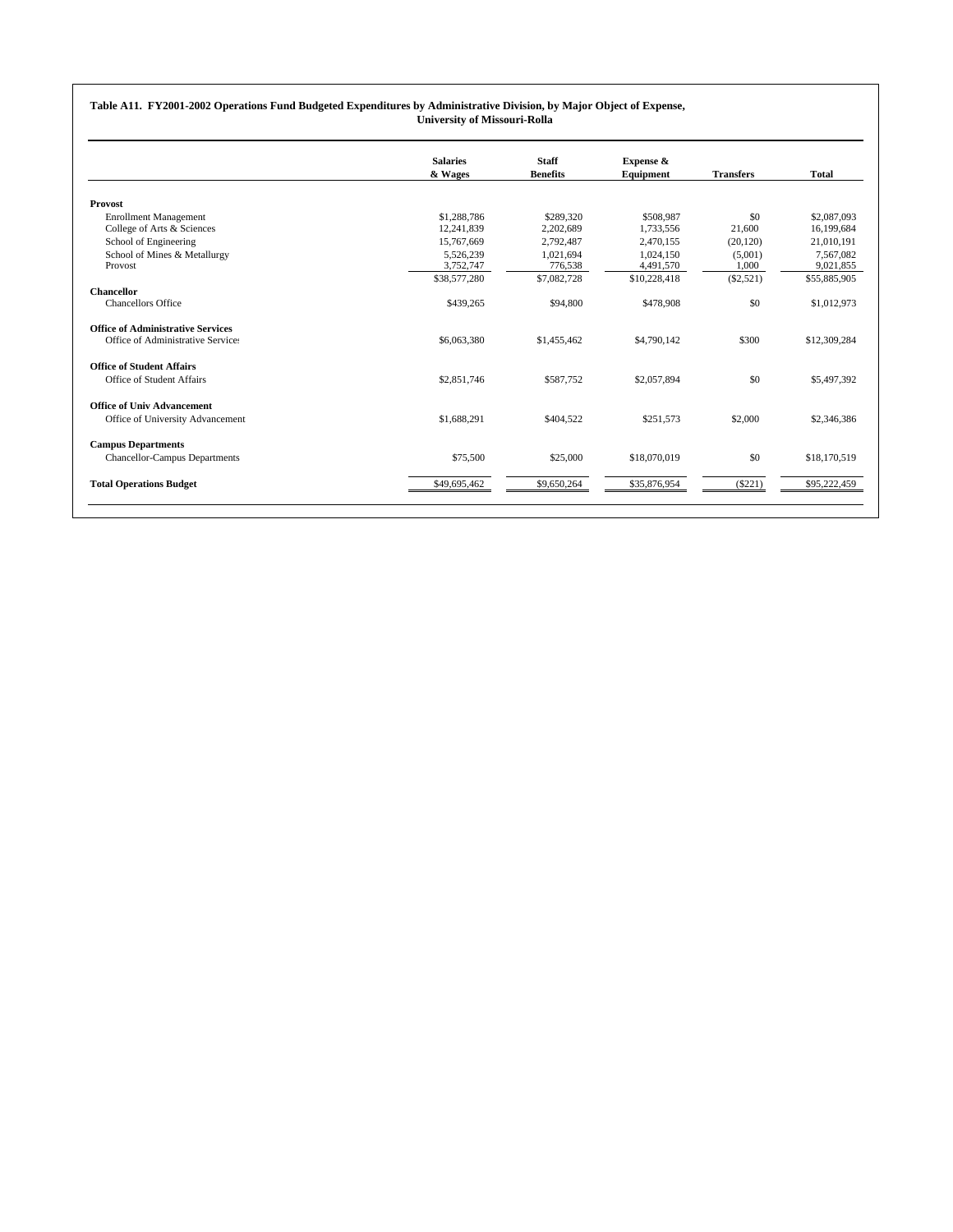#### **Table A12. FY2001-2002 Operations Fund Budgeted Expenditures by Administrative Division, by Major Object of Expense,**

**University of Missouri-St. Louis**

|                                                      | <b>Salaries</b> | <b>Staff</b><br><b>Benefits</b> | Expense &      |                          | <b>Total</b>  |
|------------------------------------------------------|-----------------|---------------------------------|----------------|--------------------------|---------------|
|                                                      | & Wages         |                                 | Equipment      | <b>Transfers</b>         |               |
| <b>Vice Chancellor for Academic Affairs</b>          |                 |                                 |                |                          |               |
| College of Arts & Sciences                           | \$19,060.937    | \$3.470.835                     | \$1.273.126    | \$0                      | \$23,804,898  |
| College of Business Administration                   | 5,447,213       | 994,990                         | 609,690        |                          | 7,051,893     |
| College of Education                                 | 5,020,280       | 940,399                         | 761.633        |                          | 6.722.312     |
| <b>Evening College</b>                               | 1,721,360       | 255,743                         | 52,054         |                          | 2,029,157     |
| <b>Graduate School</b>                               | 1,296,135       | 240,722                         | 4,803,637      |                          | 6,340,494     |
| <b>Extension Division</b>                            | 544,617         | 93,887                          | 202,753        |                          | 841,257       |
| Libraries                                            | 1,962,838       | 397,428                         | 1,954,152      | $\overline{4}$           | 4,314,422     |
| School of Optometry                                  | 4,747,717       | 555,217                         | 3,475,164      |                          | 8,778,098     |
| VC Academic Affairs                                  | 2,014,643       | 380,540                         | 571,542        | $\overline{a}$           | 2,966,725     |
| <b>Barnes College of Nursing</b>                     | 2.273.009       | 440.926                         | 843.609        |                          | 3.557.544     |
| <b>Honors College</b>                                | 348,200         | 59,202                          | 18,094         |                          | 425,496       |
| Center for International Studies                     | 728.338         | 136.012                         | 297.087        | $\mathbf{1}$             | 1.161.438     |
| Center for Academic Development                      | 519,878         | 97,044                          | 104,700        |                          | 721,622       |
| <b>Public Policy Research Centers</b>                | 464,506         | 89,526                          | 30,667         |                          | 584,699       |
| Center for the Humanities                            | 46,100          | 9,900                           | 5,852          |                          | 61,852        |
| <b>Total VC for Academic Affairs</b>                 | \$46,195,771    | \$8,162,371                     | \$15,003,760   | \$5                      | \$69,361,907  |
| Chancellor                                           |                 |                                 |                |                          |               |
| <b>Chancellor-Special Units</b>                      | \$597,422       | \$116,107                       | \$113,270      | \$0                      | \$826,799     |
| Chancellor                                           | 750.935         | 129,357                         | 165,992        |                          | 1,046,284     |
| <b>UMSL/Washington University Engineer</b>           | 109,419         | 18,355                          | 1,702,531      |                          | 1,830,305     |
| <b>Total Chancellor</b>                              | \$1,457,776     | \$263,819                       | \$1,981,793    | \$0                      | \$3,703,388   |
| Vice Chancellor of Administrative Services           |                 |                                 |                |                          |               |
| Vice Chancellor Administrative Services              | \$1,026,522     | \$231.751                       | \$851.634      | \$100,000                | \$2,209,907   |
| ASC Financial & Computer Support                     | 210,000         | 47,040                          | 35,000         |                          | 292,040       |
| <b>Facilities Services</b>                           | 2,738,591       | 613,444                         | 4,833,894      | $\overline{a}$           | 8,185,929     |
| <b>Institutional Safety</b>                          | 1,001,863       | 224,417                         | 570,734        | $\mathbf{1}$             | 1,797,015     |
| <b>Human Resources</b>                               | 518.775         | 116,206                         | 53.175         |                          | 688.156       |
| <b>Facilities Planning</b>                           | 1               | $\mathbf{1}$                    | $\overline{4}$ |                          | 6             |
| <b>Total Vice Chancellor Administrative Services</b> | \$5,495,752     | \$1,232,859                     | \$6,344,441    | \$100,001                | \$13,173,053  |
| <b>Vice Chancellor for Student Affairs</b>           |                 |                                 |                |                          |               |
| <b>Enrollment Services</b>                           | \$1,322,497     | \$335,296                       | \$5,403,052    | \$100                    | \$7,060,945   |
| Vice Chancellor Student Affairs                      | 1,273,346       | 254.544                         |                | 2                        |               |
| <b>Total VC for Student Affairs</b>                  |                 |                                 | 709,907        | \$102                    | 2,237,799     |
|                                                      | \$2,595,843     | \$589,840                       | \$6,112,959    |                          | \$9,298,744   |
| Vice Chancellor for University Relations             |                 |                                 |                |                          |               |
| Vice Chancellor University Relations                 | \$1.367.247     | \$275.484                       | \$750.298      | \$3                      | \$2,393,032   |
| <b>Budget Development &amp; Planning</b>             |                 |                                 |                |                          |               |
| <b>Budget Development &amp; Planning</b>             | \$3.291.134     | \$622,556                       | \$3,977,311    | \$0                      | \$7,891,001   |
| Vice Chancellor for Managerial & Technology Services |                 |                                 |                |                          |               |
| Information Technology Services                      | \$3,196,399     | \$578,826                       | \$3,632,137    | \$1                      | \$7,407,363   |
| Vice Chancellor for Managerial & Technology          | 515,716         | 88,501                          | 6,950          |                          | 611,167       |
| Finance                                              | 503,317         | 124,904                         | 10             | 2                        | 628,233       |
| <b>Business Services</b>                             | 155,526         | 33,905                          | 43,756         | $\overline{\phantom{a}}$ | 233,187       |
| <b>Total VC for Managerial &amp; Tech Svcs</b>       | \$4,370,958     | \$826,136                       | \$3,682,853    | \$3                      | \$8,879,950   |
|                                                      |                 |                                 |                |                          |               |
| <b>Total Operations Budget</b>                       | \$64,774,481    | \$11,973,065                    | \$37,853,415   | \$100,114                | \$114,701,075 |
|                                                      |                 |                                 |                |                          |               |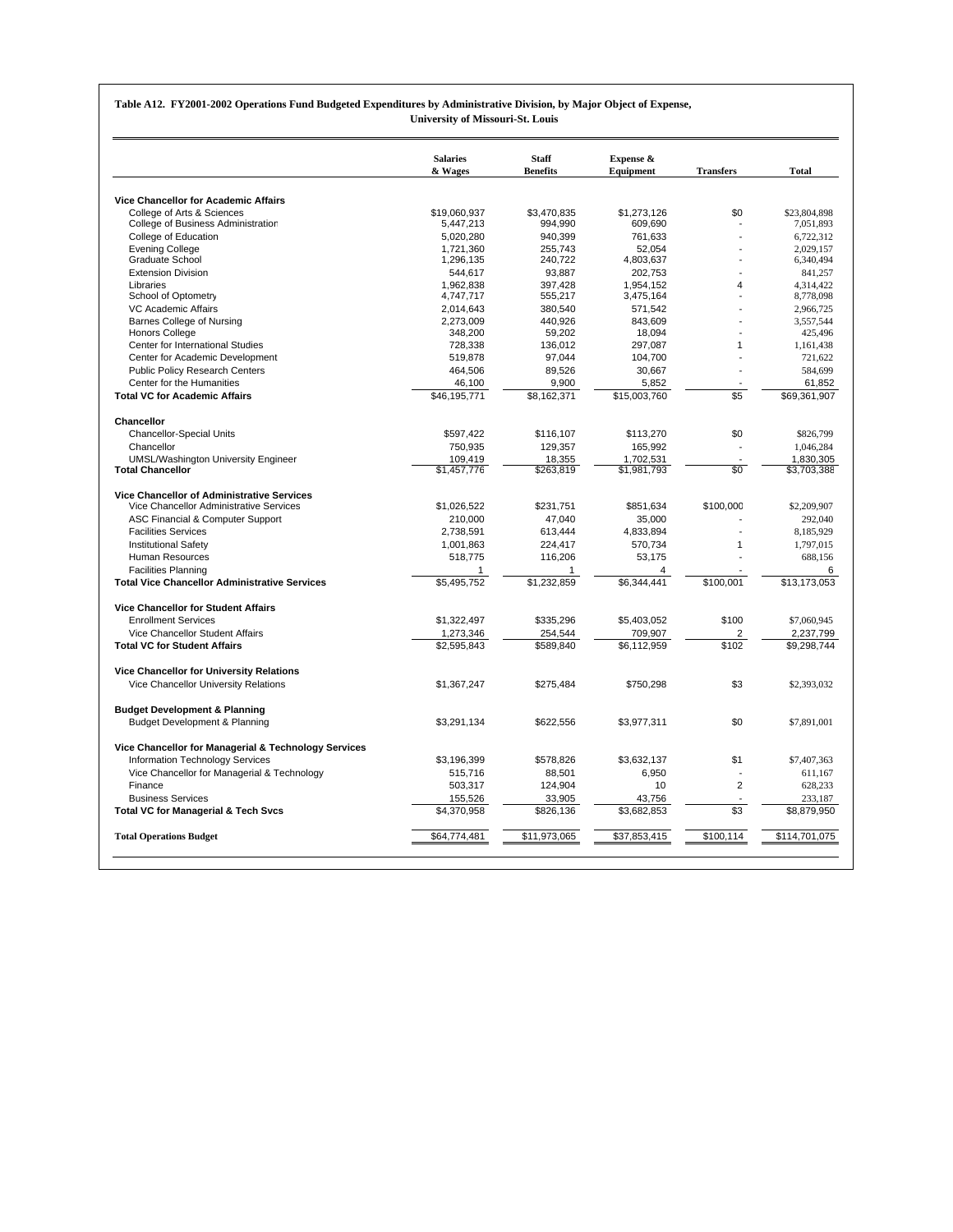#### **Table A13. FY2001-2002 Operations Fund Budgeted Expenditures by Administrative Division, by Major Object of Expense, University of Missouri Outreach and Extension**

|                                         | <b>Salaries</b> | <b>Staff</b>    | Expense &    |                          |              |
|-----------------------------------------|-----------------|-----------------|--------------|--------------------------|--------------|
|                                         | & Wages         | <b>Benefits</b> | Equipment    | <b>Transfers</b>         | <b>Total</b> |
| Vice President for Outreach & Extension |                 |                 |              |                          |              |
| Agriculture & Natural Resources         | \$5,874,616     | \$1,553,837     | \$1,979,761  | (S51,300)                | \$9,356,914  |
| Business & Industry                     | 881.269         | 229,127         | 31,505       | $\overline{\phantom{a}}$ | 1,141,901    |
| Human Environmental Sciences            | 4.019.634       | 1.089.235       | 236,999      | $\overline{\phantom{a}}$ | 5,345,868    |
| Youth                                   | 2.790,006       | 725.401         | ٠            | $\overline{\phantom{a}}$ | 3.515.407    |
| <b>Community Development</b>            | 1.262.678       | 328,295         | $\sim$       | $\overline{\phantom{a}}$ | 1.590.975    |
| Administration                          | 1,602,607       | 416,677         | 94.523       | $\overline{\phantom{a}}$ | 2,113,807    |
| Program Support                         | 3,635,020       | 958,037         | 16,028,816   | 126,259                  | 20,748,132   |
| <b>Total Operations Budget</b>          | \$20,065,830    | \$5,300,609     | \$18,371,606 | \$74,959                 | \$43,813,004 |

#### **Table A14. FY2001-2002 Operations Fund Budgeted Expenditures by Administrative Division, by Major Object of Expense, University of Missouri System Administration**

|                                                 | <b>Staff</b><br><b>Salaries</b> |                    | Expense &         |                          |                      |
|-------------------------------------------------|---------------------------------|--------------------|-------------------|--------------------------|----------------------|
|                                                 | & Wages                         | <b>Benefits</b>    | Equipment         | <b>Transfers</b>         | <b>Total</b>         |
| Vice President for Finance & Administration     |                                 |                    |                   |                          |                      |
| Vice President Finance & Administration         | \$352,452                       | \$49,579           | \$511.495         | \$0                      | \$913,526            |
| <b>Internal Auditing</b>                        |                                 |                    | 1.102.553         | $\overline{\phantom{a}}$ | 1,102,553            |
| Controller                                      | 1,047,778                       | 213,807            | 540,680           |                          | 1,802,265            |
| Economic Development                            | 250,056                         | 39,839             | 766,017           |                          | 1,055,912            |
| Planning & Budget<br><b>Management Services</b> | 665,389                         | 129.341<br>312,802 | 99.184<br>922,171 | 2,300                    | 893.914<br>2,738,808 |
|                                                 | 1,501,535                       |                    |                   |                          |                      |
| Campus Wide Departments<br>Treasurer's Office   | 677,044                         | 96.454             | 609,043           | 1,449,648                | 2,832,189            |
|                                                 | 487,792                         | 91,695             | 162,260           |                          | 741,747              |
|                                                 | \$4,982,046                     | \$933,517          | \$4,713,403       | \$1,451,948              | \$12,080,914         |
| <b>General Counsel</b>                          |                                 |                    |                   |                          |                      |
| <b>General Counsel</b>                          | \$850,825                       | \$147.193          | \$163,477         | \$0                      | \$1,161,495          |
| <b>Vice President for Academic Affairs</b>      |                                 |                    |                   |                          |                      |
| Academic Affairs                                | \$1,404,422                     | \$274,210          | \$864,002         | \$0                      | \$2,542,634          |
| <b>President</b>                                |                                 |                    |                   |                          |                      |
| President                                       | \$1,409,770                     | \$265.534          | \$673,657         | \$0                      | \$2,348,961          |
| <b>Board of Curators</b>                        |                                 |                    |                   |                          |                      |
| <b>Board of Curators</b>                        | \$136,250                       | \$27,659           | \$190,245         | \$0                      | \$354,154            |
| <b>Vice President for Human Resources</b>       |                                 |                    |                   |                          |                      |
| Human Resources                                 | \$965,232                       | \$186,958          | \$641,508         | \$0                      | \$1,793,698          |
| <b>Vice President for Information Systems</b>   |                                 |                    |                   |                          |                      |
| <b>Information Systems</b>                      | \$3,479,799                     | \$759,832          | \$7,565,406       | \$0                      | \$11,805,037         |
| <b>Total Operations Budget</b>                  | \$13,228,344                    | \$2,594,903        | \$14,811,698      | \$1,451,948              | \$32,086,893         |

#### **Table A15. FY2001-2002 Operations Fund Budgeted Expenditures by Administrative Division, by Major Object of Expense, University of Missouri University-Wide Resources**

|                                  | <b>Salaries</b><br>& Wages | <b>Staff</b><br><b>Benefits</b> | Expense &<br>Equipment | <b>Transfers</b> | <b>Total</b> |
|----------------------------------|----------------------------|---------------------------------|------------------------|------------------|--------------|
| <b>University Wide Resources</b> |                            |                                 |                        |                  |              |
| University Wide Resources        | \$55,001                   | \$8,000                         | \$1,799,842            | \$6,275,000      | \$8,137,843  |
| Administrative Systems Project   | 2,097,983                  | 430,087                         | 4,830,327              | (7,358,397)      | $\Omega$     |
| <b>Total Operations Budget</b>   | \$2,152,984                | \$438,087                       | \$6,630,169            | (S1,083,397)     | \$8,137,843  |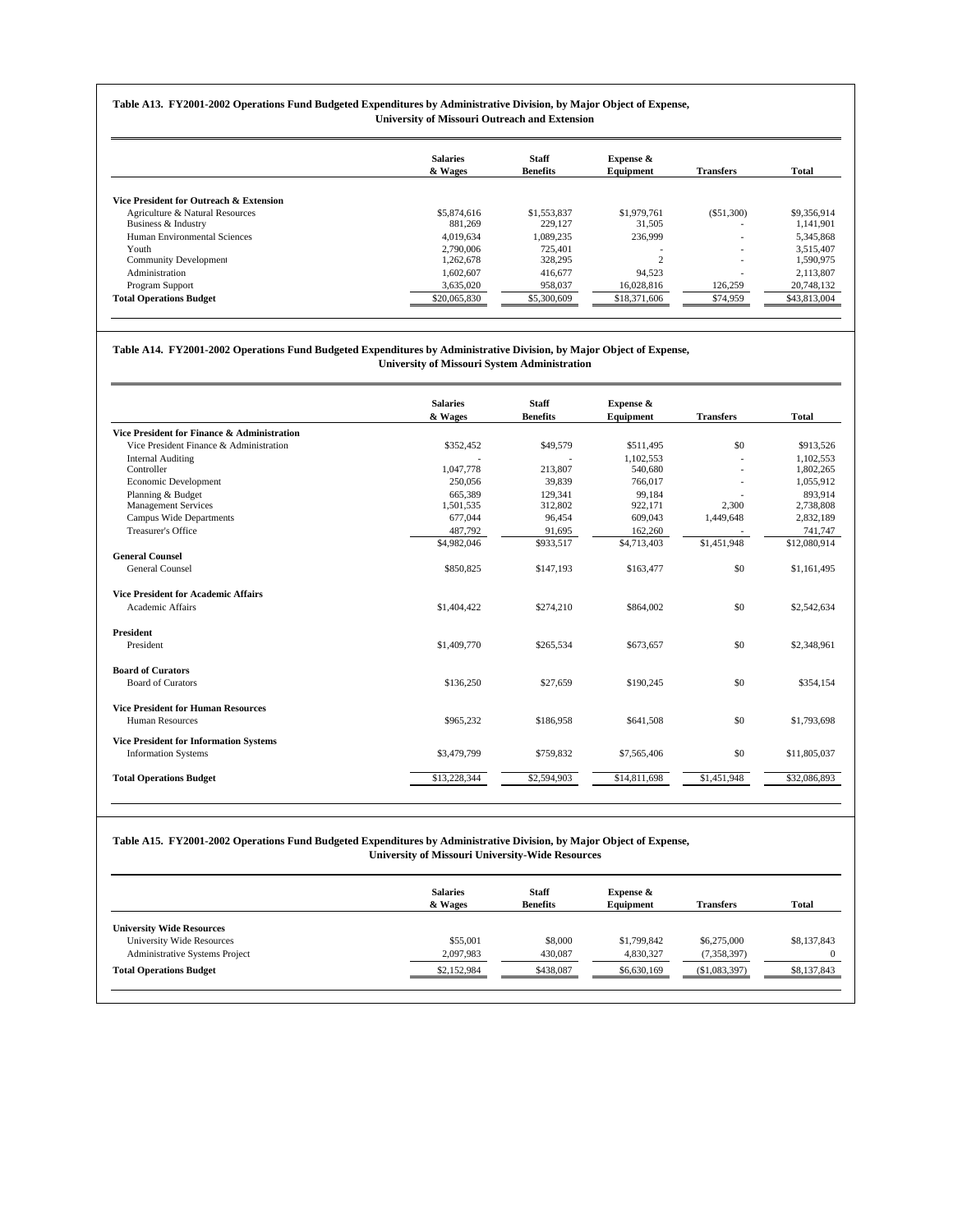#### **Table A16. FY2001-2002 Operations Fund Budgeted Expenditures by Program, by Major Object of Expense, University of Missouri System**

|                                                                                        | <b>Salaries</b><br>& Wages | <b>Staff</b><br><b>Benefits</b> | Expense &<br>Equipment    | Total                     |
|----------------------------------------------------------------------------------------|----------------------------|---------------------------------|---------------------------|---------------------------|
| <b>INSTRUCTION:</b>                                                                    |                            |                                 |                           |                           |
| 1.1 On-Campus Instruction for Credit                                                   | \$252,531,254              | \$44,570,020                    | \$66,777,714              | \$363,878,988             |
| 1.3 Community Education                                                                | 1,424,385                  | 95,413                          | 2,206,108                 | 3,725,906                 |
| 1.4 Off-Campus Instruction for Credit                                                  | 407,536                    | 72,301                          | 700,860                   | 1,180,697                 |
| <b>Total Instruction</b>                                                               | \$254,363,175              | \$44,737,734                    | \$69,684,682              | \$368,785,591             |
| <b>RESEARCH:</b>                                                                       |                            |                                 |                           |                           |
| 2.1 Institutes and Research Centers                                                    | \$18,311,057               | \$3,426,714                     | \$11,561,073              | \$33,298,844              |
| 2.2 Individual or Project Research                                                     | 18,611,667                 | 4,261,064                       | 25,492,920                | 48,365,651                |
| <b>Total Research</b>                                                                  | \$36,922,724               | \$7,687,778                     | \$37,053,993              | \$81,664,495              |
| <b>PUBLIC SERVICE:</b>                                                                 |                            |                                 |                           |                           |
| 3.2 Community Services                                                                 | \$8,060,134                | \$1,776,409                     | \$6,781,660               | \$16,618,203              |
| 3.3 Cooperative Extension Service                                                      | 20,214,052                 | 5,357,913                       | 18,559,972                | 44,131,937                |
| <b>Total Public Service</b>                                                            | \$28,274,186               | \$7,134,322                     | \$25,341,632              | \$60,750,140              |
| <b>ACADEMIC SUPPORT:</b>                                                               |                            |                                 |                           |                           |
| 4.1 Libraries                                                                          | \$13,357,963               | \$1,499,979                     | \$17,131,890              | \$31,989,832              |
| 4.2 Museums & Galleries                                                                | 452,219                    | 8,440                           | 51,806                    | 512,465                   |
| 4.3 Educational Media Services                                                         | 2,243,843                  | 224,309                         | 1,626,810                 | 4,094,962                 |
| 4.5 Ancillary Support                                                                  | 9,205,320                  | 5,242,271                       | 8,789,969                 | 23,237,560                |
| 4.6 Academic Admin. & Personnel Development                                            | 25,005,494                 | 1,991,498                       | 9,016,224                 | 36,013,216                |
| <b>Total Academic Support</b>                                                          | \$50,264,839               | \$8,966,497                     | \$36,616,699              | \$95,848,035              |
| <b>STUDENT SERVICES:</b>                                                               |                            |                                 |                           |                           |
| 5.1 Student Service Administration                                                     | \$3,934,686                | \$1,849,151                     | \$4,470,787               | \$10,254,624              |
| 5.2 Social & Cultural Development                                                      | 5,525,397                  | 840,405                         | 7,259,376                 | 13,625,178                |
| 5.3 Counseling & Career Guidance                                                       | 3,362,823                  | 587,746                         | 539,160                   | 4,489,729                 |
| 5.4 Financial Aid Administration                                                       | 2,667,676                  | 311,740                         | 955,256                   | 3,934,672                 |
| 5.5 Student Health Services                                                            | 2,829,794                  | 612,546                         | 741,639                   | 4,183,979                 |
| 5.6 Intercollegiate Athletics                                                          | 602,855                    | 132,753                         | 1,789,385                 | 2,524,993                 |
| 5.7 Student Admissions & Records                                                       | 6,769,675                  | 1,120,028                       | 4,396,651                 | 12,286,354                |
| <b>Total Student Services</b>                                                          | \$25,692,906               | \$5,454,369                     | \$20,152,254              | $\overline{$}51,299,529$  |
| <b>INSTITUTIONAL SUPPORT:</b>                                                          |                            |                                 |                           |                           |
| 6.1 Executive Management                                                               | \$10,482,868               | \$1,609,859                     | \$4,935,294               | \$17,028,021              |
| 6.2 Fiscal Operations                                                                  | 5,843,270                  | 816,151                         | 2,751,507                 | 9,410,928                 |
| 6.3 General Administrative & Logistical Services                                       | 26,726,945                 | 7,616,965                       | 5,480,825                 | 39,824,735                |
| 6.5 Public Relations & Development                                                     | 10,109,232                 | 1,151,741                       | 4,350,504                 | 15,611,477                |
| <b>Total Institutional Support</b>                                                     | \$53,162,315               | \$11,194,716                    | \$17,518,130              | \$81,875,161              |
| <b>OPERATION &amp; MAINT. OF PHYSICAL PLANT:</b>                                       |                            |                                 |                           |                           |
| 7.1 Physical Plant Administration                                                      | \$2,491,265                | \$2,973,461                     | \$767,244                 | \$6,231,970               |
| 7.2 Building Maintenance                                                               | 7,653,178                  | 860,757                         | 19,399,870                | 27,913,805                |
| 7.3 Custodial Services                                                                 | 9,092,380                  | 1,390,639                       | 959,778                   | 11,442,797                |
| 7.4 Landscape & Grounds Maintenance                                                    | 1,279,395                  | 120,644                         | 714,653                   | 2,114,692                 |
| 7.5 Fuel & Utilities Purchased                                                         | 2                          |                                 | 8,614,071                 | 8,614,073                 |
| 7.6 Architecture & Engineering                                                         | 99,579                     | 24,896                          | 23,905                    | 148,380                   |
| 7.7 Fuel & Utilities Generated                                                         | 2,612,299                  | 330,131                         | 16,156,929                | 19,099,359                |
| 7.8 Building Repairs                                                                   | 890,135                    | 205,754                         | 6,091,792                 | 7,187,681                 |
| 7.9 Equipment Repairs & Maintenance<br>Total Operation & Maintenance of Physical Plant | \$24,118,233               | \$5,906,282                     | 5<br>\$52,728,247         | 5.<br>\$82,752,762        |
|                                                                                        |                            |                                 |                           |                           |
| <b>SCHOLARSHIPS &amp; FELLOWSHIPS:</b>                                                 |                            | \$43,522                        |                           |                           |
| 8.1 Scholarships                                                                       | \$321,579                  |                                 | \$54,189,632              | \$54,554,733              |
| 8.2 Fellowships<br>Total Scholarships & Fellowships                                    | 25,006<br>\$346,585        | 7<br>\$43,529                   | 9,287,807<br>\$63,477,439 | 9,312,820<br>\$63,867,553 |
|                                                                                        |                            |                                 |                           |                           |
| <b>Total Planned Expenditures</b>                                                      | \$473,144,963              | \$91,125,227                    | \$322,573,076             | \$886,843,266             |
| <b>TRANSFERS:</b>                                                                      |                            |                                 |                           |                           |
| Mandatory                                                                              | \$0                        | \$0                             | \$4,466,765               | \$4,466,765               |
| Non-Mandatory<br><b>Total Transfers</b>                                                | \$0                        | \$0                             | 1,717,924<br>\$6,184,689  | 1,717,924                 |
|                                                                                        |                            |                                 |                           | \$6,184,689               |
| <b>Total Planned Expenditures and Transfers</b>                                        | \$473,144,963              | \$91,125,227                    | \$328,757,765             | \$893,027,955             |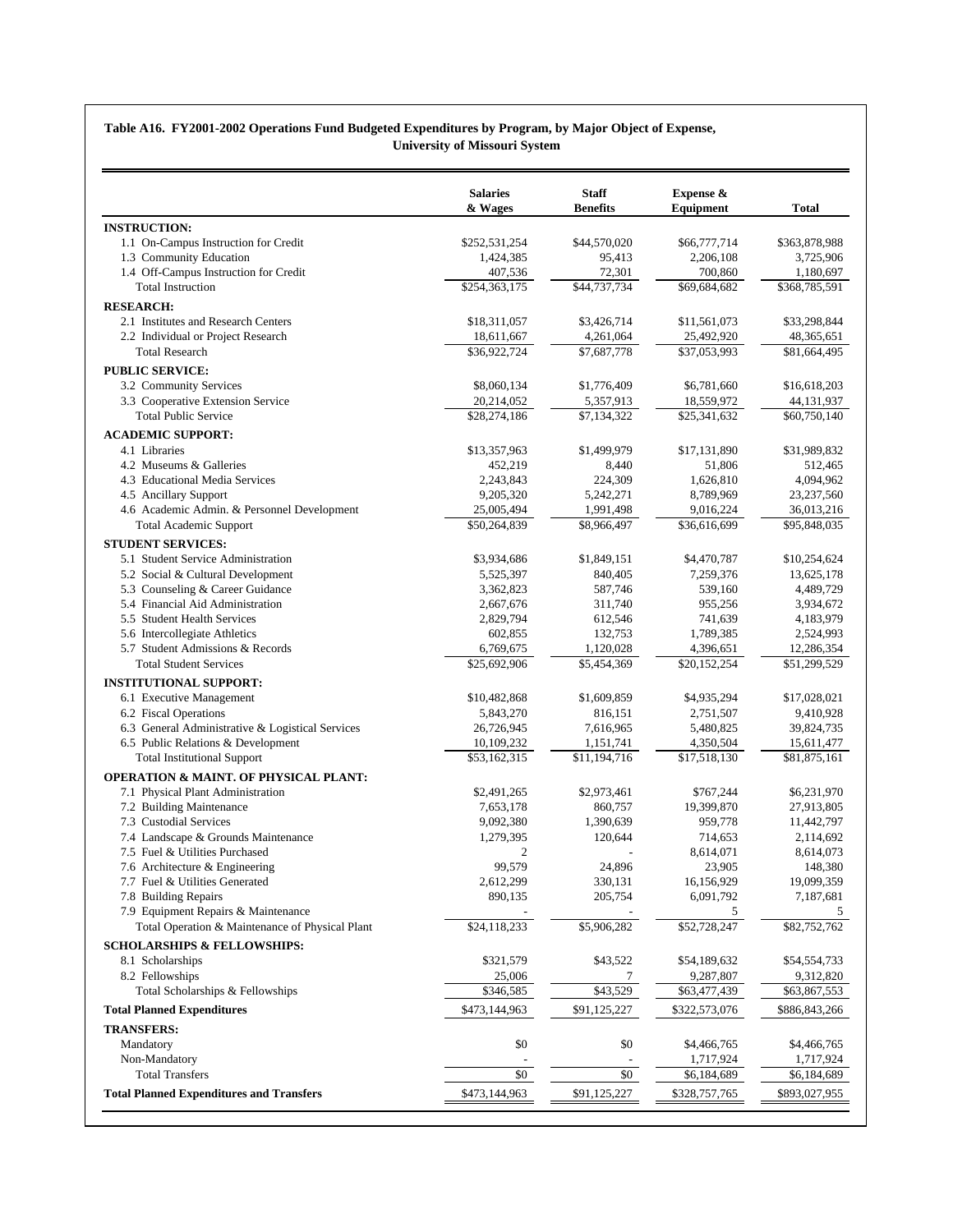#### **Table A17. FY2001-2002 Operations Fund Budgeted Expenditures by Program, by Major Object of Expense, University of Missouri-Columbia**

|                                                                                        | <b>Salaries</b><br>& Wages | <b>Staff</b><br><b>Benefits</b> | Expense &<br>Equipment    | <b>Total</b>            |
|----------------------------------------------------------------------------------------|----------------------------|---------------------------------|---------------------------|-------------------------|
| <b>INSTRUCTION:</b>                                                                    |                            |                                 |                           |                         |
| 1.1 On-Campus Instruction for Credit                                                   | \$123,050,967              | \$22,295,717                    | \$37,458,881              | \$182,805,565           |
| 1.3 Community Education                                                                | 1,201,276                  | 61,028                          | 2,069,698                 | 3,332,002               |
| 1.4 Off-Campus Instruction for Credit                                                  |                            |                                 | 493,631                   | 493,632                 |
| <b>Total Instruction</b>                                                               | \$124,252,243              | \$22,356,746                    | \$40,022,210              | \$186,631,199           |
| <b>RESEARCH:</b>                                                                       |                            |                                 |                           |                         |
| 2.1 Institutes and Research Centers                                                    | \$14,902,284               | \$2,814,244                     | \$10,024,733              | \$27,741,261            |
| 2.2 Individual or Project Research                                                     | 15,028,774                 | 3,679,750                       | 9,860,405                 | 28,568,929              |
| <b>Total Research</b>                                                                  | \$29,931,058               | \$6,493,994                     | \$19,885,138              | \$56,310,190            |
| <b>PUBLIC SERVICE:</b>                                                                 |                            |                                 |                           |                         |
| 3.2 Community Services                                                                 | \$3,915,865                | \$918,594                       | \$4,129,870               | \$8,964,329             |
| 3.3 Cooperative Extension Service                                                      | (80, 764)                  | 24,206                          | 507,633                   | 451,075                 |
| <b>Total Public Service</b>                                                            | \$3,835,101                | \$942,800                       | \$4,637,503               | \$9,415,404             |
| <b>ACADEMIC SUPPORT:</b>                                                               |                            |                                 |                           |                         |
| 4.1 Libraries                                                                          | \$6,102,541                | \$24,313                        | \$7,224,348               | \$13,351,202            |
| 4.2 Museums & Galleries                                                                | 409,149                    | 122                             | 40,999                    | 450,270                 |
| 4.3 Educational Media Services                                                         | 1,166,154                  | 18,008                          | 416,608                   | 1,600,770               |
| 4.5 Ancillary Support                                                                  | 5,830,528                  | 4,592,471                       | 969,342                   | 11,392,341              |
| 4.6 Academic Admin. & Personnel Development                                            | 14,355,490                 | 107,566                         | 2,196,425                 | 16,659,481              |
| <b>Total Academic Support</b>                                                          | \$27,863,862               | \$4,742,480                     | \$10,847,722              | \$43,454,064            |
| <b>STUDENT SERVICES:</b>                                                               |                            |                                 |                           |                         |
| 5.1 Student Service Administration                                                     | \$1,276,827                | \$1,323,007                     | \$1,082,181               | \$3,682,015             |
| 5.2 Social & Cultural Development                                                      | 2,497,232                  | 365,131                         | 3,823,035                 | 6,685,398               |
| 5.3 Counseling & Career Guidance                                                       | 1,467,692                  | 175,154                         | 280,763                   | 1,923,609               |
| 5.4 Financial Aid Administration                                                       | 1,170,529                  | 154                             | 380,067                   | 1,550,750               |
| 5.5 Student Health Services                                                            | 2,291,794                  | 524,546                         | 872,139                   | 3,688,479               |
| 5.6 Intercollegiate Athletics                                                          |                            |                                 | 1,500,000                 | 1,500,000               |
| 5.7 Student Admissions & Records<br><b>Total Student Services</b>                      | 2,011,753<br>\$10,715,827  | 75,492<br>\$2,463,484           | 2,542,231<br>\$10,480,416 | 4,629,476               |
|                                                                                        |                            |                                 |                           | \$23,659,727            |
| <b>INSTITUTIONAL SUPPORT:</b>                                                          |                            |                                 |                           |                         |
| 6.1 Executive Management                                                               | \$2,974,543                | \$187,952                       | \$1,105,554               | \$4,268,049             |
| 6.2 Fiscal Operations                                                                  | 2,074,829                  | $\overline{4}$                  | 332,061                   | 2,406,894               |
| 6.3 General Administrative & Logistical Services<br>6.5 Public Relations & Development | 8,462,862<br>4,693,653     | 3,872,731<br>12,750             | (761,910)<br>2,176,423    | 11,573,683<br>6,882,826 |
| <b>Total Institutional Support</b>                                                     | \$18,205,887               | \$4,073,437                     | \$2,852,128               | \$25,131,452            |
|                                                                                        |                            |                                 |                           |                         |
| <b>OPERATION &amp; MAINT. OF PHYSICAL PLANT:</b>                                       |                            |                                 |                           |                         |
| 7.1 Physical Plant Administration                                                      | \$1,169,560                | \$2,690,606                     | \$246,651                 | \$4,106,817             |
| 7.2 Building Maintenance<br>7.3 Custodial Services                                     | 4,282,766<br>3,789,778     | 82,261<br>43,134                | 12,795,889<br>516,748     | 17,160,916<br>4,349,660 |
| 7.4 Landscape & Grounds Maintenance                                                    | 846,090                    | 2                               | 394,645                   | 1,240,737               |
| 7.5 Fuel & Utilities Purchased                                                         |                            | $\overline{\phantom{a}}$        | (8,600)                   | (8,600)                 |
| 7.6 Architecture & Engineering                                                         |                            |                                 |                           |                         |
| 7.7 Fuel & Utilities Generated                                                         | 1,093,971                  |                                 | 15,794,755                | 16,888,726              |
| 7.8 Building Repairs                                                                   |                            |                                 | 1,395,000                 | 1,395,000               |
| 7.9 Equipment Repairs & Maintenance                                                    |                            |                                 | 5                         |                         |
| Total Operation & Maintenance of Physical Plant                                        | \$11,182,165               | \$2,816,003                     | \$31,135,093              | \$45,133,261            |
| <b>SCHOLARSHIPS &amp; FELLOWSHIPS:</b>                                                 |                            |                                 |                           |                         |
| 8.1 Scholarships                                                                       | \$97,979                   | \$22                            | \$23,104,663              | \$23,202,664            |
| 8.2 Fellowships                                                                        | 25,006                     | 6                               | 2,351,006                 | 2,376,018               |
| Total Scholarships & Fellowships                                                       | \$122,985                  | \$28                            | \$25,455,669              | \$25,578,682            |
| <b>Total Planned Expenditures</b>                                                      | \$226,109,128              | \$43,888,972                    | \$145,315,879             | \$415,313,979           |
|                                                                                        |                            |                                 |                           |                         |
| <b>TRANSFERS:</b>                                                                      |                            |                                 |                           |                         |
| Mandatory                                                                              | \$0                        | \$0                             | \$37,771                  | \$37,771                |
| Non-Mandatory<br><b>Total Transfers</b>                                                | $\overline{50}$            | $\sqrt{6}$                      | 5,524,294<br>\$5,562,065  | 5,524,294               |
|                                                                                        |                            |                                 |                           | \$5,562,065             |
| <b>Total Planned Expenditures and Transfers</b>                                        | \$226,109,128              | \$43,888,972                    | \$150,877,944             | \$420,876,044           |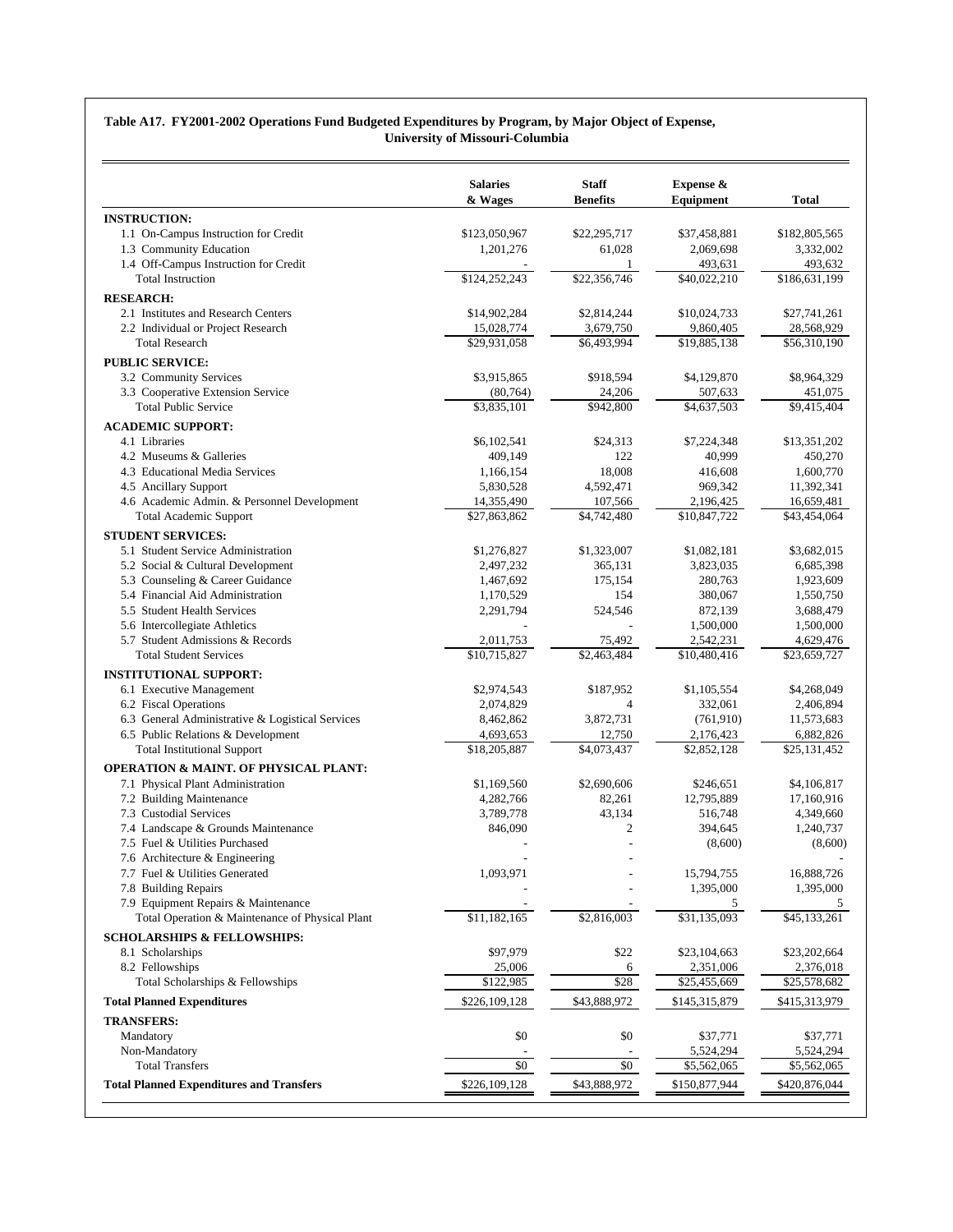#### **Table A18. FY2001-2002 Operations Fund Budgeted Expenditures by Program, by Major Object of Expense, University of Missouri-Kansas City**

| <b>INSTRUCTION:</b><br>1.1 On-Campus Instruction for Credit<br>1.3 Community Education<br>1.4 Off-Campus Instruction for Credit<br><b>Total Instruction</b><br><b>RESEARCH:</b><br>2.1 Institutes and Research Centers<br>2.2 Individual or Project Research<br><b>Total Research</b><br><b>PUBLIC SERVICE:</b><br>3.2 Community Services<br>3.3 Cooperative Extension Service<br><b>Total Public Service</b><br><b>ACADEMIC SUPPORT:</b><br>4.1 Libraries<br>4.2 Museums & Galleries<br>4.3 Educational Media Services<br>4.5 Ancillary Support<br>4.6 Academic Admin. & Personnel Development<br><b>Total Academic Support</b><br><b>STUDENT SERVICES:</b><br>5.1 Student Service Administration<br>5.2 Social & Cultural Development<br>5.3 Counseling & Career Guidance<br>5.4 Financial Aid Administration<br>5.5 Student Health Services<br>5.6 Intercollegiate Athletics<br>5.7 Student Admissions & Records<br><b>Total Student Services</b><br><b>INSTITUTIONAL SUPPORT:</b> | \$61,143,539<br>169,902<br>\$61,313,441<br>\$100,252<br>1,611,560<br>\$1,711,812<br>\$1,115,706<br>95,041<br>\$1,210,747<br>\$3,615,090<br>658,398<br>4,725,696<br>\$8,999,184<br>\$1,011,248 | \$10,269,535<br>33,260<br>\$10,302,795<br>\$14,731<br>252,070<br>\$266,801<br>\$215,086<br>20,190<br>$\overline{$}235,276$<br>\$715,262<br>114,903<br>754,846 | \$12,558,101<br>81,143<br>\$12,639,244<br>\$100,999<br>5,219,661<br>\$5,320,660<br>\$158,032<br>(115,231)<br>\$42,801<br>\$2,473,635<br>11,280 | \$83,971,175<br>284,305<br>\$84,255,480<br>\$215,982<br>7,083,291<br>\$7,299,273<br>\$1,488,824<br>\$1,488,824<br>\$6,803,987 |
|---------------------------------------------------------------------------------------------------------------------------------------------------------------------------------------------------------------------------------------------------------------------------------------------------------------------------------------------------------------------------------------------------------------------------------------------------------------------------------------------------------------------------------------------------------------------------------------------------------------------------------------------------------------------------------------------------------------------------------------------------------------------------------------------------------------------------------------------------------------------------------------------------------------------------------------------------------------------------------------|-----------------------------------------------------------------------------------------------------------------------------------------------------------------------------------------------|---------------------------------------------------------------------------------------------------------------------------------------------------------------|------------------------------------------------------------------------------------------------------------------------------------------------|-------------------------------------------------------------------------------------------------------------------------------|
|                                                                                                                                                                                                                                                                                                                                                                                                                                                                                                                                                                                                                                                                                                                                                                                                                                                                                                                                                                                       |                                                                                                                                                                                               |                                                                                                                                                               |                                                                                                                                                |                                                                                                                               |
|                                                                                                                                                                                                                                                                                                                                                                                                                                                                                                                                                                                                                                                                                                                                                                                                                                                                                                                                                                                       |                                                                                                                                                                                               |                                                                                                                                                               |                                                                                                                                                |                                                                                                                               |
|                                                                                                                                                                                                                                                                                                                                                                                                                                                                                                                                                                                                                                                                                                                                                                                                                                                                                                                                                                                       |                                                                                                                                                                                               |                                                                                                                                                               |                                                                                                                                                |                                                                                                                               |
|                                                                                                                                                                                                                                                                                                                                                                                                                                                                                                                                                                                                                                                                                                                                                                                                                                                                                                                                                                                       |                                                                                                                                                                                               |                                                                                                                                                               |                                                                                                                                                |                                                                                                                               |
|                                                                                                                                                                                                                                                                                                                                                                                                                                                                                                                                                                                                                                                                                                                                                                                                                                                                                                                                                                                       |                                                                                                                                                                                               |                                                                                                                                                               |                                                                                                                                                |                                                                                                                               |
|                                                                                                                                                                                                                                                                                                                                                                                                                                                                                                                                                                                                                                                                                                                                                                                                                                                                                                                                                                                       |                                                                                                                                                                                               |                                                                                                                                                               |                                                                                                                                                |                                                                                                                               |
|                                                                                                                                                                                                                                                                                                                                                                                                                                                                                                                                                                                                                                                                                                                                                                                                                                                                                                                                                                                       |                                                                                                                                                                                               |                                                                                                                                                               |                                                                                                                                                |                                                                                                                               |
|                                                                                                                                                                                                                                                                                                                                                                                                                                                                                                                                                                                                                                                                                                                                                                                                                                                                                                                                                                                       |                                                                                                                                                                                               |                                                                                                                                                               |                                                                                                                                                |                                                                                                                               |
|                                                                                                                                                                                                                                                                                                                                                                                                                                                                                                                                                                                                                                                                                                                                                                                                                                                                                                                                                                                       |                                                                                                                                                                                               |                                                                                                                                                               |                                                                                                                                                |                                                                                                                               |
|                                                                                                                                                                                                                                                                                                                                                                                                                                                                                                                                                                                                                                                                                                                                                                                                                                                                                                                                                                                       |                                                                                                                                                                                               |                                                                                                                                                               |                                                                                                                                                |                                                                                                                               |
|                                                                                                                                                                                                                                                                                                                                                                                                                                                                                                                                                                                                                                                                                                                                                                                                                                                                                                                                                                                       |                                                                                                                                                                                               |                                                                                                                                                               |                                                                                                                                                |                                                                                                                               |
|                                                                                                                                                                                                                                                                                                                                                                                                                                                                                                                                                                                                                                                                                                                                                                                                                                                                                                                                                                                       |                                                                                                                                                                                               |                                                                                                                                                               |                                                                                                                                                |                                                                                                                               |
|                                                                                                                                                                                                                                                                                                                                                                                                                                                                                                                                                                                                                                                                                                                                                                                                                                                                                                                                                                                       |                                                                                                                                                                                               |                                                                                                                                                               |                                                                                                                                                |                                                                                                                               |
|                                                                                                                                                                                                                                                                                                                                                                                                                                                                                                                                                                                                                                                                                                                                                                                                                                                                                                                                                                                       |                                                                                                                                                                                               |                                                                                                                                                               |                                                                                                                                                |                                                                                                                               |
|                                                                                                                                                                                                                                                                                                                                                                                                                                                                                                                                                                                                                                                                                                                                                                                                                                                                                                                                                                                       |                                                                                                                                                                                               |                                                                                                                                                               |                                                                                                                                                |                                                                                                                               |
|                                                                                                                                                                                                                                                                                                                                                                                                                                                                                                                                                                                                                                                                                                                                                                                                                                                                                                                                                                                       |                                                                                                                                                                                               |                                                                                                                                                               |                                                                                                                                                |                                                                                                                               |
|                                                                                                                                                                                                                                                                                                                                                                                                                                                                                                                                                                                                                                                                                                                                                                                                                                                                                                                                                                                       |                                                                                                                                                                                               |                                                                                                                                                               |                                                                                                                                                | 11,280                                                                                                                        |
|                                                                                                                                                                                                                                                                                                                                                                                                                                                                                                                                                                                                                                                                                                                                                                                                                                                                                                                                                                                       |                                                                                                                                                                                               |                                                                                                                                                               | 1,388,920                                                                                                                                      | 2,162,221                                                                                                                     |
|                                                                                                                                                                                                                                                                                                                                                                                                                                                                                                                                                                                                                                                                                                                                                                                                                                                                                                                                                                                       |                                                                                                                                                                                               |                                                                                                                                                               | 4,914,943                                                                                                                                      | 10,395,485                                                                                                                    |
|                                                                                                                                                                                                                                                                                                                                                                                                                                                                                                                                                                                                                                                                                                                                                                                                                                                                                                                                                                                       |                                                                                                                                                                                               | \$1,585,011                                                                                                                                                   | \$8,788,778                                                                                                                                    | \$19,372,973                                                                                                                  |
|                                                                                                                                                                                                                                                                                                                                                                                                                                                                                                                                                                                                                                                                                                                                                                                                                                                                                                                                                                                       |                                                                                                                                                                                               |                                                                                                                                                               |                                                                                                                                                |                                                                                                                               |
|                                                                                                                                                                                                                                                                                                                                                                                                                                                                                                                                                                                                                                                                                                                                                                                                                                                                                                                                                                                       |                                                                                                                                                                                               | \$168,970                                                                                                                                                     | \$374,994                                                                                                                                      | \$1,555,212                                                                                                                   |
|                                                                                                                                                                                                                                                                                                                                                                                                                                                                                                                                                                                                                                                                                                                                                                                                                                                                                                                                                                                       | 1,775,509                                                                                                                                                                                     | 263,077                                                                                                                                                       | 775,983                                                                                                                                        | 2,814,569                                                                                                                     |
|                                                                                                                                                                                                                                                                                                                                                                                                                                                                                                                                                                                                                                                                                                                                                                                                                                                                                                                                                                                       | 817,015                                                                                                                                                                                       | 164,536                                                                                                                                                       | (30, 597)                                                                                                                                      | 950,954                                                                                                                       |
|                                                                                                                                                                                                                                                                                                                                                                                                                                                                                                                                                                                                                                                                                                                                                                                                                                                                                                                                                                                       | 878,486                                                                                                                                                                                       | 175,697                                                                                                                                                       | 474,999                                                                                                                                        | 1,529,182                                                                                                                     |
|                                                                                                                                                                                                                                                                                                                                                                                                                                                                                                                                                                                                                                                                                                                                                                                                                                                                                                                                                                                       | 126,000                                                                                                                                                                                       | 15,000                                                                                                                                                        | (262,500)                                                                                                                                      | (121,500)                                                                                                                     |
|                                                                                                                                                                                                                                                                                                                                                                                                                                                                                                                                                                                                                                                                                                                                                                                                                                                                                                                                                                                       | $\mathbf{1}$                                                                                                                                                                                  |                                                                                                                                                               | (2)                                                                                                                                            | (1)                                                                                                                           |
|                                                                                                                                                                                                                                                                                                                                                                                                                                                                                                                                                                                                                                                                                                                                                                                                                                                                                                                                                                                       | 1,347,407                                                                                                                                                                                     | 255,021                                                                                                                                                       | 556,269                                                                                                                                        | 2,158,697                                                                                                                     |
|                                                                                                                                                                                                                                                                                                                                                                                                                                                                                                                                                                                                                                                                                                                                                                                                                                                                                                                                                                                       | \$5,955,666                                                                                                                                                                                   | $\overline{$1,042,301}$                                                                                                                                       | $\overline{$1,889,146}$                                                                                                                        | \$8,887,113                                                                                                                   |
|                                                                                                                                                                                                                                                                                                                                                                                                                                                                                                                                                                                                                                                                                                                                                                                                                                                                                                                                                                                       |                                                                                                                                                                                               |                                                                                                                                                               |                                                                                                                                                |                                                                                                                               |
| 6.1 Executive Management                                                                                                                                                                                                                                                                                                                                                                                                                                                                                                                                                                                                                                                                                                                                                                                                                                                                                                                                                              | \$1,410,584                                                                                                                                                                                   | \$276,061                                                                                                                                                     | $(\$68,455)$                                                                                                                                   | \$1,618,190                                                                                                                   |
| 6.2 Fiscal Operations                                                                                                                                                                                                                                                                                                                                                                                                                                                                                                                                                                                                                                                                                                                                                                                                                                                                                                                                                                 | 670,615                                                                                                                                                                                       | 149,964                                                                                                                                                       | 5,158,584                                                                                                                                      | 5,979,163                                                                                                                     |
| 6.3 General Administrative & Logistical Services                                                                                                                                                                                                                                                                                                                                                                                                                                                                                                                                                                                                                                                                                                                                                                                                                                                                                                                                      | 8,851,803                                                                                                                                                                                     | 1,820,187                                                                                                                                                     | 2,444,874                                                                                                                                      | 13,116,864                                                                                                                    |
| 6.5 Public Relations & Development                                                                                                                                                                                                                                                                                                                                                                                                                                                                                                                                                                                                                                                                                                                                                                                                                                                                                                                                                    | 1,824,652                                                                                                                                                                                     | 367,728                                                                                                                                                       | 376,021                                                                                                                                        | 2,568,401                                                                                                                     |
| <b>Total Institutional Support</b>                                                                                                                                                                                                                                                                                                                                                                                                                                                                                                                                                                                                                                                                                                                                                                                                                                                                                                                                                    | \$12,757,654                                                                                                                                                                                  | \$2,613,940                                                                                                                                                   | \$7,911,024                                                                                                                                    | \$23,282,618                                                                                                                  |
| <b>OPERATION &amp; MAINT. OF PHYSICAL PLANT:</b>                                                                                                                                                                                                                                                                                                                                                                                                                                                                                                                                                                                                                                                                                                                                                                                                                                                                                                                                      |                                                                                                                                                                                               |                                                                                                                                                               |                                                                                                                                                |                                                                                                                               |
| 7.1 Physical Plant Administration                                                                                                                                                                                                                                                                                                                                                                                                                                                                                                                                                                                                                                                                                                                                                                                                                                                                                                                                                     | \$419,125                                                                                                                                                                                     | \$80,482                                                                                                                                                      | \$493,079                                                                                                                                      | \$992,686                                                                                                                     |
| 7.2 Building Maintenance                                                                                                                                                                                                                                                                                                                                                                                                                                                                                                                                                                                                                                                                                                                                                                                                                                                                                                                                                              | 1,096,278                                                                                                                                                                                     | 252,732                                                                                                                                                       | 4,589,115                                                                                                                                      | 5,938,125                                                                                                                     |
| 7.3 Custodial Services                                                                                                                                                                                                                                                                                                                                                                                                                                                                                                                                                                                                                                                                                                                                                                                                                                                                                                                                                                | 2,702,789                                                                                                                                                                                     | 704,083                                                                                                                                                       | 266,920                                                                                                                                        | 3,673,792                                                                                                                     |
| 7.4 Landscape & Grounds Maintenance                                                                                                                                                                                                                                                                                                                                                                                                                                                                                                                                                                                                                                                                                                                                                                                                                                                                                                                                                   |                                                                                                                                                                                               |                                                                                                                                                               | 42,119                                                                                                                                         | 42,119                                                                                                                        |
| 7.5 Fuel & Utilities Purchased                                                                                                                                                                                                                                                                                                                                                                                                                                                                                                                                                                                                                                                                                                                                                                                                                                                                                                                                                        | $\mathbf{1}$                                                                                                                                                                                  |                                                                                                                                                               | 3,957,594                                                                                                                                      | 3,957,595                                                                                                                     |
| 7.6 Architecture & Engineering                                                                                                                                                                                                                                                                                                                                                                                                                                                                                                                                                                                                                                                                                                                                                                                                                                                                                                                                                        |                                                                                                                                                                                               |                                                                                                                                                               |                                                                                                                                                |                                                                                                                               |
| 7.7 Fuel & Utilities Generated                                                                                                                                                                                                                                                                                                                                                                                                                                                                                                                                                                                                                                                                                                                                                                                                                                                                                                                                                        | 728,437                                                                                                                                                                                       | 152,406                                                                                                                                                       | 165,281                                                                                                                                        | 1,046,124                                                                                                                     |
| 7.8 Building Repairs                                                                                                                                                                                                                                                                                                                                                                                                                                                                                                                                                                                                                                                                                                                                                                                                                                                                                                                                                                  |                                                                                                                                                                                               |                                                                                                                                                               |                                                                                                                                                |                                                                                                                               |
| 7.9 Equipment Repairs & Maintenance                                                                                                                                                                                                                                                                                                                                                                                                                                                                                                                                                                                                                                                                                                                                                                                                                                                                                                                                                   |                                                                                                                                                                                               |                                                                                                                                                               |                                                                                                                                                |                                                                                                                               |
| Total Operation & Maintenance of Physical Plant                                                                                                                                                                                                                                                                                                                                                                                                                                                                                                                                                                                                                                                                                                                                                                                                                                                                                                                                       | \$4,946,630                                                                                                                                                                                   | \$1,189,703                                                                                                                                                   | \$9,514,111                                                                                                                                    | \$15,650,444                                                                                                                  |
| <b>SCHOLARSHIPS &amp; FELLOWSHIPS:</b>                                                                                                                                                                                                                                                                                                                                                                                                                                                                                                                                                                                                                                                                                                                                                                                                                                                                                                                                                |                                                                                                                                                                                               |                                                                                                                                                               |                                                                                                                                                |                                                                                                                               |
| 8.1 Scholarships                                                                                                                                                                                                                                                                                                                                                                                                                                                                                                                                                                                                                                                                                                                                                                                                                                                                                                                                                                      | \$223,600                                                                                                                                                                                     | \$43,500                                                                                                                                                      | \$17,607,591                                                                                                                                   | \$17,874,691                                                                                                                  |
| 8.2 Fellowships                                                                                                                                                                                                                                                                                                                                                                                                                                                                                                                                                                                                                                                                                                                                                                                                                                                                                                                                                                       |                                                                                                                                                                                               |                                                                                                                                                               |                                                                                                                                                |                                                                                                                               |
| Total Scholarships & Fellowships                                                                                                                                                                                                                                                                                                                                                                                                                                                                                                                                                                                                                                                                                                                                                                                                                                                                                                                                                      | \$223,600                                                                                                                                                                                     | \$43,500                                                                                                                                                      | \$17,607,591                                                                                                                                   | \$17,874,691                                                                                                                  |
| <b>Total Planned Expenditures</b>                                                                                                                                                                                                                                                                                                                                                                                                                                                                                                                                                                                                                                                                                                                                                                                                                                                                                                                                                     | \$97,118,734                                                                                                                                                                                  | \$17,279,327                                                                                                                                                  | \$63,713,355                                                                                                                                   | \$178,111,416                                                                                                                 |
| <b>TRANSFERS:</b>                                                                                                                                                                                                                                                                                                                                                                                                                                                                                                                                                                                                                                                                                                                                                                                                                                                                                                                                                                     |                                                                                                                                                                                               |                                                                                                                                                               |                                                                                                                                                |                                                                                                                               |
| Mandatory                                                                                                                                                                                                                                                                                                                                                                                                                                                                                                                                                                                                                                                                                                                                                                                                                                                                                                                                                                             | \$0                                                                                                                                                                                           | \$0                                                                                                                                                           | \$399,115                                                                                                                                      | \$399,115                                                                                                                     |
| Non-Mandatory                                                                                                                                                                                                                                                                                                                                                                                                                                                                                                                                                                                                                                                                                                                                                                                                                                                                                                                                                                         |                                                                                                                                                                                               |                                                                                                                                                               | (319, 894)                                                                                                                                     | (319, 894)                                                                                                                    |
| <b>Total Transfers</b>                                                                                                                                                                                                                                                                                                                                                                                                                                                                                                                                                                                                                                                                                                                                                                                                                                                                                                                                                                |                                                                                                                                                                                               | $\$0$                                                                                                                                                         | \$79,221                                                                                                                                       |                                                                                                                               |
| <b>Total Planned Expenditures and Transfers</b>                                                                                                                                                                                                                                                                                                                                                                                                                                                                                                                                                                                                                                                                                                                                                                                                                                                                                                                                       | \$0                                                                                                                                                                                           |                                                                                                                                                               |                                                                                                                                                | \$79,221                                                                                                                      |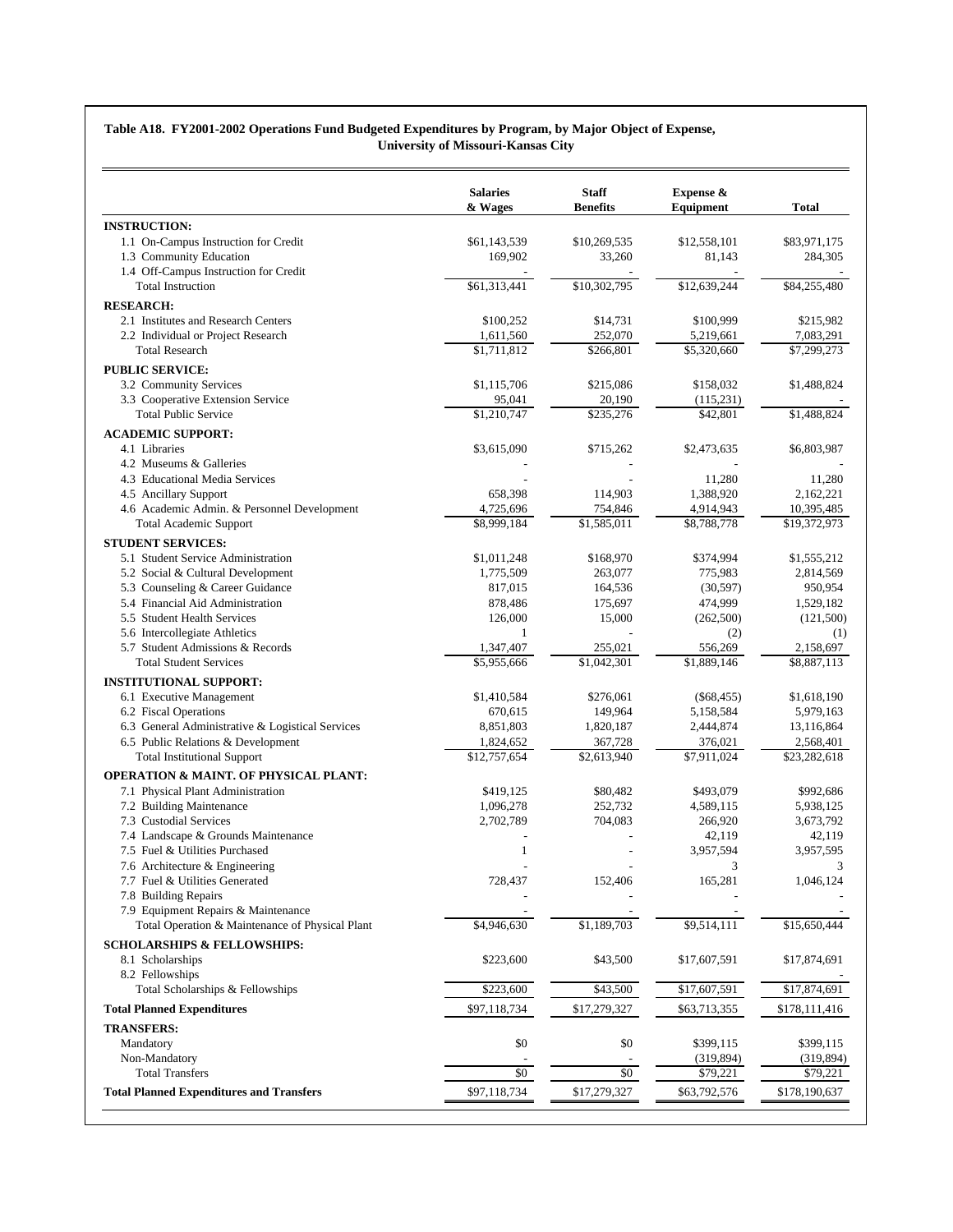#### **Table A19. FY2001-2002 Operations Fund Budgeted Expenditures by Program, by Major Object of Expense, University of Missouri-Rolla**

|                                                  | <b>Salaries</b><br>& Wages | <b>Staff</b><br><b>Benefits</b> | Expense &<br>Equipment | Total                   |
|--------------------------------------------------|----------------------------|---------------------------------|------------------------|-------------------------|
| <b>INSTRUCTION:</b>                              |                            |                                 |                        |                         |
| 1.1 On-Campus Instruction for Credit             | \$29,939,485               | \$5,415,526                     | \$6,074,560            | \$41,429,571            |
| 1.3 Community Education                          | 53,207                     | 1,125                           | 50,669                 | 105,001                 |
| 1.4 Off-Campus Instruction for Credit            |                            |                                 | 695                    | 695                     |
| <b>Total Instruction</b>                         | \$29,992,692               | \$5,416,651                     | \$6,125,924            | \$41,535,267            |
| <b>RESEARCH:</b>                                 |                            |                                 |                        |                         |
| 2.1 Institutes and Research Centers              | \$1,841,332                | \$335,692                       | \$479,527              | \$2,656,551             |
| 2.2 Individual or Project Research               | 1,519,388                  | 256,834                         | 2,883,653              | 4,659,875               |
| <b>Total Research</b>                            | \$3,360,720                | \$592,526                       | \$3,363,180            | \$7,316,426             |
| <b>PUBLIC SERVICE:</b>                           |                            |                                 |                        |                         |
| 3.2 Community Services                           | \$271,309                  | \$57,952                        | \$253,601              | \$582,862               |
| 3.3 Cooperative Extension Service                | 160,291                    | 33,425                          | (193, 715)             |                         |
| <b>Total Public Service</b>                      | \$431,600                  | \$91,377                        | \$59,886               | \$582,863               |
| <b>ACADEMIC SUPPORT:</b>                         |                            |                                 |                        |                         |
| 4.1 Libraries                                    | \$796,966                  | \$168,102                       | \$1,547,551            | \$2,512,619             |
| 4.2 Museums & Galleries                          |                            |                                 |                        |                         |
| 4.3 Educational Media Services                   | 41,340                     | 3,125                           | 134,608                | 179,073                 |
| 4.5 Ancillary Support                            | 309.138                    | 59,494                          | 892,497                | 1,261,129               |
| 4.6 Academic Admin. & Personnel Development      | 1,389,067                  | 267,315                         | 286,617                | 1,942,999               |
| <b>Total Academic Support</b>                    | \$2,536,511                | \$498,036                       | \$2,861,273            | \$5,895,820             |
| <b>STUDENT SERVICES:</b>                         |                            |                                 |                        |                         |
| 5.1 Student Service Administration               | \$457,929                  | \$97,690                        | \$205,215              | \$760,834               |
| 5.2 Social & Cultural Development                | 853,260                    | 152,893                         | 900,229                | 1,906,382               |
| 5.3 Counseling & Career Guidance                 | 601,126                    | 142,000                         | 197,303                | 940,429                 |
| 5.4 Financial Aid Administration                 | 220,456                    | 48,934                          | 73,491                 | 342,881                 |
| 5.5 Student Health Services                      | 410,000                    | 72,000                          | 117,000                | 599,000                 |
| 5.6 Intercollegiate Athletics                    | 602,854                    | 132,753                         | 289,387                | 1,024,994               |
| 5.7 Student Admissions & Records                 | 1,445,947                  | 319,107                         | 794,513                | 2,559,567               |
| <b>Total Student Services</b>                    | \$4,591,572                | \$965,377                       | \$2,577,138            | \$8,134,087             |
| <b>INSTITUTIONAL SUPPORT:</b>                    |                            |                                 |                        |                         |
| 6.1 Executive Management                         | \$1,281,261                | \$250,639                       | \$378,492              | \$1,910,392             |
| 6.2 Fiscal Operations                            | 518,294                    | 113,218                         | 277,514                | 909,026                 |
| 6.3 General Administrative & Logistical Services | 2,112,760                  | 486,663                         | 1,047,067              | 3,646,490               |
| 6.5 Public Relations & Development               | 1,465,368                  | 354,816                         | 597,420                | 2,417,604               |
| <b>Total Institutional Support</b>               | \$5,377,683                | \$1,205,336                     | \$2,300,493            | $\overline{$8,883,512}$ |
| <b>OPERATION &amp; MAINT. OF PHYSICAL PLANT:</b> |                            |                                 |                        |                         |
| 7.1 Physical Plant Administration                | \$202,188                  | \$51,558                        | \$41,277               | \$295,023               |
| 7.2 Building Maintenance                         | 868,039                    | 212,097                         | 874,113                | 1,954,249               |
| 7.3 Custodial Services                           | 1,090,421                  | 305,318                         | 93,956                 | 1,489,695               |
| 7.4 Landscape & Grounds Maintenance              | 250,240                    | 79,635                          | 118,663                | 448,538                 |
| 7.5 Fuel & Utilities Purchased                   |                            |                                 | 2,142,172              | 2,142,172               |
| 7.6 Architecture & Engineering                   | 99,578                     | 24,895                          | 23,900                 | 148,373                 |
| 7.7 Fuel & Utilities Generated                   | 789,891                    | 177,725                         | 196,893                | 1,164,509               |
| 7.8 Building Repairs                             | 104,327                    | 29,733                          | 3,094,926              | 3,228,986               |
| 7.9 Equipment Repairs & Maintenance              |                            |                                 |                        |                         |
| Total Operation & Maintenance of Physical Plant  | \$3,404,684                | \$880,961                       | \$6,585,900            | \$10,871,545            |
| <b>SCHOLARSHIPS &amp; FELLOWSHIPS:</b>           |                            |                                 |                        |                         |
| 8.1 Scholarships                                 | \$0                        | \$0                             | \$7,090,761            | \$7,090,761             |
| 8.2 Fellowships                                  |                            |                                 | 4,912,399              | 4,912,399               |
| Total Scholarships & Fellowships                 | $\$0$                      | $\$0$                           | \$12,003,160           | \$12,003,160            |
| <b>Total Planned Expenditures</b>                | \$49,695,462               | \$9,650,264                     | \$35,876,954           | \$95,222,680            |
| <b>TRANSFERS:</b>                                |                            |                                 |                        |                         |
| Mandatory                                        | \$0                        | \$0                             | $(\$20,120)$           | $(\$20,120)$            |
| Non-Mandatory                                    |                            |                                 | 19,899                 | 19,899                  |
| <b>Total Transfers</b>                           | \$0                        | \$0                             | (\$221)                | $(\$221)$               |
| <b>Total Planned Expenditures and Transfers</b>  |                            |                                 |                        |                         |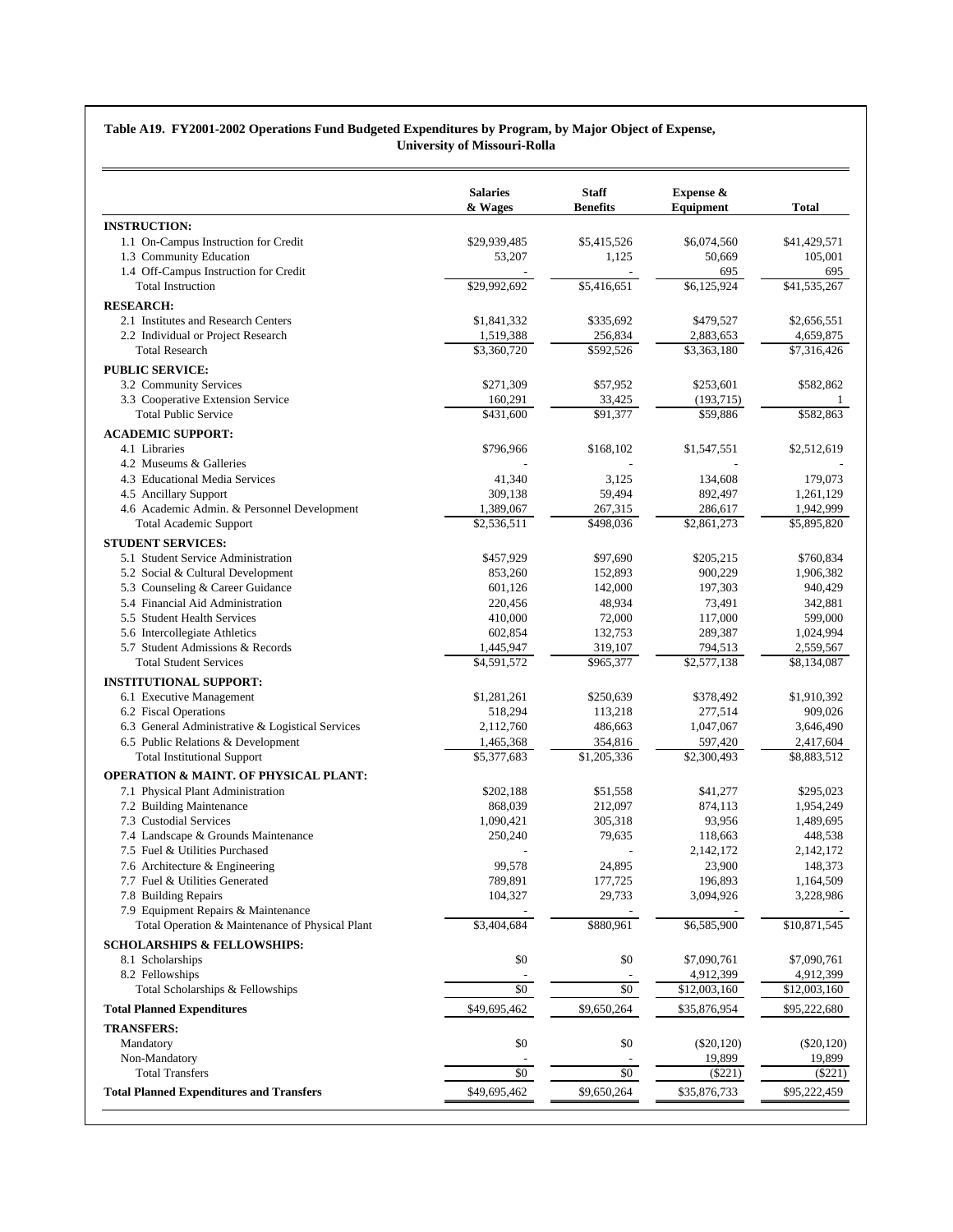#### **Table A20. FY2001-2002 Operations Fund Budgeted Expenditures by Program, by Major Object of Expense, University of Missouri-St. Louis**

| <b>INSTRUCTION:</b><br>1.1 On-Campus Instruction for Credit |              |              | Equipment               | Total         |
|-------------------------------------------------------------|--------------|--------------|-------------------------|---------------|
|                                                             |              |              |                         |               |
|                                                             | \$38,397,263 | \$6,589,242  | \$10,022,110            | \$55,008,615  |
| 1.3 Community Education                                     |              |              | 4,598                   | 4,598         |
| 1.4 Off-Campus Instruction for Credit                       | 407,536      | 72,300       | 206,534                 | 686,370       |
| <b>Total Instruction</b>                                    | \$38,804,799 | \$6,661,542  | \$10,233,242            | \$55,699,583  |
| <b>RESEARCH:</b>                                            |              |              |                         |               |
| 2.1 Institutes and Research Centers                         | \$1,266,623  | \$230.839    | \$210,565               | \$1,708,027   |
| 2.2 Individual or Project Research                          | 451,945      | 72,410       | 4,418,201               | 4,942,556     |
| <b>Total Research</b>                                       | \$1,718,568  | \$303,249    | \$4,628,766             | \$6,650,583   |
| <b>PUBLIC SERVICE:</b>                                      |              |              |                         |               |
| 3.2 Community Services                                      | \$1,748,630  | \$332,620    | \$658,554               | \$2,739,804   |
| 3.3 Cooperative Extension Service                           | 135,077      | 21,193       | (10, 321)               | 145,949       |
| <b>Total Public Service</b>                                 | \$1,883,707  | \$353,813    | \$648,233               | \$2,885,753   |
| <b>ACADEMIC SUPPORT:</b>                                    |              |              |                         |               |
| 4.1 Libraries                                               | \$1,921,137  | \$389,130    | \$1,949,236             | \$4,259,503   |
| 4.2 Museums & Galleries                                     | 43,070       | 8,318        | 10,807                  | 62,195        |
| 4.3 Educational Media Services                              | 999,309      | 195,472      | 208,398                 | 1,403,179     |
| 4.5 Ancillary Support                                       | 2,223,454    | 441,401      | 1,539,487               | 4,204,342     |
| 4.6 Academic Admin. & Personnel Development                 | 4,054,098    | 776,705      | 866,468                 | 5,697,271     |
| <b>Total Academic Support</b>                               | \$9,241,068  | \$1,811,026  | $\overline{84,574,396}$ | \$15,626,490  |
| <b>STUDENT SERVICES:</b>                                    |              |              |                         |               |
| 5.1 Student Service Administration                          | \$568,448    | \$132,336    | \$298,289               | \$999,073     |
| 5.2 Social & Cultural Development                           | 399,396      | 59,304       | 1,760,129               | 2,218,829     |
| 5.3 Counseling & Career Guidance                            | 476,990      | 106,056      | 91,691                  | 674,737       |
| 5.4 Financial Aid Administration                            | 398,204      | 86,955       | 26,699                  | 511,858       |
| 5.5 Student Health Services                                 | 2,000        | 1,000        | 15,000                  | 18,000        |
| 5.6 Intercollegiate Athletics                               |              |              |                         |               |
| 5.7 Student Admissions & Records                            | 1,964,568    | 470,408      | 503,638                 | 2,938,614     |
| <b>Total Student Services</b>                               | \$3,809,606  | \$856,059    | \$2,695,446             | \$7,361,111   |
| <b>INSTITUTIONAL SUPPORT:</b>                               |              |              |                         |               |
| 6.1 Executive Management                                    | \$1,871,665  | \$340,193    | \$117,952               | \$2,329,810   |
| 6.2 Fiscal Operations                                       | 503,317      | 124,904      | 332,790                 | 961,011       |
| 6.3 General Administrative & Logistical Services            | 1,552,586    | 345,087      | 260,317                 | 2,157,990     |
| 6.5 Public Relations & Development                          | 1,343,147    | 272,180      | 957,428                 | 2,572,755     |
| <b>Total Institutional Support</b>                          | \$5,270,715  | \$1,082,364  | $\overline{$1,668,487}$ | \$8,021,566   |
| <b>OPERATION &amp; MAINT. OF PHYSICAL PLANT:</b>            |              |              |                         |               |
| 7.1 Physical Plant Administration                           | \$161,657    | \$36,211     | \$1,636                 | \$199,504     |
| 7.2 Building Maintenance                                    | 1,406,095    | 313,667      | 628,037                 | 2,347,799     |
| 7.3 Custodial Services                                      | 1,509,392    | 338,104      | 82,154                  | 1,929,650     |
| 7.4 Landscape & Grounds Maintenance                         | 183,065      | 41,007       | 159,226                 | 383,298       |
| 7.5 Fuel & Utilities Purchased                              |              |              | 2,522,905               | 2,522,905     |
| 7.6 Architecture & Engineering                              | 1            | 1            | $\mathfrak{2}$          | 4             |
| 7.7 Fuel & Utilities Generated                              |              |              |                         |               |
| 7.8 Building Repairs                                        | 785,808      | 176,021      | 1,601,866               | 2,563,695     |
| 7.9 Equipment Repairs & Maintenance                         |              |              |                         |               |
| Total Operation & Maintenance of Physical Plant             | \$4,046,018  | \$905,011    | \$4,995,826             | \$9,946,855   |
| <b>SCHOLARSHIPS &amp; FELLOWSHIPS:</b>                      |              |              |                         |               |
| 8.1 Scholarships                                            | \$0          | \$0          | \$6,386,617             | \$6,386,617   |
| 8.2 Fellowships                                             |              | 1            | 2,022,402               | 2,022,403     |
| Total Scholarships & Fellowships                            | \$0          | \$1          | \$8,409,019             | \$8,409,020   |
| <b>Total Planned Expenditures</b>                           | \$64,774,481 | \$11,973,065 | \$37,853,415            | \$114,600,961 |
| <b>TRANSFERS:</b>                                           |              |              |                         |               |
| Mandatory                                                   | \$0          | \$0          | \$0                     | \$0           |
| Non-Mandatory                                               |              |              | 100,114                 | 100,114       |
| <b>Total Transfers</b>                                      | $\$0$        | $\$0$        | \$100,114               | \$100,114     |
| <b>Total Planned Expenditures and Transfers</b>             | \$64,774,481 | \$11,973,065 | \$37,953,529            | \$114,701,075 |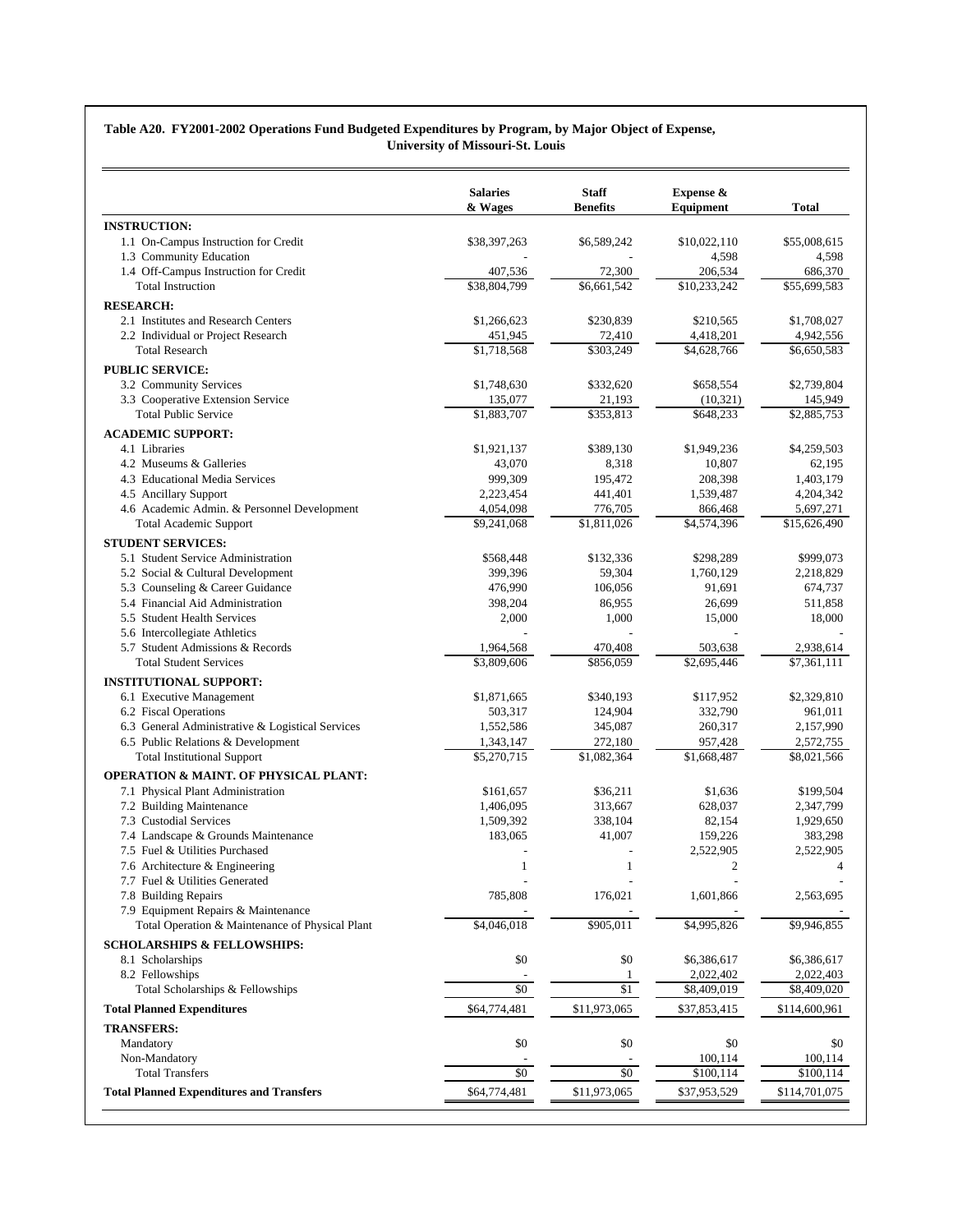#### **Table A21. FY2001-2002 Operations Fund Budgeted Expenditures by Program, by Major Object of Expense, University of Missouri Outreach and Extension**

|                                                                          | <b>Salaries</b><br>& Wages | <b>Staff</b><br><b>Benefits</b> | Expense &<br>Equipment | <b>Total</b>         |
|--------------------------------------------------------------------------|----------------------------|---------------------------------|------------------------|----------------------|
| <b>INSTRUCTION:</b>                                                      |                            |                                 |                        |                      |
| 1.1 On-Campus Instruction for Credit                                     | \$0                        | \$0                             | \$0                    | \$0                  |
| 1.3 Community Education                                                  |                            |                                 |                        |                      |
| 1.4 Off-Campus Instruction for Credit                                    |                            |                                 |                        |                      |
| <b>Total Instruction</b>                                                 | \$0                        | \$0                             | \$0                    | \$0                  |
| <b>RESEARCH:</b>                                                         |                            |                                 |                        |                      |
| 2.1 Institutes and Research Centers                                      | \$0                        | \$0                             | \$0                    | \$0                  |
| 2.2 Individual or Project Research<br><b>Total Research</b>              | \$0                        | \$0                             | $\overline{50}$        | \$0                  |
|                                                                          |                            |                                 |                        |                      |
| <b>PUBLIC SERVICE:</b>                                                   | \$0                        | \$0                             | \$0                    | \$0                  |
| 3.2 Community Services<br>3.3 Cooperative Extension Service              | 19,905,407                 | 5,258,899                       | 18,371,606             | 43,535,912           |
| <b>Total Public Service</b>                                              | \$19,905,407               | $\overline{55,}258,899$         | \$18,371,606           | \$43,535,912         |
|                                                                          |                            |                                 |                        |                      |
| <b>ACADEMIC SUPPORT:</b><br>4.1 Libraries                                | \$0                        | \$0                             | \$0                    | \$0                  |
| 4.2 Museums & Galleries                                                  |                            |                                 |                        |                      |
| 4.3 Educational Media Services                                           |                            |                                 |                        |                      |
| 4.5 Ancillary Support                                                    |                            |                                 |                        |                      |
| 4.6 Academic Admin. & Personnel Development                              |                            |                                 |                        |                      |
| <b>Total Academic Support</b>                                            | \$0                        | \$0                             | \$0                    | \$0                  |
| <b>STUDENT SERVICES:</b>                                                 |                            |                                 |                        |                      |
| 5.1 Student Service Administration                                       | \$0                        | \$0                             | \$0                    | \$0                  |
| 5.2 Social & Cultural Development                                        |                            |                                 |                        |                      |
| 5.3 Counseling & Career Guidance                                         |                            |                                 |                        |                      |
| 5.4 Financial Aid Administration                                         |                            |                                 |                        |                      |
| 5.5 Student Health Services                                              |                            |                                 |                        |                      |
| 5.6 Intercollegiate Athletics                                            |                            |                                 |                        |                      |
| 5.7 Student Admissions & Records                                         |                            |                                 |                        |                      |
| <b>Total Student Services</b>                                            | \$0                        | \$0                             | \$0                    | \$0                  |
| <b>INSTITUTIONAL SUPPORT:</b>                                            |                            |                                 |                        |                      |
| 6.1 Executive Management                                                 | \$160,423                  | \$41,710                        | \$0                    | \$202,133            |
| 6.2 Fiscal Operations                                                    |                            |                                 |                        |                      |
| 6.3 General Administrative & Logistical Services                         |                            |                                 |                        |                      |
| 6.5 Public Relations & Development<br><b>Total Institutional Support</b> | \$160,423                  | \$41,710                        | $\overline{50}$        | \$202,133            |
|                                                                          |                            |                                 |                        |                      |
| <b>OPERATION &amp; MAINT. OF PHYSICAL PLANT:</b>                         |                            |                                 |                        |                      |
| 7.1 Physical Plant Administration                                        | \$0                        | \$0                             | \$0                    | \$0                  |
| 7.2 Building Maintenance<br>7.3 Custodial Services                       |                            |                                 |                        |                      |
| 7.4 Landscape & Grounds Maintenance                                      |                            |                                 |                        |                      |
| 7.5 Fuel & Utilities Purchased                                           |                            |                                 |                        |                      |
| 7.6 Architecture & Engineering                                           |                            |                                 |                        |                      |
| 7.7 Fuel & Utilities Generated                                           |                            |                                 |                        |                      |
| 7.8 Building Repairs                                                     |                            |                                 |                        |                      |
| 7.9 Equipment Repairs & Maintenance                                      |                            |                                 |                        |                      |
| Total Operation & Maintenance of Physical Plant                          | \$0                        | \$0                             | \$0                    | \$0                  |
| <b>SCHOLARSHIPS &amp; FELLOWSHIPS:</b>                                   |                            |                                 |                        |                      |
| 8.1 Scholarships                                                         | $\$0$                      | \$0                             | $\$0$                  | \$0                  |
| 8.2 Fellowships                                                          |                            |                                 |                        |                      |
| Total Scholarships & Fellowships                                         | \$0                        | $\$0$                           | $\$0$                  | \$0                  |
| <b>Total Planned Expenditures</b>                                        | \$20,065,830               | \$5,300,609                     | \$18,371,606           | \$43,738,045         |
| <b>TRANSFERS:</b>                                                        |                            |                                 |                        |                      |
| Mandatory                                                                | \$0                        | \$0                             | $\$0$                  | \$0                  |
|                                                                          |                            |                                 | 74,959                 | 74,959               |
| Non-Mandatory                                                            |                            |                                 |                        |                      |
| <b>Total Transfers</b>                                                   | \$0                        | \$0                             | \$74,959               | $\overline{$}74,959$ |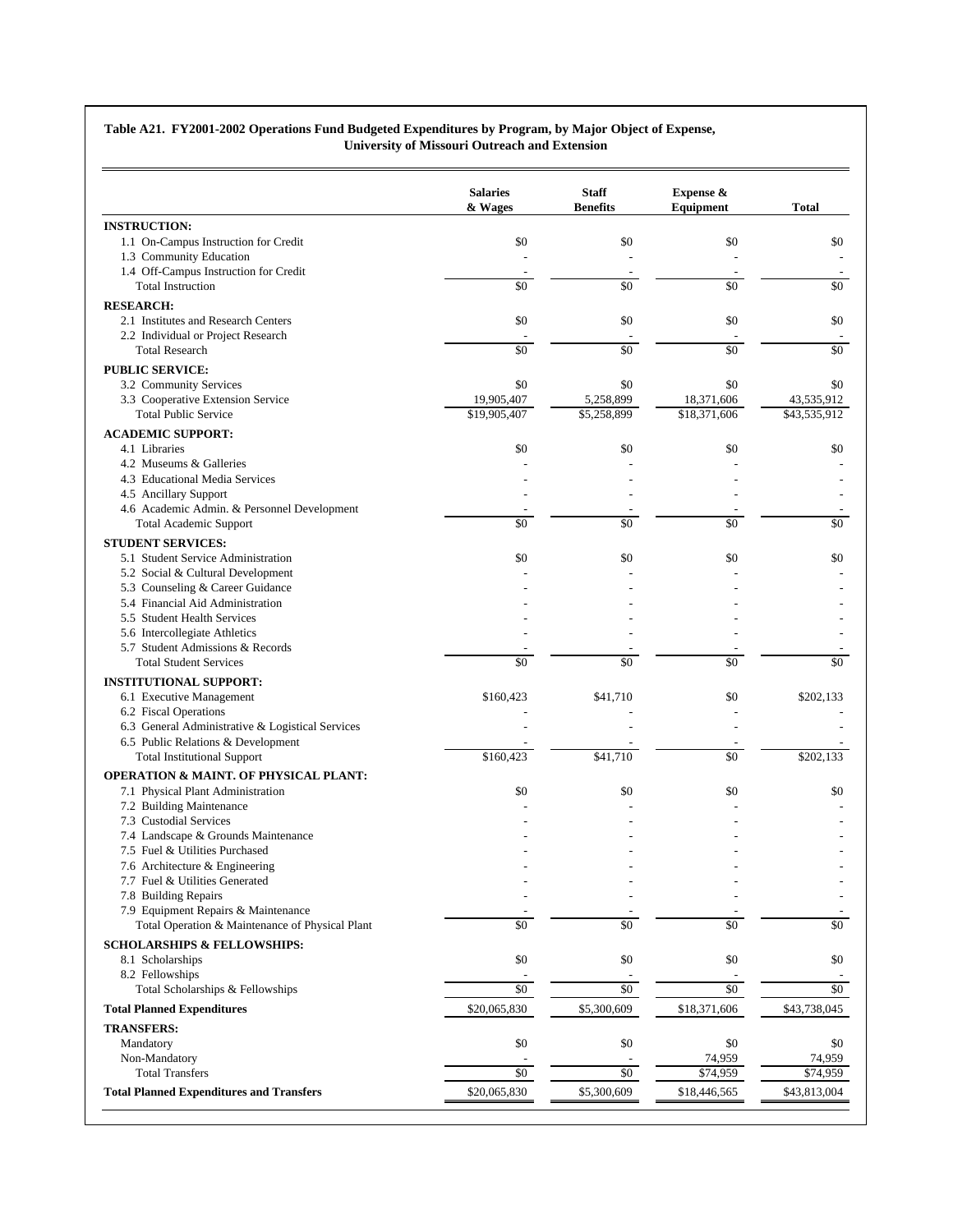#### **Table A22. FY2001-2002 Operations Fund Budgeted Expenditures by Program, by Major Object of Expense, University of Missouri System Administration**

|                                                  | <b>Salaries</b><br>& Wages | <b>Staff</b><br><b>Benefits</b> | Expense &<br>Equipment  | Total        |
|--------------------------------------------------|----------------------------|---------------------------------|-------------------------|--------------|
| <b>INSTRUCTION:</b>                              |                            |                                 |                         |              |
| 1.1 On-Campus Instruction for Credit             | \$0                        | \$0                             | \$0                     | \$0          |
| 1.3 Community Education                          |                            |                                 |                         |              |
| 1.4 Off-Campus Instruction for Credit            |                            |                                 |                         |              |
| <b>Total Instruction</b>                         | \$0                        | \$0                             | \$0                     | \$0          |
| <b>RESEARCH:</b>                                 |                            |                                 |                         |              |
| 2.1 Institutes and Research Centers              | \$200,566                  | \$31,208                        | \$745,249               | \$977,023    |
| 2.2 Individual or Project Research               |                            |                                 |                         |              |
| <b>Total Research</b>                            | \$200,566                  | \$31,208                        | \$745,249               | \$977,023    |
| <b>PUBLIC SERVICE:</b>                           |                            |                                 |                         |              |
| 3.2 Community Services                           | \$1,008,624                | \$252,157                       | \$1,581,603             | \$2,842,384  |
| 3.3 Cooperative Extension Service                | (1,000)                    |                                 |                         | (1,000)      |
| <b>Total Public Service</b>                      | \$1,007,624                | \$252,157                       | \$1,581,603             | \$2,841,384  |
| <b>ACADEMIC SUPPORT:</b>                         |                            |                                 |                         |              |
| 4.1 Libraries                                    | \$922,229                  | \$203,172                       | \$3,937,120             | \$5,062,521  |
| 4.2 Museums & Galleries                          |                            |                                 |                         |              |
| 4.3 Educational Media Services                   | 37,040                     | 7,704                           | 855,916                 | 900,660      |
| 4.5 Ancillary Support                            | 183,802                    | 34,002                          | 619,723                 | 837,527      |
| 4.6 Academic Admin. & Personnel Development      | 426,143                    | 77,066                          | 371,990                 | 875,199      |
| <b>Total Academic Support</b>                    | \$1,569,214                | \$321,944                       | \$5,784,749             | \$7,675,907  |
| <b>STUDENT SERVICES:</b>                         |                            |                                 |                         |              |
| 5.1 Student Service Administration               | \$1                        | \$0                             | \$900,000               | \$900,001    |
| 5.2 Social & Cultural Development                |                            |                                 |                         |              |
| 5.3 Counseling & Career Guidance                 |                            |                                 |                         |              |
| 5.4 Financial Aid Administration                 | 1                          |                                 |                         | 1            |
| 5.5 Student Health Services                      |                            |                                 |                         |              |
| 5.6 Intercollegiate Athletics                    |                            |                                 |                         |              |
| 5.7 Student Admissions & Records                 |                            |                                 |                         |              |
| <b>Total Student Services</b>                    | \$2                        | \$0                             | \$900,000               | \$900,002    |
| <b>INSTITUTIONAL SUPPORT:</b>                    |                            |                                 |                         |              |
| 6.1 Executive Management                         | \$2,784,392                | \$513,304                       | \$3,401,751             | \$6,699,447  |
| 6.2 Fiscal Operations                            | 1,323,879                  | 273,832                         | 775,449                 | 2,373,160    |
| 6.3 General Administrative & Logistical Services | 5,021,519                  | 943,587                         | 880,368                 | 6,845,474    |
| 6.5 Public Relations & Development               | 782,412                    | 144,267                         | 243,212                 | 1,169,891    |
| <b>Total Institutional Support</b>               | \$9,912,202                | \$1,874,990                     | $\overline{$5,300,780}$ | \$17,087,972 |
| <b>OPERATION &amp; MAINT. OF PHYSICAL PLANT:</b> |                            |                                 |                         |              |
| 7.1 Physical Plant Administration                | \$538,735                  | \$114,604                       | (\$15,399)              | \$637,940    |
| 7.2 Building Maintenance                         |                            |                                 | 512,716                 | 512,716      |
| 7.3 Custodial Services                           |                            |                                 |                         |              |
| 7.4 Landscape & Grounds Maintenance              |                            |                                 |                         |              |
| 7.5 Fuel & Utilities Purchased                   | $\mathbf{1}$               |                                 |                         | $\mathbf{1}$ |
| 7.6 Architecture & Engineering                   |                            |                                 |                         |              |
| 7.7 Fuel & Utilities Generated                   |                            |                                 |                         |              |
| 7.8 Building Repairs                             |                            |                                 |                         |              |
| 7.9 Equipment Repairs & Maintenance              |                            |                                 |                         |              |
| Total Operation & Maintenance of Physical Plant  | \$538,736                  | \$114,604                       | \$497,317               | \$1,150,657  |
| <b>SCHOLARSHIPS &amp; FELLOWSHIPS:</b>           |                            |                                 |                         |              |
| 8.1 Scholarships                                 | \$0                        | \$0                             | \$0                     | \$0          |
| 8.2 Fellowships                                  |                            |                                 | 2,000                   | 2,000        |
| Total Scholarships & Fellowships                 | \$0                        | \$0                             | \$2,000                 | \$2,000      |
| <b>Total Planned Expenditures</b>                | \$13,228,344               | \$2,594,903                     | \$14,811,698            | \$30,634,945 |
| <b>TRANSFERS:</b>                                |                            |                                 |                         |              |
| Mandatory                                        | \$0                        | \$0                             | \$0                     | \$0          |
| Non-Mandatory                                    |                            |                                 | 1,451,948               | 1,451,948    |
| <b>Total Transfers</b>                           | \$0                        | \$0                             | \$1,451,948             | \$1,451,948  |
| <b>Total Planned Expenditures and Transfers</b>  | \$13,228,344               | \$2,594,903                     |                         |              |
|                                                  |                            |                                 | \$16,263,646            | \$32,086,893 |